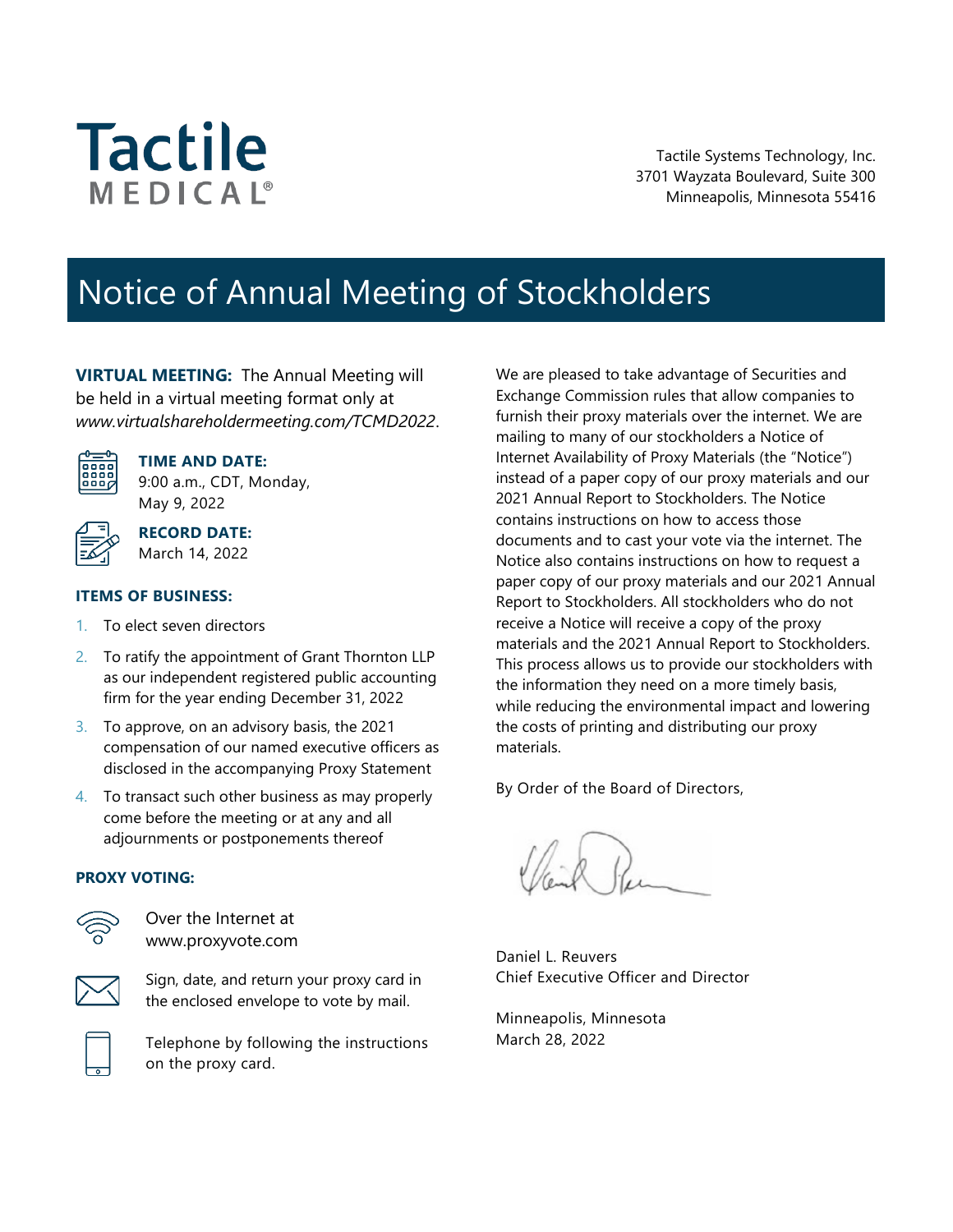# TABLE OF CONTENTS

| <b>PAGE</b>                                                                                                |                          |                                                                                                         | <b>PAGE</b> |
|------------------------------------------------------------------------------------------------------------|--------------------------|---------------------------------------------------------------------------------------------------------|-------------|
| <b>PROXY STATEMENT</b>                                                                                     | 4                        | Audit Committee Report                                                                                  | 27          |
| Proxy Summary                                                                                              | $\overline{\mathcal{A}}$ | <b>PROPOSAL 3 - ADVISORY VOTE TO APPROVE THE</b><br><b>COMPENSATION OF THE NAMED EXECUTIVE OFFICERS</b> | 28          |
| <b>Current Board of Directors</b>                                                                          | 5                        | Board of Directors' Recommendation                                                                      | 28          |
| Director Skills and Experience                                                                             | 6                        | <b>EXECUTIVE COMPENSATION</b>                                                                           | 29          |
| <b>Board Diversity Matrix</b>                                                                              | 7                        | <b>Compensation Discussion and Analysis</b>                                                             | 29          |
| Corporate Governance Highlights                                                                            | 7                        | Compensation and Organization Committee Report                                                          | 38          |
| <b>Executive Compensation Highlights</b>                                                                   | 7                        | 2021 Summary Compensation Table                                                                         | 39          |
| <b>PROPOSAL 1 - ELECTION OF DIRECTORS</b>                                                                  | 8                        | Grants of Plan-Based Awards in 2021                                                                     | 41          |
| Nominees for Director                                                                                      | 9                        | Outstanding Equity Awards at 2021 Fiscal Year-End                                                       | 42          |
| Board of Directors' Recommendation                                                                         | 13                       | Option Exercises and Stock Vested for Fiscal 2021                                                       | 43          |
| <b>CORPORATE GOVERNANCE</b>                                                                                | 14                       | Potential Payments Upon Termination or Change in Control 43                                             |             |
| Director Independence                                                                                      | 14                       | <b>CEO PAY RATIO</b>                                                                                    | 49          |
| Board Leadership Structure                                                                                 | 14                       | <b>EQUITY COMPENSATION PLAN INFORMATION</b>                                                             | 50          |
| <b>Stockholder Communications</b>                                                                          | 14                       | SECURITY OWNERSHIP OF CERTAIN BENEFICIAL OWNERS<br><b>AND MANAGEMENT</b>                                | 51          |
| Procedures for Selecting and Nominating Director Candidates                                                | 14                       | <b>CERTAIN RELATIONSHIPS AND RELATED PERSON</b><br><b>TRANSACTIONS</b>                                  | 54          |
| <b>Board Meetings and Committees</b>                                                                       | 15                       | Compensation and Organization Committee Interlocks and<br>Insider Participation                         | 54          |
| Risk Oversight                                                                                             | 18                       | Policy for Approval of Related Person Transactions                                                      | 54          |
| <b>Board Evaluations</b>                                                                                   | 19                       | <b>Transactions with Related Persons</b>                                                                | 54          |
| Environmental, Social & Governance Matters                                                                 | 19                       | <b>QUESTIONS AND ANSWERS ABOUT THE ANNUAL</b><br><b>MEETING</b>                                         | 55          |
| <b>DIRECTOR COMPENSATION</b>                                                                               | 22                       | <b>HOUSEHOLDING OF PROXY MATERIALS</b>                                                                  | 59          |
| <b>PROPOSAL 2 - RATIFICATION OF APPOINTMENT OF</b><br><b>INDEPENDENT REGISTERED PUBLIC ACCOUNTING FIRM</b> | 25                       | <b>AVAILABILITY OF FORM 10-K</b>                                                                        | 59          |
| Board of Directors' Recommendation                                                                         | 25                       | <b>INCORPORATION BY REFERENCE</b>                                                                       | 60          |
| <b>AUDIT MATTERS</b>                                                                                       | 26                       |                                                                                                         |             |
| <b>Auditor Fees</b>                                                                                        | 26                       |                                                                                                         |             |
| Pre-Approval of Audit and Non-Audit Services                                                               | 26                       |                                                                                                         |             |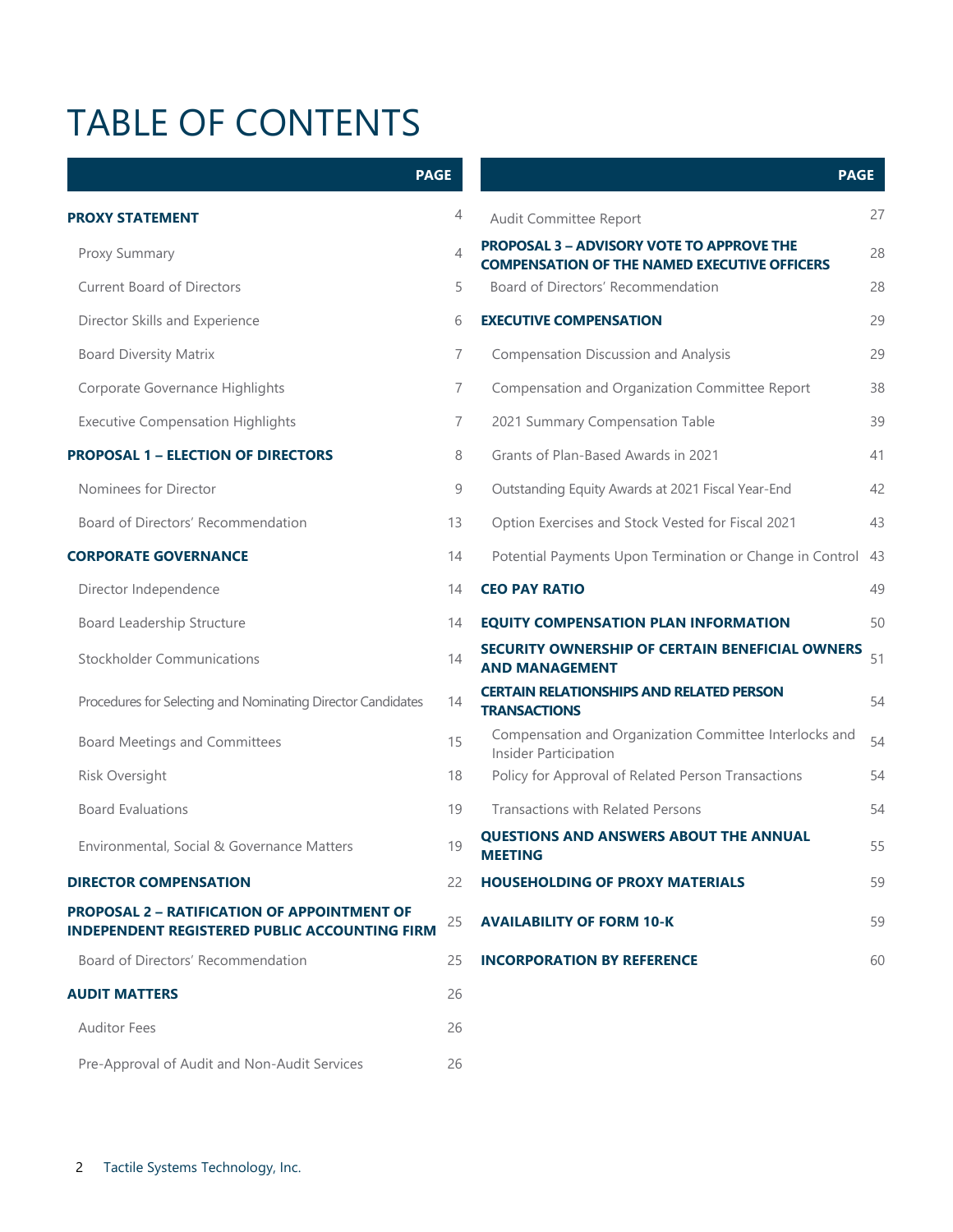# CAUTIONARY NOTE REGARDING FORWARD-LOOKING STATEMENTS

The statements included in this Proxy Statement regarding future performance and results, expectations, plans, strategies, priorities, commitments and other statements that are not historical facts are forward-looking statements within the meaning of the federal securities laws. Forward-looking statements are based upon current beliefs, expectations and assumptions and are subject to significant risks, uncertainties and changes in circumstances that could cause actual results to differ materially from the forward-looking statements. A detailed discussion of risks and uncertainties that could cause actual results and events to differ materially from such forward-looking statements is included in the section titled "Risk Factors" in our Annual Report on Form 10-K for the year ended December 31, 2021. Readers of this Proxy Statement are cautioned not to place undue reliance on these forward-looking statements, since there can be no assurance that these forward-looking statements will prove to be accurate. We expressly disclaim any obligation to update or revise any forward-looking statements, whether as a result of new information, future events or otherwise.

**IMPORTANT NOTICE REGARDING THE INTERNET AVAILABILITY OF PROXY MATERIALS FOR THE ANNUAL STOCKHOLDERS MEETING TO BE HELD ON MAY 9, 2022:** *This Proxy Statement and our 2021 Annual Report to Stockholders are available at www.proxyvote.com***.**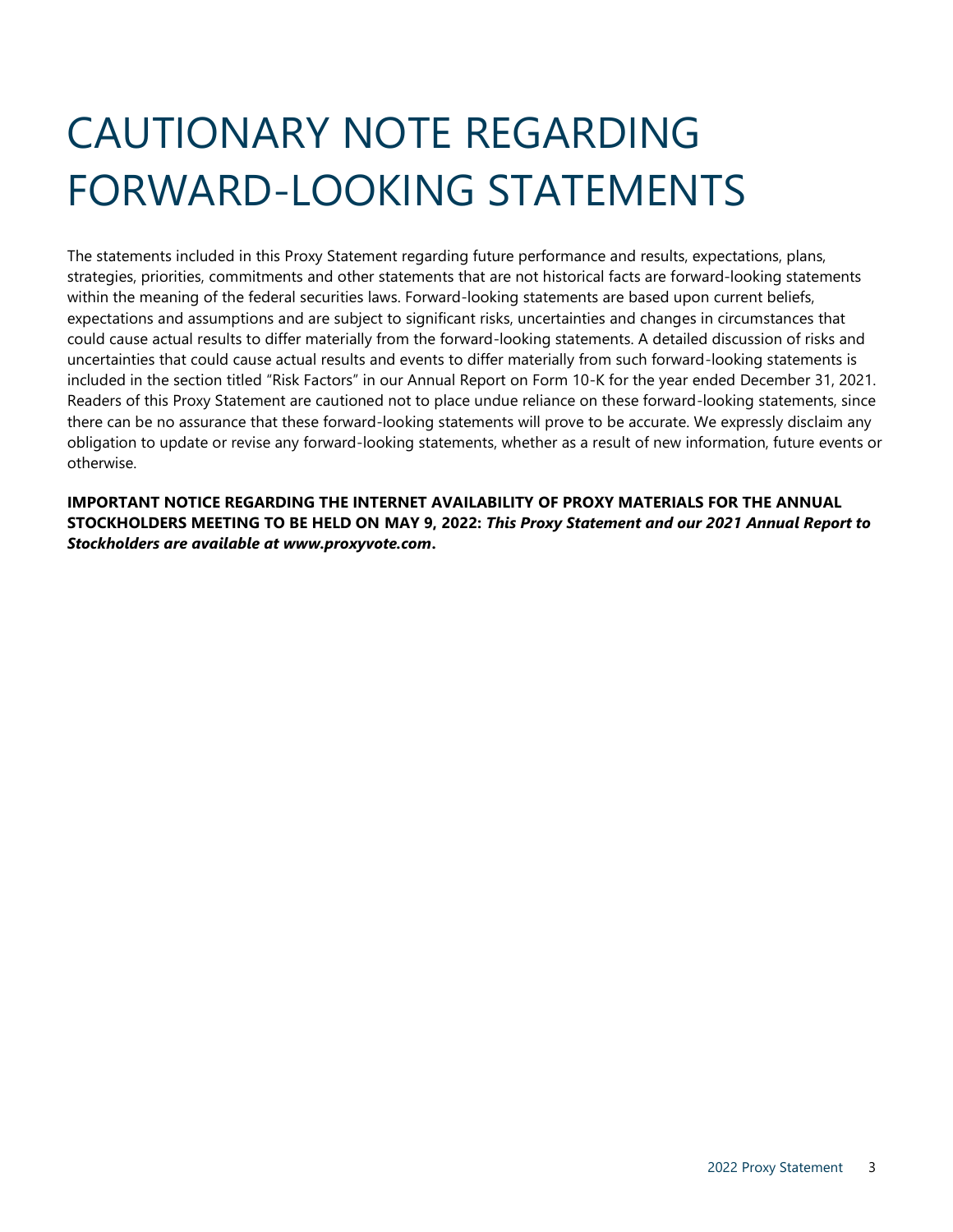# PROXY STATEMENT

# <span id="page-3-1"></span><span id="page-3-0"></span>**PROXY SUMMARY**

Our Board of Directors (the "Board of Directors" or "Board") has made this Proxy Statement and related materials available to you on the internet, or at your request has delivered printed versions to you by mail, in connection with the Board of Directors' solicitation of proxies for our 2021 Annual Meeting of Stockholders (the "Annual Meeting"). If you requested printed versions of these materials by mail, they will also include a proxy card for the Annual Meeting.

This summary highlights information contained elsewhere in this Proxy Statement. It does not contain all of the information you should consider, and we urge you to read the entire Proxy Statement, as well as our 2021 Annual Report, before voting.

# **Date, Time and Place of the Annual Meeting**



# **Items of Business to be Considered at the Annual Meeting**

| <b>Voting Matters</b>                                                                                                                         | <b>Board</b><br><b>Recommendation</b> |
|-----------------------------------------------------------------------------------------------------------------------------------------------|---------------------------------------|
| To elect seven directors                                                                                                                      | <b>FOR each</b><br><b>Nominee</b>     |
| To ratify the appointment of Grant Thornton LLP as our independent<br>registered public accounting firm for the year ending December 31, 2022 | <b>FOR</b>                            |
| To approve, on an advisory basis, the 2021 compensation of our named<br>executive officers                                                    | <b>FOR</b>                            |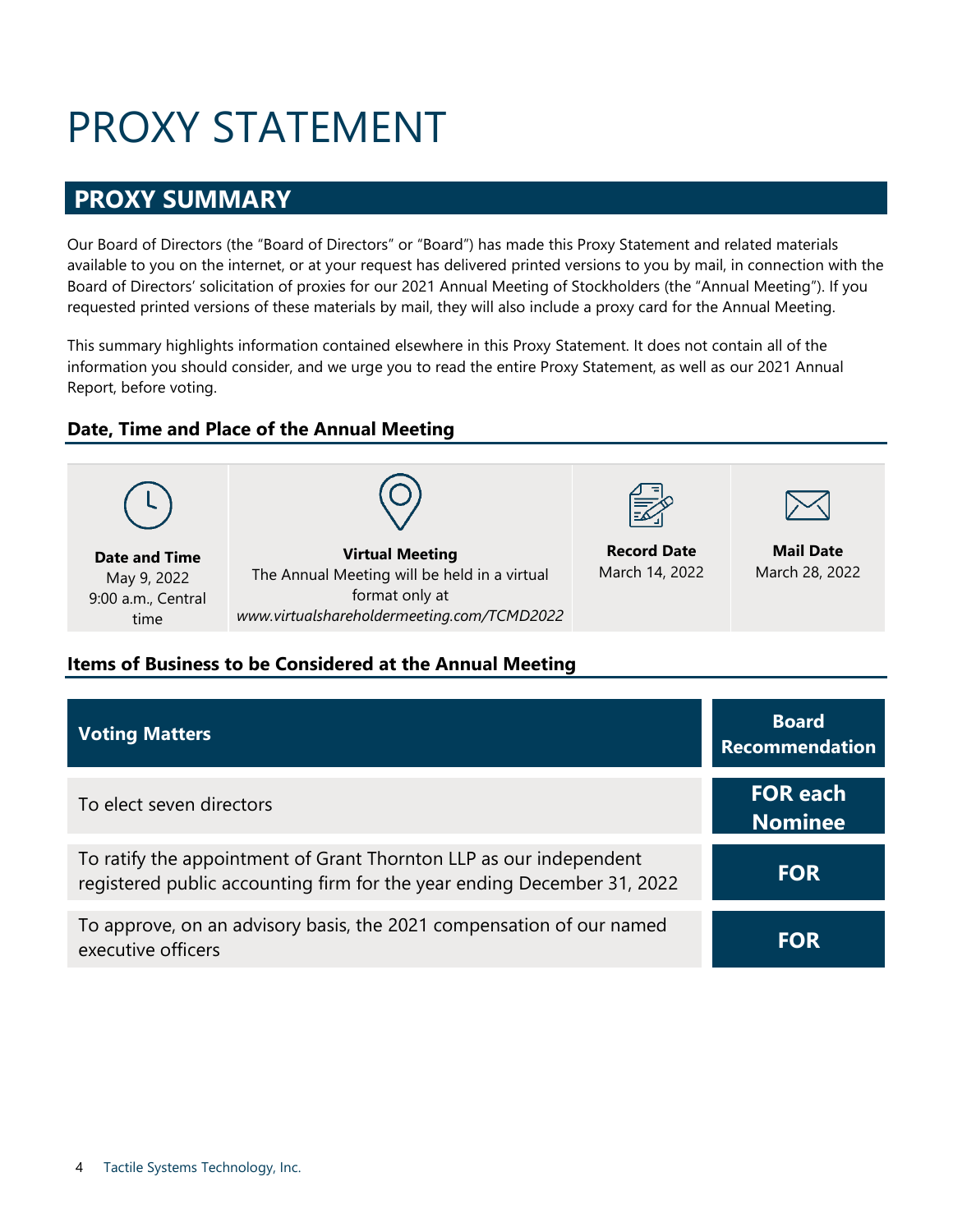# <span id="page-4-0"></span>**CURRENT BOARD OF DIRECTORS**

|                                                                                                                |     |                                 |       |                                         | <b>Committee Memberships</b>           |                                           |
|----------------------------------------------------------------------------------------------------------------|-----|---------------------------------|-------|-----------------------------------------|----------------------------------------|-------------------------------------------|
|                                                                                                                | Age | <b>Director</b><br><b>Since</b> | Audit | <b>Compensation and</b><br>Organization | <b>Compliance and</b><br>Reimbursement | Nominating and<br>Corporate<br>Governance |
| <b>Bill Burke*</b> Independent<br>President, Austin Highlands Advisors, LLC                                    | 62  | 2015                            |       |                                         |                                        |                                           |
| Valerie Asbury Independent<br>Former President and Chief Executive Officer,<br>LifeScan, Inc.                  | 62  | 2022                            |       |                                         |                                        |                                           |
| <b>Sheri Dodd</b> Independent<br>Vice President and General Manager, Medtronic plc                             | 56  | 2021                            |       |                                         |                                        |                                           |
| Raymond Huggenberger Independent<br>Former Chief Executive Officer,<br>Inogen, Inc.                            | 63  | 2017                            |       |                                         |                                        |                                           |
| Deepti Jain Independent<br>Former President, IngenioRx, Anthem, Inc.'s<br>pharmacy benefit management division | 54  | 2021                            |       |                                         |                                        |                                           |
| Richard Nigon Independent<br>Senior Vice President, Cedar Point Capital, Inc.                                  | 74  | 2012                            |       |                                         |                                        |                                           |
| <b>Daniel Reuvers</b><br>President and Chief Executive Officer of the Company                                  | 59  | 2020                            |       |                                         |                                        |                                           |
| Kevin Roche Independent<br>Former General Counsel, UnitedHealth Group                                          | 71  | 2004                            |       |                                         |                                        |                                           |
| <b>Brent Shafer Independent</b><br>Former Senior Advisor, Cerner Corporation                                   | 64  | 2022                            |       |                                         |                                        |                                           |
| Peter Soderberg Independent<br>Managing Partner, Worthy Venture Resources, LLC                                 | 75  | 2012                            |       |                                         |                                        |                                           |

<span id="page-4-1"></span>● Member ▲ Chair \* Chairman of the Board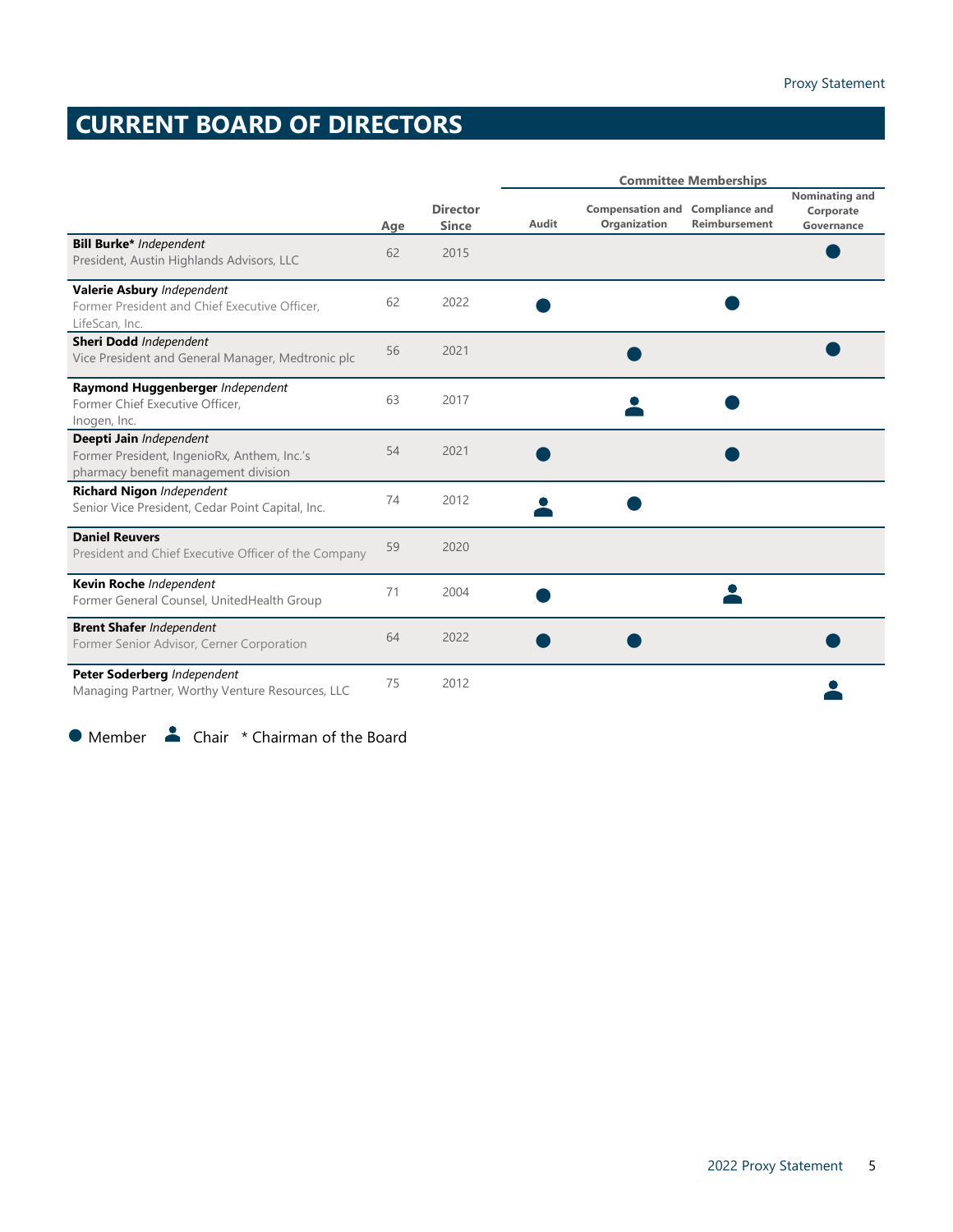#### **DIRECTOR SKILLS AND EXPERIENCE**  $\frac{1}{\sqrt{\frac{1}{1+\frac{1}{1+\frac{1}{1+\frac{1}{1+\frac{1}{1+\frac{1}{1+\frac{1}{1+\frac{1}{1+\frac{1}{1+\frac{1}{1+\frac{1}{1+\frac{1}{1+\frac{1}{1+\frac{1}{1+\frac{1}{1+\frac{1}{1+\frac{1}{1+\frac{1}{1+\frac{1}{1+\frac{1}{1+\frac{1}{1+\frac{1}{1+\frac{1}{1+\frac{1}{1+\frac{1}{1+\frac{1}{1+\frac{1}{1+\frac{1}{1+\frac{1}{1+\frac{1}{1+\frac{1}{1+\frac{1}{1+\frac{1}{1+\frac{1}{1+\frac{1}{1+\frac{$ **Current or Prior CEO 6/10** ្ត្រឹះ<br>កំណី **Senior Leadership Role 10/10**  $\circledast$ **Healthcare Industry 10/10**  $\circledR$ **Medical Device Industry 7/10**  $\bigoplus$ **Regulatory Matters 6/10 Lest M&A 7/10** 學 **Strategic Planning 8/10** 灤 **Cybersecurity, Technology, Systems or IP 6/10**  $\mathbb{A}$ **Risk Management 5/10** 闡 **Sales & Marketing 7/10**  $\mathbf{\mathfrak{B}}$ **International 7/10**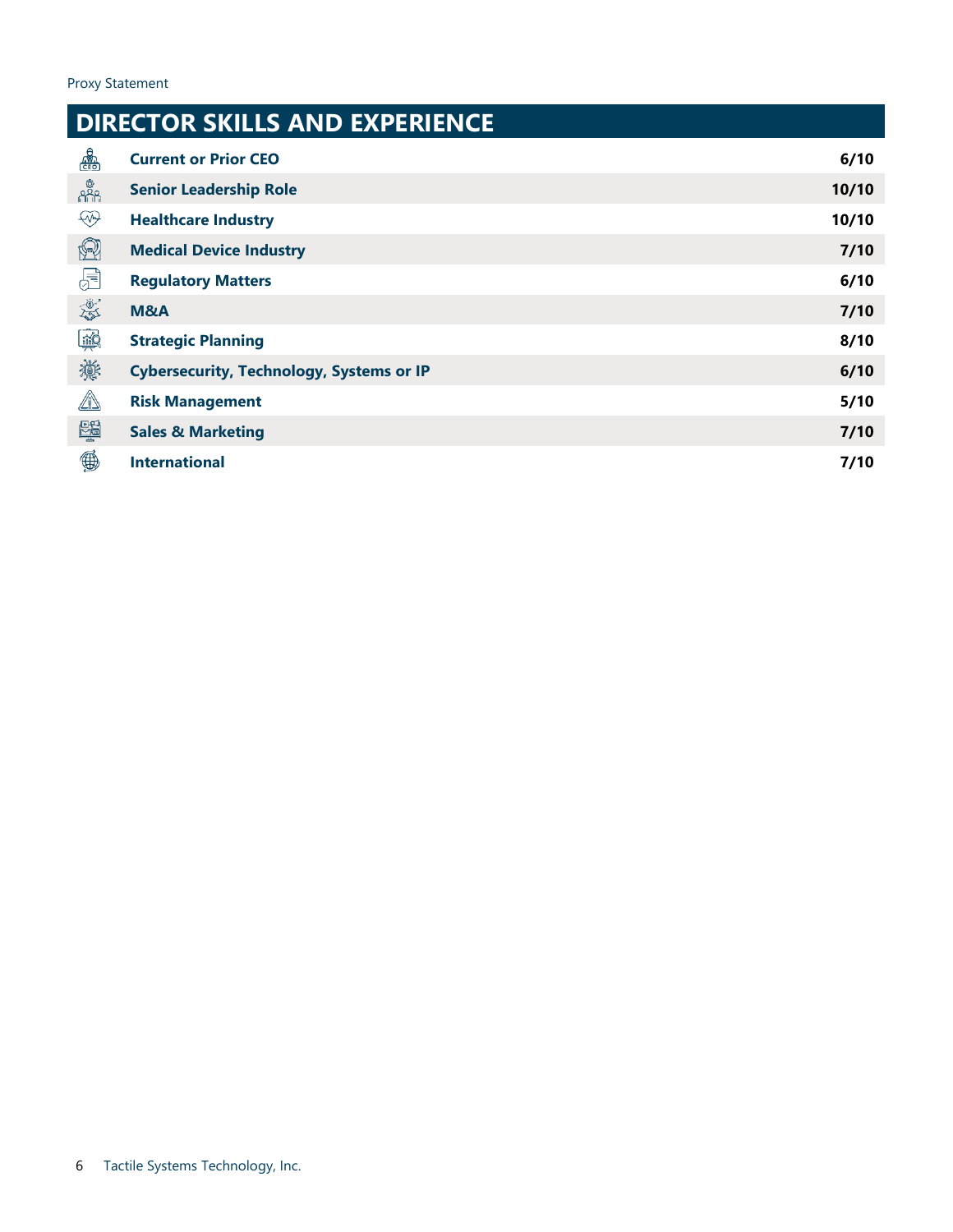# <span id="page-6-1"></span><span id="page-6-0"></span>**BOARD DIVERSITY MATRIX (AS OF MARCH 14, 2022)**

| <b>Board Size:</b>                                               |      |        |  |
|------------------------------------------------------------------|------|--------|--|
| <b>Total Number of Directors</b>                                 | 10   |        |  |
| Gender:                                                          | Male | Female |  |
| Number of directors based on gender identity                     |      |        |  |
| Number of directors who identify in any of the categories below: |      |        |  |
| Asian                                                            |      |        |  |
| White                                                            |      |        |  |

# **CORPORATE GOVERNANCE HIGHLIGHTS**

- 
- 
- 
- 
- 
- Board Oversight of Environmental, Sustainability and Social Matters
- Single Class Voting Structure (One Share, One Vote)
- <sup>6</sup> of 7 Director Nominees are Independent Supplemental Code of Ethics for Senior Financial **Officers**
- Fully Independent Board Committees **Access 1998** No Supermajority Voting Requirements
- Independent Chairman of the Board **No Shareholder Rights Plan (Poison Pill) No Shareholder Rights Plan (Poison Pill)**
- Annual Election of All Directors **Collection Conduct and Ethics Applicable to All** Employees and Directors
- Annual Board and Committee Evaluations Extensive Board Oversight of Risk Management
	- Non-Employee Directors Regularly Meet Without Management Present

# **EXECUTIVE COMPENSATION HIGHLIGHTS**

- 
- 
- Maintain Stock Ownership Guidelines for Our Directors and Executive Officers **Executive Officers** Guidemnes for Our Directors **Constance Independent Compensation Consultant**
- Provide No Excise Tax Gross-Ups
- Require Termination of Employment in Addition to a Change in Control for Accelerated Equity Vesting (Double Trigger)
- <span id="page-6-2"></span>• Pay for Performance **Require Restrictive Covenant Agreement for** Participation in Severance Plan
- Provide Limited Executive Perquisites **Access 1999** Prohibit Hedging or Pledging of Company Stock
	-
	- Establish Challenging Performance Goals in Incentive Plans
	- Maintain a Clawback Policy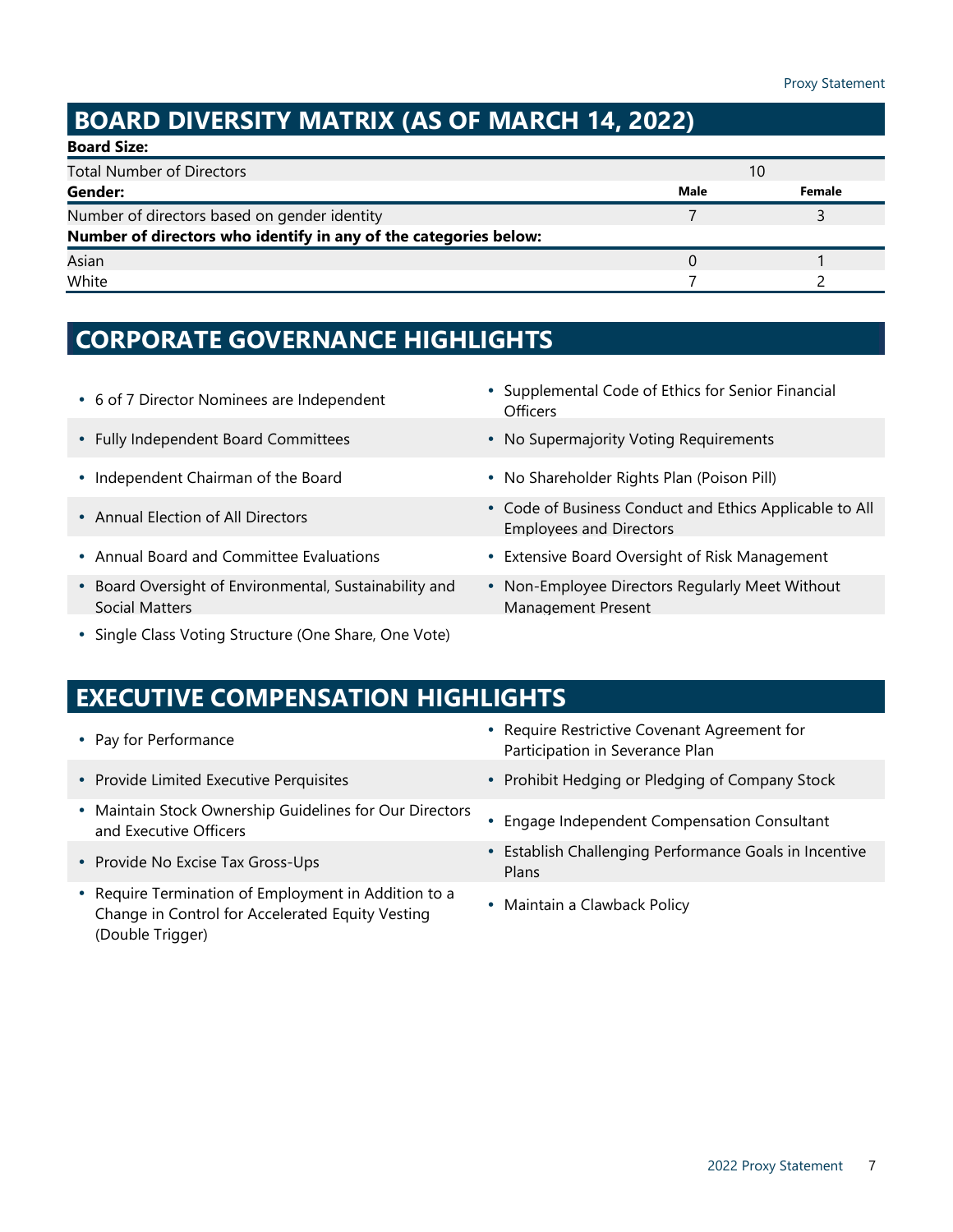# <span id="page-7-0"></span>PROPOSAL 1: ELECTION OF DIRECTORS

Our Board of Directors is not divided into classes and each director serves for a one-year term until the next annual meeting of stockholders. Our directors may be removed only for cause by the affirmative vote of the holders of at least 75% of the votes that all our stockholders would be entitled to cast in an election of directors. Vacancies on the Board of Directors, resulting from any cause, and newly created directorships resulting from any increase in the number of directors, are filled exclusively by the affirmative vote of a majority of the remaining directors, though less than a quorum of the Board of Directors, and not by stockholders. A director elected by the Board of Directors to fill a vacancy shall hold office for the remainder of that term and until the director's successor is duly elected and qualified or until his or her earlier resignation, death, or removal.

Based on the recommendation of the Nominating and Corporate Governance Committee of the Board of Directors, the Board of Directors' nominees for election by the stockholders at the Annual Meeting are seven of the current directors: Bill Burke, Valerie Asbury, Sheri Dodd, Raymond Huggenberger, Deepti Jain, Daniel Reuvers, and Brent Shafer. If elected, each nominee will serve as a director until the Annual Meeting of Stockholders in 2023 and until his or her successor is duly elected and qualified, subject to his or her earlier death, resignation or removal. Proxies cannot be voted for a greater number of persons than seven, which is the number of nominees named in this Proxy Statement. Ms. Asbury and Mr. Shafer were elected as directors by our Board of Directors, effective as of January 5, 2022. Ms. Asbury and Mr. Shafer were identified by a third-party search firm.

The names of and certain information about the nominees for director are set forth below. There are no family relationships among any of our directors, nominees or executive officers.

It is intended that the proxy in the form presented will be voted, unless otherwise indicated, for the election of the director nominees to the Board of Directors. If any of the nominees should for any reason be unable or unwilling to serve at any time prior to the Annual Meeting, the proxies will be voted for the election of such substitute nominee as the Board of Directors may designate.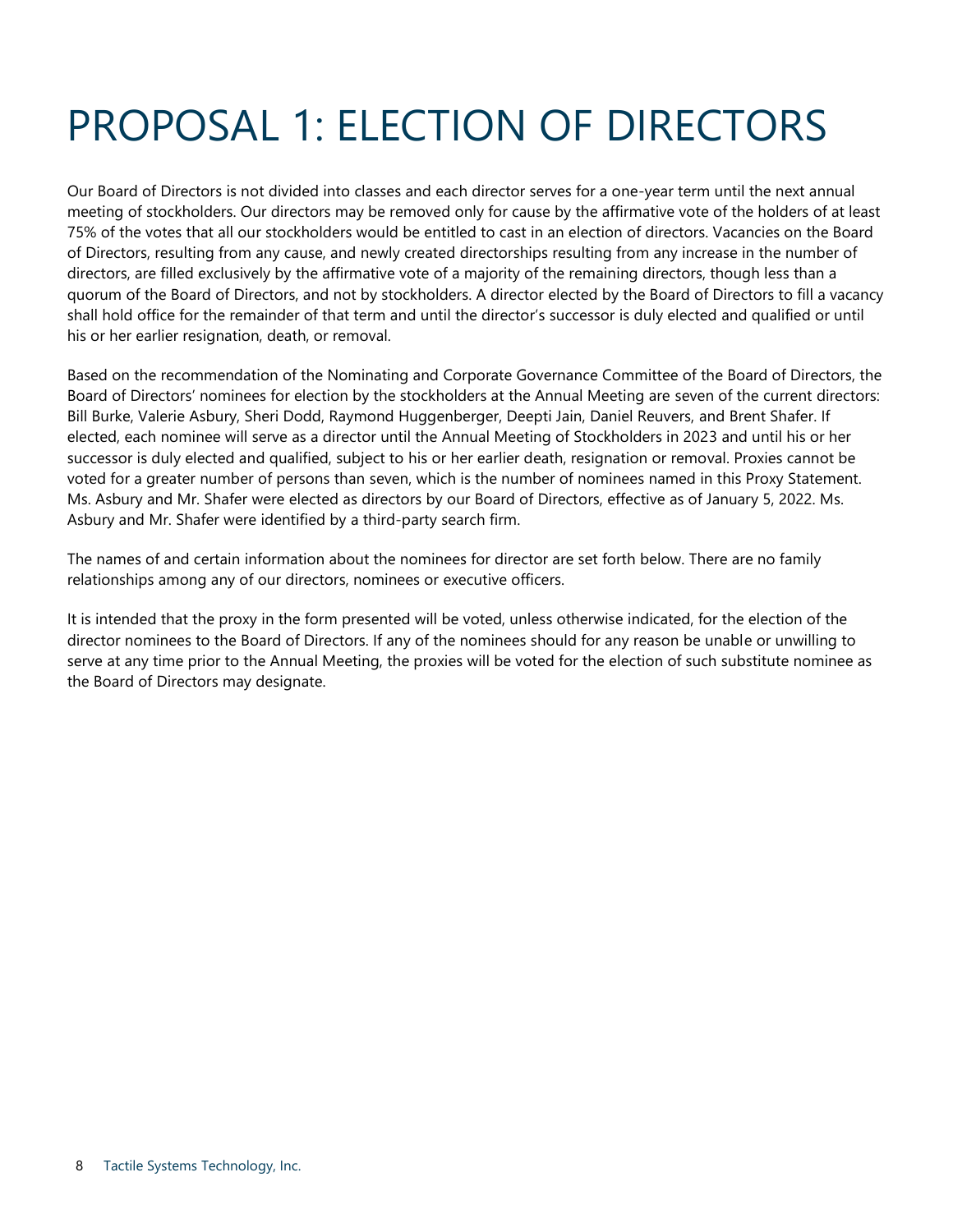# **NOMINEES FOR DIRECTOR**

Set forth below are the biographies of each nominee for director, as well as a discussion of the particular experience, qualifications, attributes, and skills that led our Board of Directors to conclude that each person nominated to serve should serve as a director. In addition to the information presented below, we believe that each director meets the minimum qualifications established by the Nominating and Corporate Governance Committee of our Board of Directors.



## **Bill Burke**

**Chairman of the Board of Directors**

Age: 62 Director Since: 2015 <span id="page-8-0"></span>Board Committees: Nominating and Corporate Governance Committee

## **Professional Background and Experience**

### **Austin Highlands Advisors, LLC.**

• Since November 2015, has served as President of Austin Highlands Advisors, LLC, a provider of corporate advisory services. **IDEV Technologies**

• Served as Executive Vice President and Chief Financial Officer of IDEV Technologies, a peripheral vascular devices company, from November 2009 until the company was acquired by Abbott Laboratories in August 2013.

## **ReAble Therapeutics**

• From August 2004 to December 2007, served as Executive Vice President and Chief Financial Officer of ReAble Therapeutics, a diversified orthopedic device company that was sold to The Blackstone Group in a going private transaction in 2006 and subsequently merged with DJO Incorporated in November 2007. Mr. Burke remained with ReAble until June 2008.

## **Cholestech Corporation**

• From 2001 to 2004, served as Chief Financial Officer of Cholestech Corporation, a medical diagnostic products company.

Mr. Burke has served on the board of directors of numerous public and private companies. He currently serves on the boards of Adtalem Global Education Inc. (NYSE: ATGE), and EQ Health Acquisition Corp. (NYSE: EQHA). He previously served on the board of directors of Invuity, Inc. (acquired by Stryker Corporation in October 2018), LDR Holding Corporation (acquired by Zimmer Biomet in July 2016) and Medical Action Industries (acquired by Owens & Minor in October 2014).

We believe Mr. Burke is qualified to serve on our Board of Directors because of his business experience with other medical technology companies and his experience as Chief Financial Officer of other companies, including other publicly traded companies.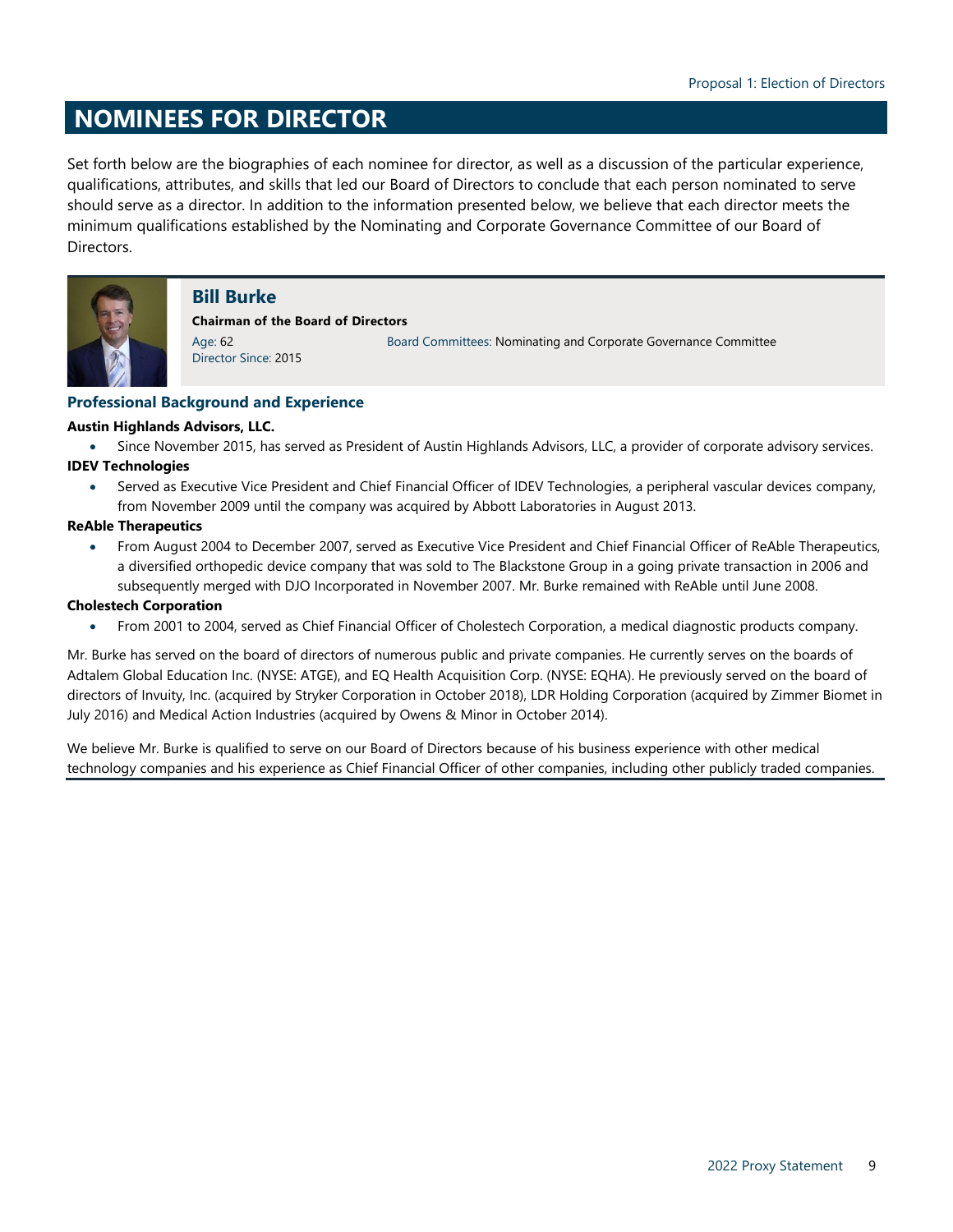

## **Valerie Asbury**

Age: 62 Director Since: 2022

Board Committees: Audit Committee/ Compliance and Reimbursement Committee

## **Professional Background and Experience**

#### **LifeScan, Inc.**

• Has served as President and Chief Executive Officer of LifeScan, Inc., a diagnostic systems manufacturer with products focusing on the diabetes market, since October 2018.

#### **Johnson & Johnson**

• Prior to October 2018, LifeScan was a subsidiary of Johnson & Johnson. Ms. Asbury held various positions at Johnson & Johnson beginning in 1998, serving in various leadership roles of increasing responsibility across five different medical device and pharmaceutical divisions, including 10 years in the diabetes consumer medical device space, where she focused on strategic growth and talent development. Her most recent positions at Johnson & Johnson were Global President, Diabetes Solutions from 2013 to 2018, including the Global LifeScan subsidiary until its sale in October 2018.

We believe Ms. Asbury is qualified to serve on our Board of Directors because of her extensive industry and leadership experience.



## **Sheri Dodd**

Age: 56 Director Since: 2021 Board Committees: Compensation and Organization Committee/ Nominating and Corporate Governance Committee

### **Professional Background and Experience**

### **Medtronic Care Management Services**

- Serves as Vice President and General Manager, leading the Medtronic Care Management Services' remote patient monitoring business.
- Joined in March 2010 and has served in Vice President positions, including healthcare economics and market access, clinical research, and general management for the non-intensive diabetes therapies business and the remote patient monitoring business.

#### **Johnson & Johnson**

• From November 1997 until March 2010, held various positions in both pharmaceutical and medical devices, most recently as a Vice President of health economics and reimbursement.

### **Orthopedic Surgeons, plc**

• Served as an outcomes researcher from January 1995 until November 1997.

#### **World Health Organization**

• Served as a project coordinator May 1988 until September 1993.

We believe Ms. Dodd is qualified to serve on our Board of Directors because of her business experience in clinical and healthcare economics, reimbursement and home-based remote patient monitoring.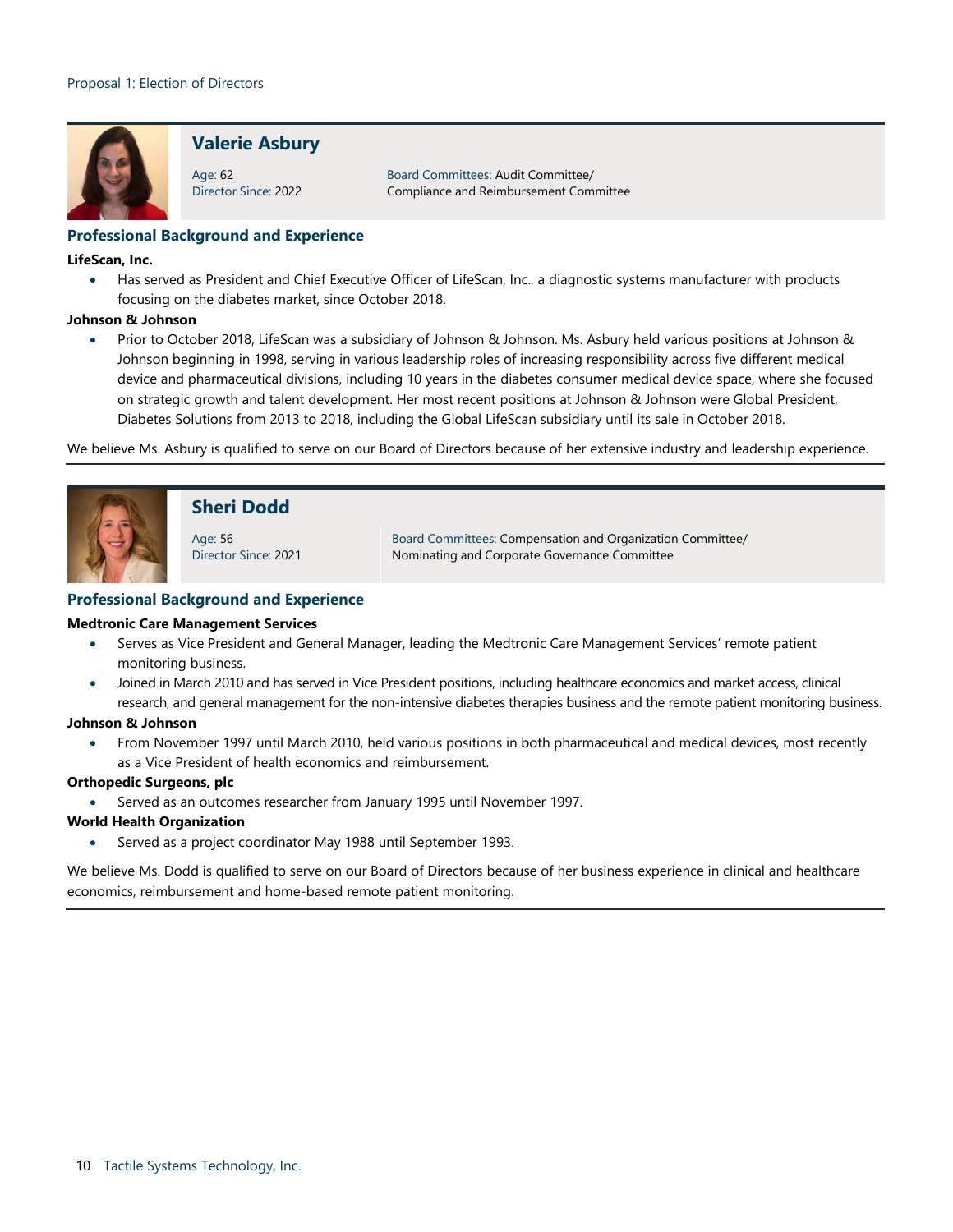

## **Raymond Huggenberger**

Age: 63 Director Since: 2017

Board Committees: Compensation and Organization Committee (Chair)/ Compliance and Reimbursement Committee

## **Professional Background and Experience**

### **Inogen, Inc.**

• Served as a member of the board of directors of Inogen, Inc. (Nasdaq: INGN) from 2008 to December 2021. Mr. Huggenberger served as Inogen's Chief Executive Officer from 2008 to February 2017 and also served as Inogen's President from 2008 until January 2016.

### **Sunrise Medical Inc.**

• Prior to joining Inogen, Mr. Huggenberger held various management positions with Sunrise Medical Inc., a global manufacturer and distributor of durable medical equipment, culminating as its President and Chief Operating Officer.

Mr. Huggenberger currently serves on the board of directors of Intricon Corporation (Nasdaq: IIN), a medical technology company. Mr. Huggenberger also serves on the board of directors of private companies Sommetrics, a medical device company, Avation Medical, a medical device company, and previously served on the board of directors of IYIA Technologies, Inc., a healthcare company, as well as device company Ebb Therapeutics.

We believe Mr. Huggenberger is qualified to serve on our Board of Directors because of his management experience and service on other boards.



## **Deepti Jain**

Age: 54 Director Since: 2021

Board Committees: Audit Committee/ Compliance and Reimbursement Committee

### **Professional Background and Experience**

#### **Anthem**

• Served as the President of Anthem's pharmacy benefit management division, IngenioRx, through November 2020, and was responsible for all functions including sales and account management, clinical programs, operations, client analytics, financial performance, underwriting, internal audit coordination, compliance, and market strategy. Ms. Jain served as the Vice President and Chief Operating Officer of Anthem Pharmacy Solutions from 2014 to 2015, as the Senior Vice President and Chief Operating Officer of Anthem Pharmacy Solutions from 2016 to 2018, and as President of IngenioRx from 2019 through November 2020.

### **Medco Health Solutions, Inc.**

Prior to that, held various positions with Medco Health Solutions Inc., between 1998 and 2012, most recently as Chief Financial Officer and Senior Vice President of Finance for the health plan division.

### **Catholic Medical Center**

• Also served as a systems manager for Catholic Medical Center from 1996 until 1998.

We believe Ms. Jain is qualified to serve on our Board of Directors because of her business experience, particularly with benefits management and health plan matters, and her industry experience.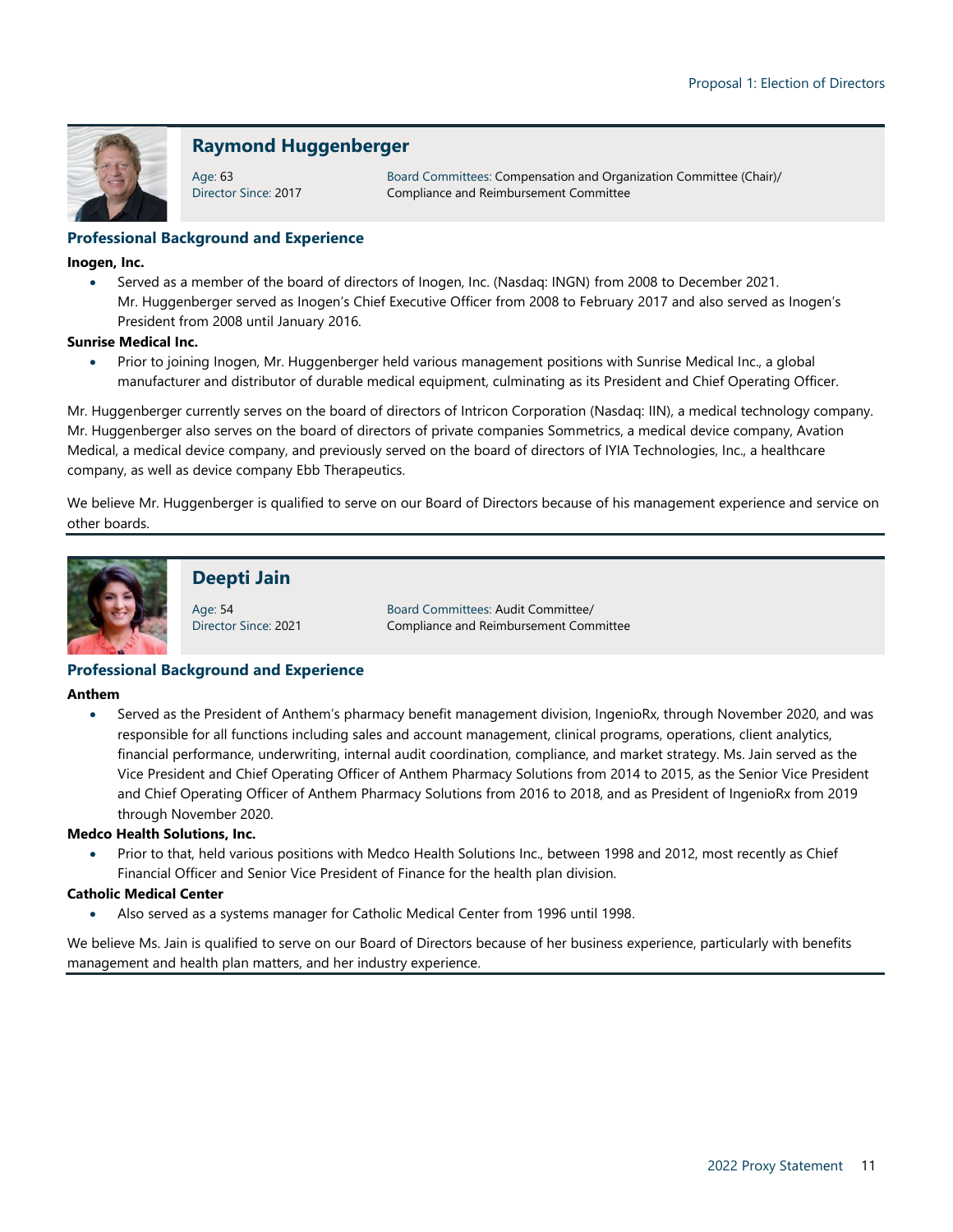

### **Daniel Reuvers**

**President and Chief Executive Officer of the Company**

Age: 59 Director Since: 2020 Board Committees: N/A

### **Professional Background and Experience**

#### **Tactile Systems Technology, Inc.**

• Has served as President, Chief Executive Officer and a Director of the Company since June 2020.

#### **Integra LifeSciences Corporation**

- Served as the Executive Vice President and President, Codman Specialty Surgical, since December 2016. His responsibilities there included global sales, marketing, product development, quality and regulatory, and service and repair.
- Joined in 2008 as Vice President of Marketing & Product Development for the company's surgical instrument business, and held a series of roles with progressively increased responsibility. Among his accomplishments there, he led the \$1B acquisition and integration of the Codman business from Johnson & Johnson.

#### **Advanced Respiratory and Omni-Tract Surgical**

Served as President, both resulting in acquisitions by Hill-Rom and Integra, respectively.

Mr. Reuvers served on the board of Respirtech, Inc. for 10 years, until their acquisition by Philips.

We believe Mr. Reuvers is qualified to serve on our Board of Directors because of his extensive commercial and general management experience in the medtech industry.



## **Brent Shafer**

Age: 64 Director Since: 2022

Board Committees: Audit Committee/Compensation and Organization Committee/Nominating and Corporate Governance Committee

### **Professional Background and Experience**

#### **Cerner Corporation**

• Has served as a Senior Advisor to Cerner Corporation ("Cerner"), which develops and sells software systems to the healthcare industry, since October 2021. Previously, Mr. Shafer was the Chairman and Chief Executive Officer of Cerner from February 2018 until October 2021.

#### **Philips**

• Served as Chief Executive Officer of Philips North America, a health technology company, and the North American division of Koninklijke Philips N.V. ("Philips") from February 2014 until 2018. In that position, Mr. Shafer oversaw a health technology portfolio that included a broad range of solutions and services covering patient monitoring, imaging, clinical informatics, sleep and respiratory care as well as a group of market-leading consumer-oriented brands, and he played a key role in helping Philips develop and strengthen its health care focus. Prior to that, Mr. Shafer served as Chief Executive Officer of the global Philips' Home Healthcare Solutions business from May 2010 until May 2014, as Chief Executive Officer of the North America region for Royal Philips Electronics from January 2009 until May 2010, and as president and Chief Executive Officer of the Healthcare Sales and Service business for Philips North America from May 2005 until May 2010.

We believe that Mr. Shafer is qualified to serve on our Board of Directors because of his extensive industry and leadership experience.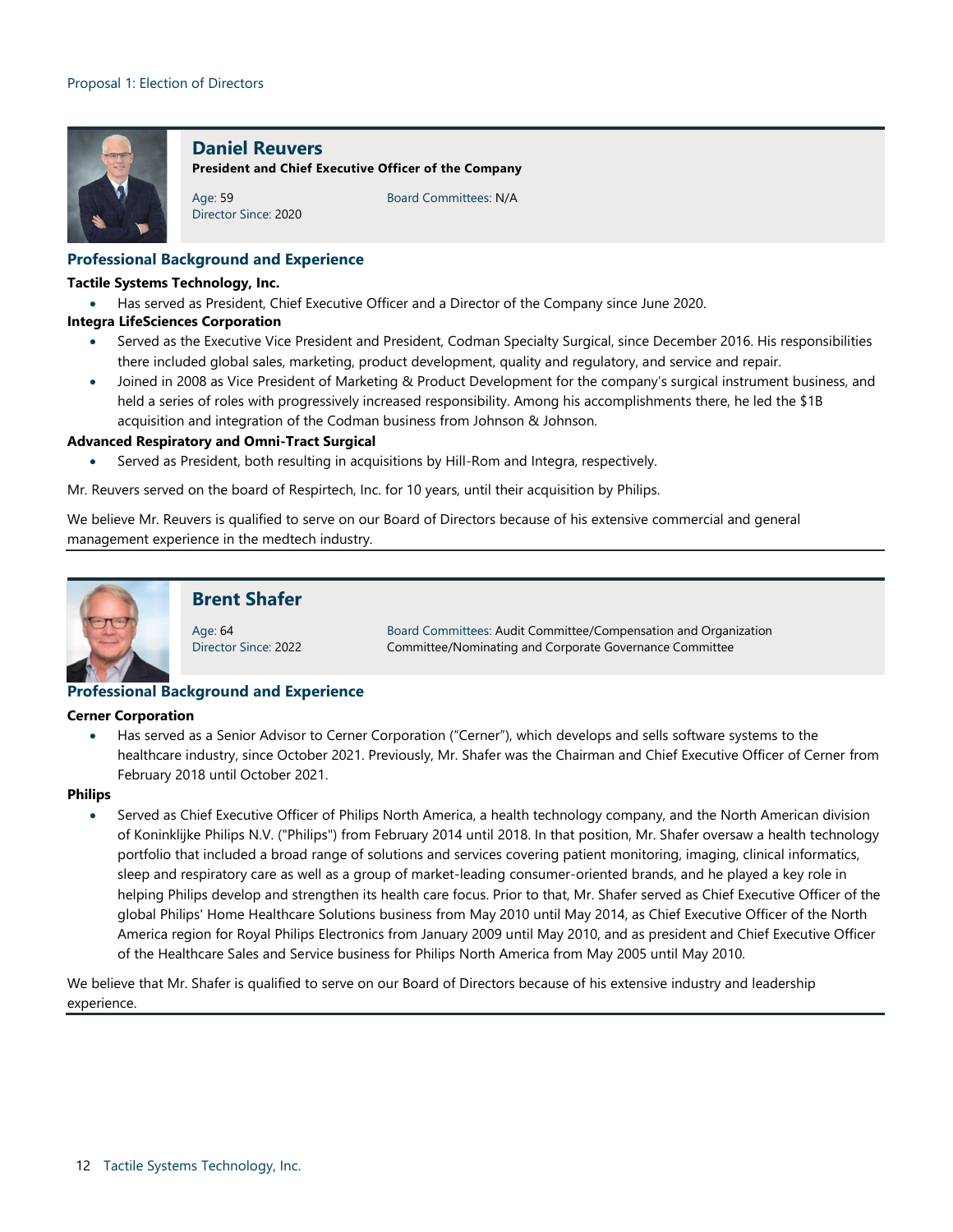## **Board of Directors' Recommendation**

The proposal for the election of directors relates solely to the election of the directors nominated by the Board of Directors.

> <span id="page-12-0"></span>*The Board of Directors recommends that stockholders vote FOR the election of each of the director nominees listed above.*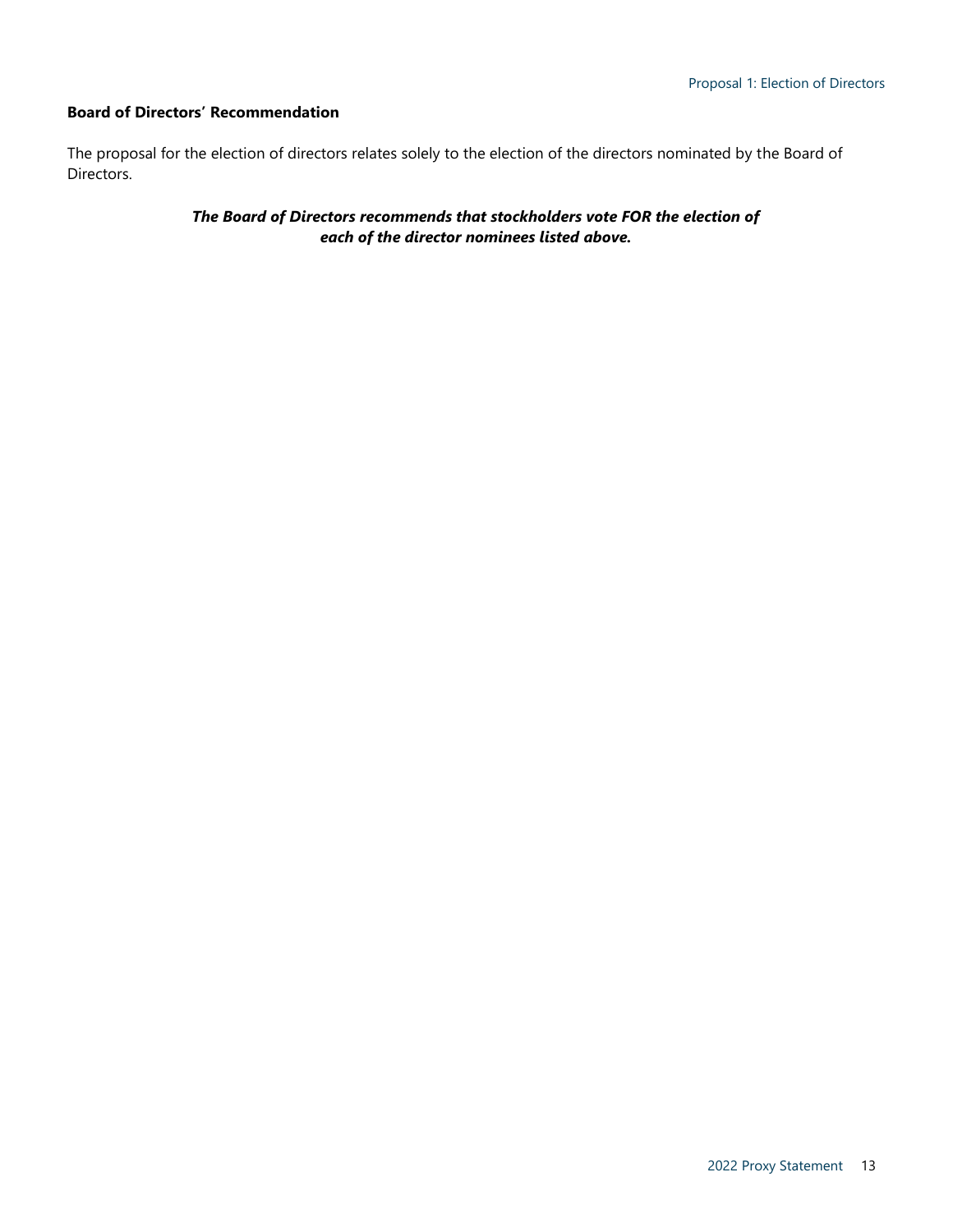# <span id="page-13-0"></span>CORPORATE GOVERNANCE

# <span id="page-13-1"></span>**DIRECTOR INDEPENDENCE**

Our Board of Directors has determined that all members of the Board of Directors, except Daniel Reuvers, are independent, as determined in accordance with the rules of the Nasdaq Stock Market. In making such independence determination, the Board of Directors considered the relationships that each such non-employee director has with our Company and all other facts and circumstances that the Board of Directors deemed relevant in determining their independence.

# <span id="page-13-2"></span>**BOARD LEADERSHIP STRUCTURE**

The positions of our Chairman of the Board and Chief Executive Officer are presently separated. Separating these positions allows our Chief Executive Officer to focus on our day-to-day business, while allowing the Chairman of the Board to lead the Board of Directors in its fundamental role of providing advice to, and independent oversight of, management. Our Board of Directors recognizes the time, effort and energy that the Chief Executive Officer must devote to his position in the current business environment, as well as the commitment required to serve as our Chairman, particularly as the Board of Directors' oversight responsibilities continue to grow. Our Board of Directors also believes that this structure ensures a greater role for the non-management directors in the oversight of our Company and active participation of the independent directors in setting agendas and establishing priorities and procedures for the work of our Board of Directors. Although our By-Laws and Corporate Governance Guidelines do not require our Chairman of the Board and Chief Executive Officer positions to be separate, our Board of Directors believes that having separate positions is the appropriate leadership structure for the Company at this time.

# <span id="page-13-3"></span>**STOCKHOLDER COMMUNICATIONS**

Any stockholder wishing to communicate with our Board of Directors or a particular director may do so by writing to the Board or a particular director in care of the Corporate Secretary of the Company at our principal executive offices. All communications will initially be received and processed by the Corporate Secretary, who will then refer the communication to the appropriate Board member.

# <span id="page-13-4"></span>**PROCEDURES FOR SELECTING AND NOMINATING DIRECTOR CANDIDATES**

Stockholders may directly nominate a person for election to our Board of Directors by complying with the procedures set forth in Section 2.4 of our By-Laws and with SEC rules and regulations. Under our By-Laws, only persons nominated in accordance with the procedures set forth in the By-Laws will be eligible to serve as directors. In order to nominate a candidate for service as a director, you must be a stockholder at the time that you give the Board notice of your nomination, and you must be entitled to vote for the election of directors at the meeting at which your nominee will be considered. In accordance with our By-Laws, director nominations generally must be made pursuant to notice delivered to, or mailed and received at, our principal executive offices, not later than the 90<sup>th</sup> day, nor earlier than the 120<sup>th</sup> day,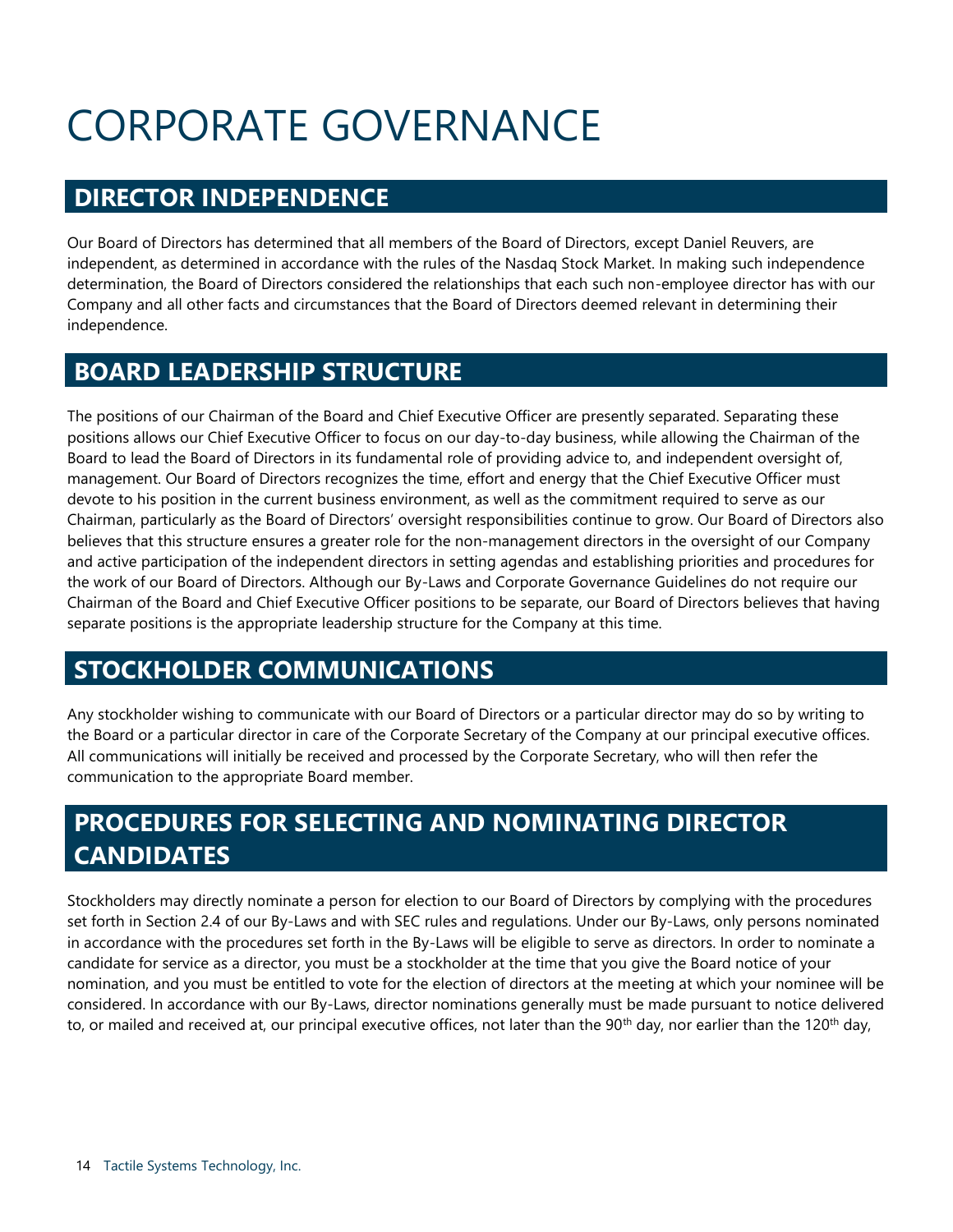prior to the first anniversary of the prior year's Annual Meeting of Stockholders. For further information, see "Questions and Answers About the Annual Meeting – *What is the deadline for submitting a stockholder proposal for the 2023 annual meeting?*" Your notice must set forth all information relating to the nominee that is required to be disclosed in solicitations of proxies for the election of directors in an election contest, or is otherwise required, in each case pursuant to Regulation 14A under the Exchange Act (including the nominee's written consent to being named in the Proxy Statement as a nominee and to serving as a director if elected). Your notice also must set forth certain information for you and any beneficial owner on whose behalf you make a nomination, as described in the By-Laws.

As required by our Corporate Governance Guidelines, when evaluating the appropriate characteristics of candidates for service as a director, the Nominating and Corporate Governance Committee takes into account many factors. The Board of Directors selects and recommends to stockholders qualified individuals who, if added to the Board, would provide the mix of director characteristics and diverse experiences, perspectives and skills appropriate for us. Board candidates are considered based on various criteria, including breadth and depth of relevant business and board skills and experiences, judgment and integrity, reputation, diversity (including geographic, occupational, gender, race and age), education, leadership ability, independence, the ability to devote sufficient time to the Board and knowledge of the Company's industry. These considerations are made in the context of an assessment of the perceived needs of our Board of Directors at the particular point in time.

The Nominating and Corporate Governance Committee will consider director candidates recommended by stockholders in the same manner that it considers all director candidates. Stockholders who wish to suggest qualified candidates should write to Tactile Systems Technology, Inc., 3701 Wayzata Boulevard, Suite 300, Minneapolis, Minnesota 55416, Attention: Corporate Secretary. Any such recommendation should include a description of the candidate's qualifications for board service; the candidate's written consent to be considered for nomination and to serve if nominated and elected; and addresses and telephone numbers for contacting the stockholder and the candidate for more information.

# <span id="page-14-0"></span>**BOARD MEETINGS AND COMMITTEES**

Our Board of Directors held nine meetings during 2021. The independent directors regularly hold executive sessions at meetings of the Board of Directors. During 2021, each of the directors then in office attended at least 75% of the aggregate of all meetings of the Board of Directors and all meetings of the committees of the Board of Directors on which such director then served. Directors are expected to attend the annual meetings of stockholders of the Company, as provided in our Corporate Governance Guidelines. All continuing directors at that time attended the 2021 Annual Meeting of Stockholders.

## **Audit Committee**

Our Board of Directors has determined that each member of the Audit Committee is "independent" for Audit Committee purposes as that term is defined in the rules of the SEC and the applicable Nasdaq Stock Market rules. Our Board of Directors has determined that each Mr. Nigon and Ms. Jain is an Audit Committee financial expert, as defined under the applicable rules of the SEC. Each of the members of our Audit Committee meets the requirements for financial literacy and possesses the financial qualifications required under the applicable rules and regulations of the SEC and the Nasdaq Stock Market.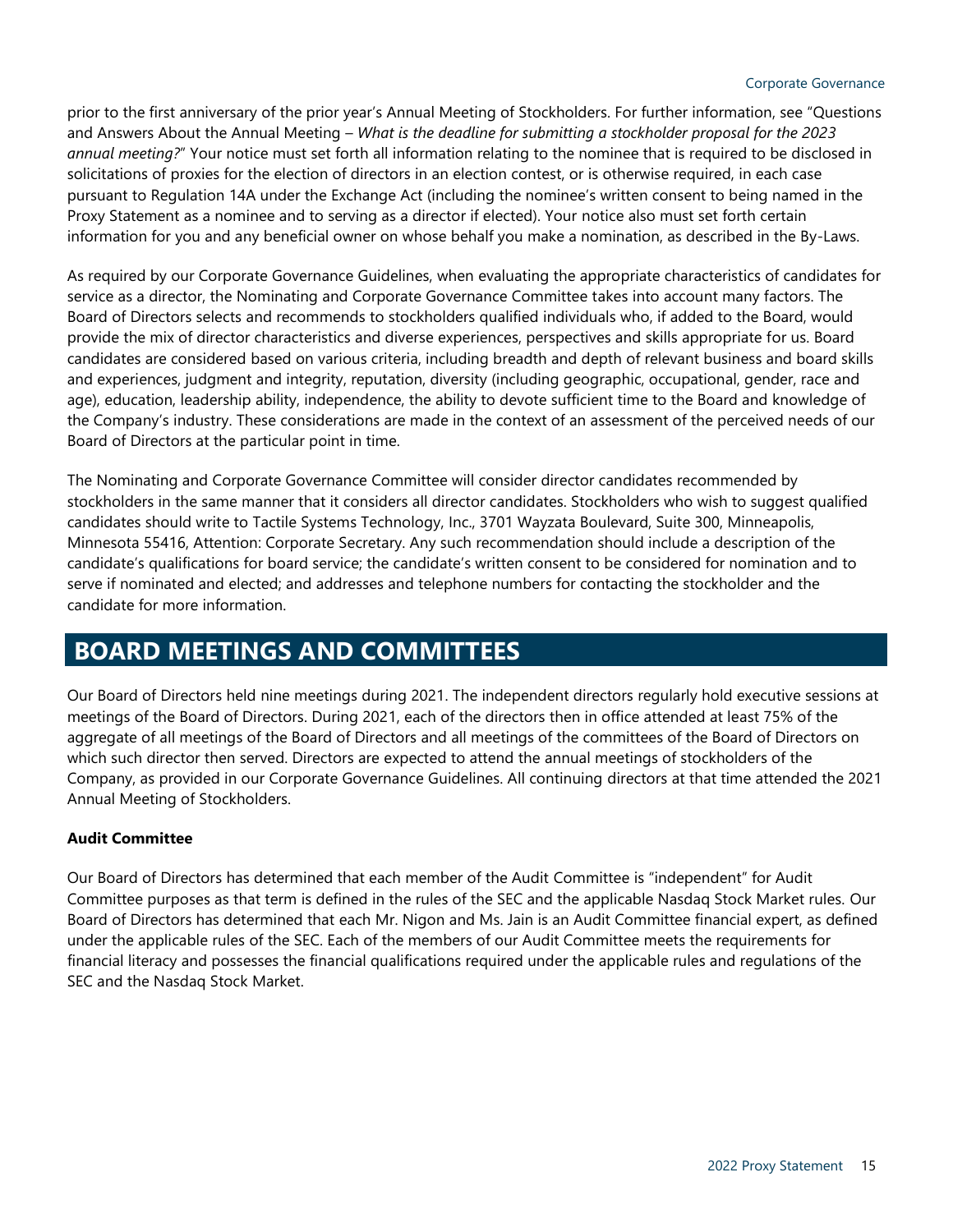### Corporate Governance

| <b>Committee Members</b>                                                                                                                         | <b>Primary Responsibilities</b>                                                                                                                                                                                                                                                                                                                                                                                                                                                                                                                                                                                                                                                                                                                                                                                                                                                                                                                                                                                                                                                     | # of Meetings<br>in 2021 |
|--------------------------------------------------------------------------------------------------------------------------------------------------|-------------------------------------------------------------------------------------------------------------------------------------------------------------------------------------------------------------------------------------------------------------------------------------------------------------------------------------------------------------------------------------------------------------------------------------------------------------------------------------------------------------------------------------------------------------------------------------------------------------------------------------------------------------------------------------------------------------------------------------------------------------------------------------------------------------------------------------------------------------------------------------------------------------------------------------------------------------------------------------------------------------------------------------------------------------------------------------|--------------------------|
| Richard Nigon (Chair)<br>Valerie Asbury<br>Deepti Jain<br>$\bullet$<br>Kevin Roche<br><b>Brent Shafer</b><br>$\bullet$<br>$\bullet$<br>$\bullet$ | Appointing, compensating, retaining, replacing and overseeing our<br>independent auditor;<br>Pre-approving all audit and permitted non-audit services to be<br>provided by our independent auditor;<br>Assisting our Board of Directors in its oversight of our financial<br>statements and other financial information to be provided by us;<br>Overseeing our compliance with legal and regulatory matters and<br>aspects of our risk management processes;<br>Discussing with management and our independent auditors any<br>major issues as to the adequacy of our internal controls, any actions<br>to be taken in light of significant or material control deficiencies and<br>the adequacy of disclosures about changes in internal control over<br>financial reporting; and<br>Establishing procedures for the receipt, retention and treatment of<br>complaints regarding accounting, internal accounting controls or<br>auditing matters and the confidential, anonymous submission by<br>employees of concerns regarding questionable accounting or<br>auditing matters. | 6                        |

The Audit Committee operates under a written charter approved by the Board, a copy of which is available in the "Investors—Corporate Governance" section of our website at *www.tactilemedical.com*.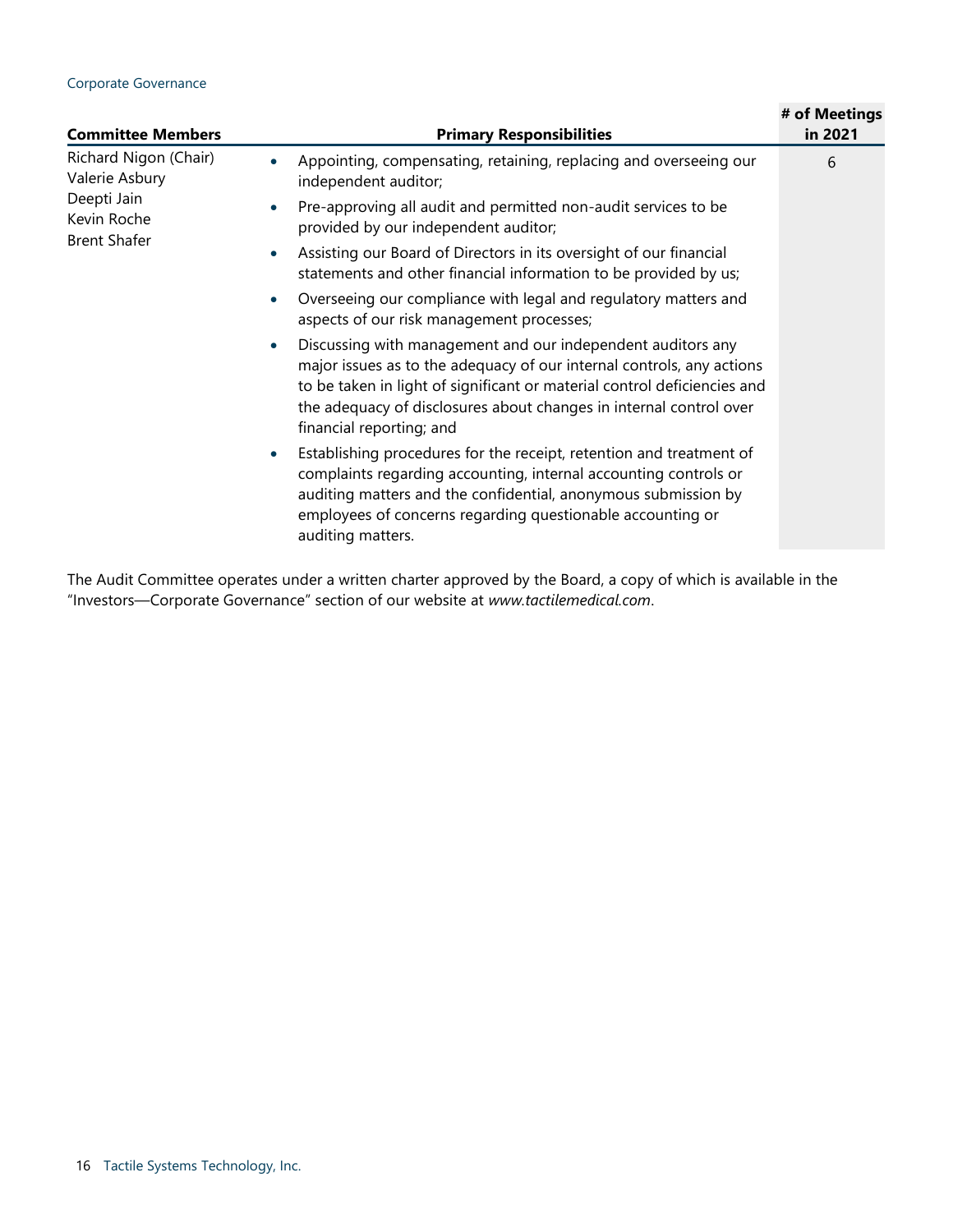## **Compensation and Organization Committee**

Our Board of Directors has determined that each member of the Compensation and Organization Committee is "independent" as that term is defined in the rules of the SEC and the applicable Nasdaq Stock Market rules.

| <b>Committee Members</b>    | <b>Primary Responsibilities</b>                                                                                                                                                                                                                                                                                                                                 | # of Meetings<br>in 2021 |
|-----------------------------|-----------------------------------------------------------------------------------------------------------------------------------------------------------------------------------------------------------------------------------------------------------------------------------------------------------------------------------------------------------------|--------------------------|
| Raymond Huggenberger        | Determining the compensation of our Chief Executive Officer and                                                                                                                                                                                                                                                                                                 | 6                        |
| (Chair)                     | other executive officers;                                                                                                                                                                                                                                                                                                                                       |                          |
| Sheri Dodd<br>Richard Nigon | Providing oversight of our compensation policies, plans and benefit<br>programs;                                                                                                                                                                                                                                                                                |                          |
| <b>Brent Shafer</b>         | Overseeing and administering our equity compensation plans;                                                                                                                                                                                                                                                                                                     |                          |
|                             | Recommending to our Board of Directors the compensation<br>arrangements for our non-employee directors;                                                                                                                                                                                                                                                         |                          |
|                             | Overseeing and reviewing our executive team and management<br>succession planning; and                                                                                                                                                                                                                                                                          |                          |
|                             | Reviewing the Company's human capital management programs,<br>policies, initiatives and results, including with respect to: talent<br>management; culture; employee recruitment, training, development,<br>promotion and retention; diversity and inclusion, equal employment<br>opportunity and nondiscrimination; pay equity; and anti-harassment<br>matters. |                          |

The Compensation and Organization Committee operates under a written charter approved by the Board, a copy of which is available in the "Investors—Corporate Governance" section of our website at *www.tactilemedical.com*.

### **Nominating and Corporate Governance Committee**

Our Board of Directors has determined that each member of the Nominating and Corporate Governance Committee is "independent" as that term is defined in the applicable Nasdaq Stock Market rules.

|                                                        |                                                                                         | # of Meetings |
|--------------------------------------------------------|-----------------------------------------------------------------------------------------|---------------|
| <b>Committee Members</b>                               | <b>Primary Responsibilities</b>                                                         | in 2021       |
| Peter Soderberg (Chair)                                | Identifying qualified individuals to become Board members;                              | 4             |
| <b>Bill Burke</b><br>Sheri Dodd<br><b>Brent Shafer</b> | Determining the composition of the Board and its committees;                            |               |
|                                                        | Assessing and enhancing the effectiveness of the Board and<br>individual directors; and |               |
|                                                        | Developing and implementing our Corporate Governance Guidelines.                        |               |

The Nominating and Corporate Governance Committee operates pursuant to a written charter approved by the Board, a copy of which is available in the "Investors—Corporate Governance" section of our website at *www.tactilemedical.com*. A copy of our Corporate Governance Guidelines are also available in the "Investors— Corporate Governance" section of our website at *www.tactilemedical.com*.

The Nominating and Corporate Governance Committee considers candidates for Board membership suggested by its members and the Chief Executive Officer. Additionally, in selecting nominees for directors, the Nominating and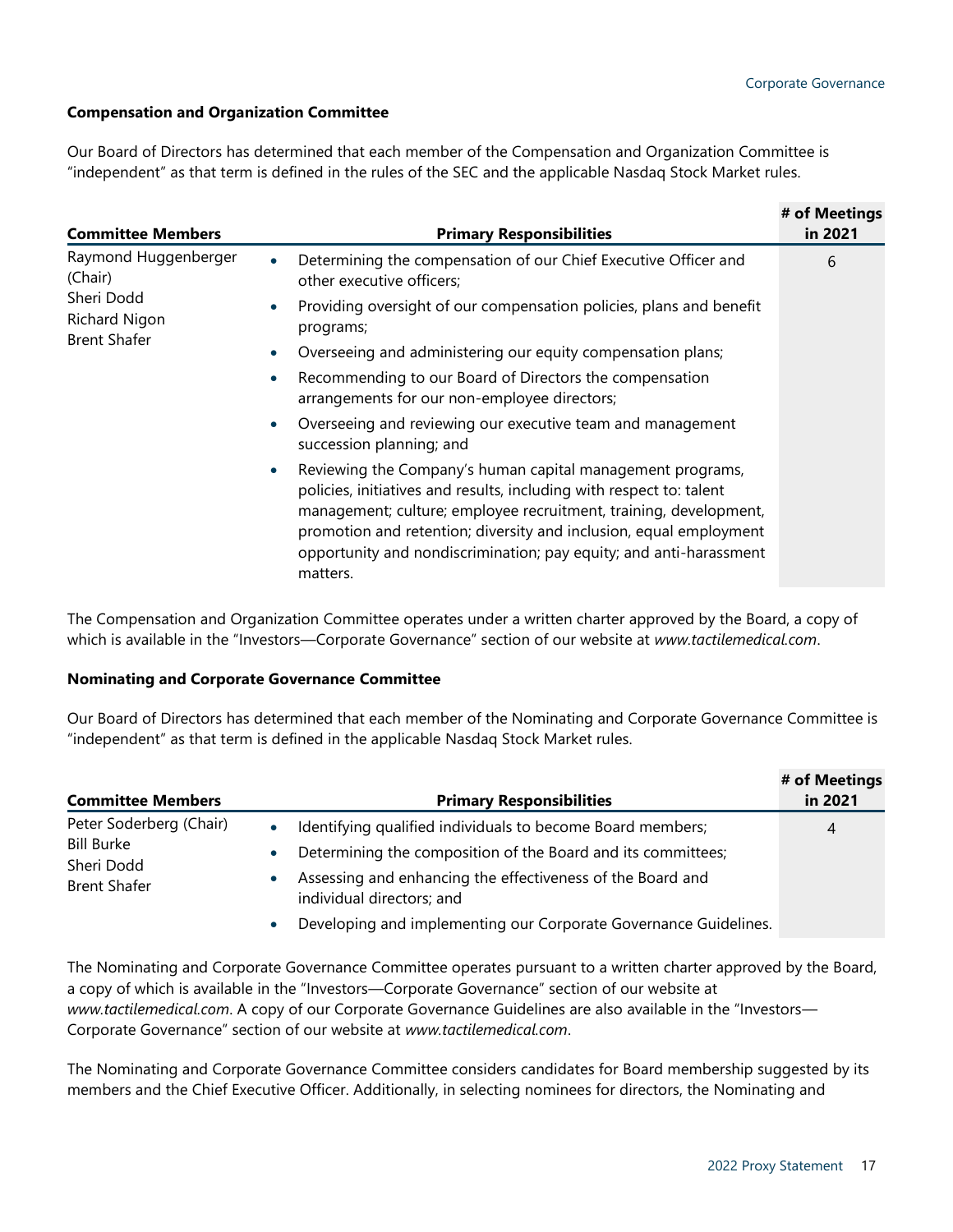### Corporate Governance

Corporate Governance Committee will review candidates recommended by stockholders in the same manner and using the same general criteria as candidates recruited by the Committee and/or recommended by the Board of Directors. Any stockholder who wishes to recommend a candidate for consideration by the Committee as a nominee for director should follow the procedures described above under "Procedures for Selecting and Nominating Director Candidates." The Nominating and Corporate Governance Committee will also consider whether to nominate any person proposed by a stockholder in accordance with the provisions of our By-Laws relating to stockholder nominations as described earlier in this Proxy Statement under the heading "Questions and Answers About the Annual Meeting – *What is the deadline for submitting a stockholder proposal for the 2023 annual meeting?*"

## **Compliance and Reimbursement Committee**

Our Board of Directors has determined that each member of the Compliance and Reimbursement Committee is "independent" as that term is defined in the applicable Nasdaq Stock Market rules.

| <b>Committee Members</b>                                                     |           | <b>Primary Responsibilities</b>                                                                                                                                                                                                    | # of Meetings<br>in 2021 |
|------------------------------------------------------------------------------|-----------|------------------------------------------------------------------------------------------------------------------------------------------------------------------------------------------------------------------------------------|--------------------------|
| Kevin Roche (Chair)<br>Valerie Asbury<br>Raymond Huggenberger<br>Deepti Jain |           | Assisting the Board of Directors in overseeing our regulatory<br>compliance activities;                                                                                                                                            | 5                        |
|                                                                              |           | Monitoring and evaluating our compliance with regulatory<br>requirements to which we are subject; and                                                                                                                              |                          |
|                                                                              | $\bullet$ | Overseeing our objectives, policies and efforts related to corporate<br>responsibility matters, including sustainability, environmental,<br>corporate citizenship, social, political and public policy issues and<br>developments. |                          |

The Compliance and Reimbursement Committee operates under a written charter approved by the Board, a copy of which is available in the "Investors—Corporate Governance" section of our website at *www.tactilemedical.com*.

# <span id="page-17-0"></span>**RISK OVERSIGHT**

Our Board of Directors oversees the management of risks inherent in the operation of our business and the implementation of our business strategies. Our Board of Directors performs this oversight role by using several different levels of review. In connection with its reviews of the operations and corporate functions of our Company, our Board of Directors addresses the primary risks associated with those operations and corporate functions. In addition, our Board of Directors reviews the risks associated with our Company's business strategies periodically throughout the year as part of its consideration of undertaking any such business strategies.

Each of our Board committees also coordinates oversight of the management of our risk that falls within the committee's areas of responsibility. In performing this function, each committee has full access to management, as well as the ability to engage advisors. Our Chief Financial Officer is responsible for identifying, evaluating and implementing risk management controls and methodologies to address any identified risks. In connection with its risk management role, our Audit Committee meets privately with representatives from our independent registered public accounting firm, and privately with our Chief Financial Officer. In addition, the Compensation and Organization Committee reviews the Company's compensation program and risk elements to the Company in connection with the structure of the compensation plan.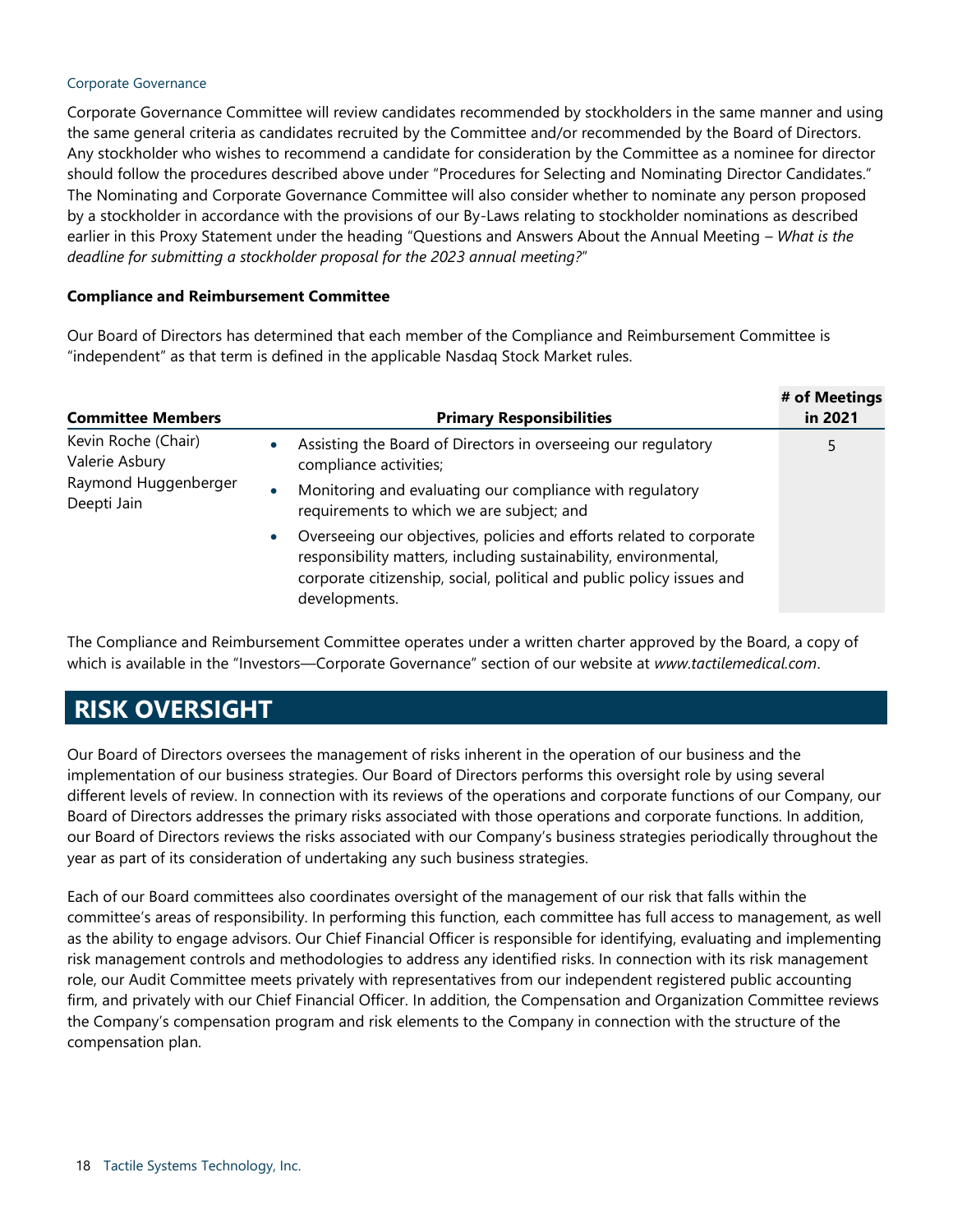# <span id="page-18-0"></span>**BOARD EVALUATIONS**

On an annual basis, the Nominating and Corporate Governance Committee leads a comprehensive evaluation process of the Board. Each director completes questionnaires covering matters related to the performance of the full Board and each standing committee. At the request of the Chair of the Nominating and Corporate Governance Committee, outside counsel reviews and prepares a summary of the completed questionnaires. The Nominating and Corporate Governance Committee reviews and discusses the results of the questionnaires, and reports the results to the full Board, which further reviews and discusses the results of the evaluations.

# <span id="page-18-1"></span>**ENVIRONMENTAL, SOCIAL & GOVERNANCE MATTERS**

At Tactile Medical, our mission is to help people suffering from chronic disease live better and care for themselves at home. As reflected in our Code of Business Conduct and Ethics, our company is customer-focused and mission-driven. Our unique offering includes advanced, clinically proven pneumatic compression devices, as well as continuity of care services provided by a national network of product specialist and trainers, reimbursement experts, patient advocates and clinical staff. This combination of products and services ensures that tens of thousands of patients annually receive the at-home treatment necessary to better manage their chronic conditions. In addition to improving the quality of life for patients with chronic conditions, our solutions help increase clinical efficacy and reduce overall healthcare costs.

The Company's core values are the foundation upon which we conduct our business and interactions with patients, healthcare professionals, caregivers, business partners, shareholders, communities, and one another. Guiding the work we do every day and influencing business aspirations, our people take pride in the fact that:



Tactile Medical is focused more than ever on continuous improvement and our active commitment to environmental, social, and corporate governance ("ESG") matters. This dedication is exemplified in our corporate culture, starting at the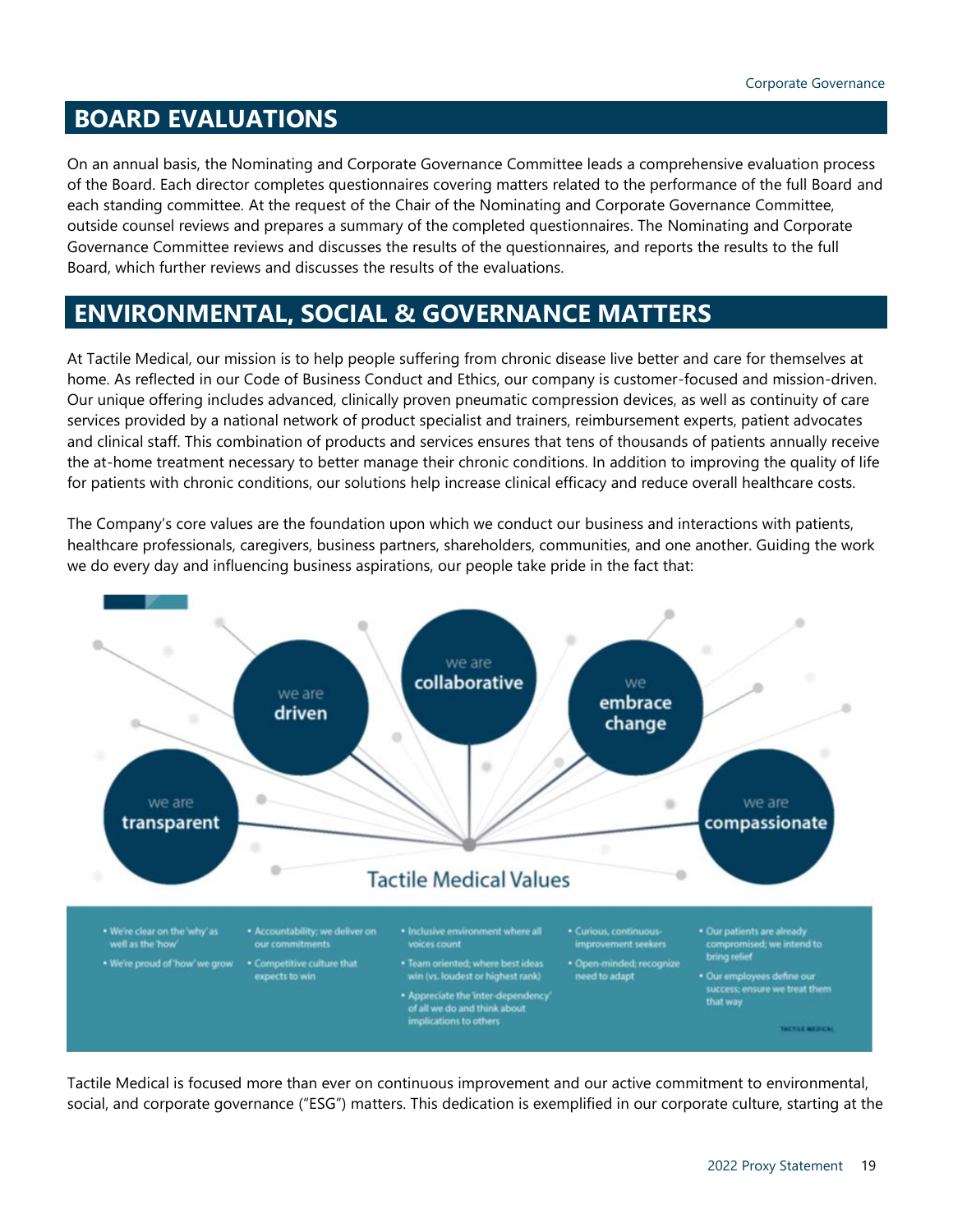### Corporate Governance

top with our Board of Directors. Our Board is actively engaged in the oversight of the Company's environmental and social initiatives. The Board reviews the Company's performance and progress on each ESG objective and provides guidance to management with respect to significant sustainability and corporate responsibility initiatives. In addition, our Compensation and Organization Committee and our Nominating and Corporate Governance Committee have oversight and review responsibilities related to human capital management and corporate responsibility matters, respectively.

Set forth below are the principal components of our Corporate Responsibility and Sustainability Strategy:

| Human Capital<br>Management                         | Attract top quality talent by expanding recruitment efforts and utilizing an applicant<br>$\bullet$<br>tracking system<br>Evaluate employee salaries to ensure fair and competitive compensation<br>Offer a comprehensive benefits package to promote the health, productivity, and<br>$\bullet$<br>happiness of our employees<br>Foster a culture of entrepreneurship, passion for our patients, and drive to excel in our<br>market<br>Encourage employee engagement and input<br>Provide a work environment free from harassment, intimidation, and discrimination<br>$\bullet$<br>Drive employee growth and development through education and training, supervisory<br>coaching, and annual performance reviews                                                                                                                                                                   |
|-----------------------------------------------------|---------------------------------------------------------------------------------------------------------------------------------------------------------------------------------------------------------------------------------------------------------------------------------------------------------------------------------------------------------------------------------------------------------------------------------------------------------------------------------------------------------------------------------------------------------------------------------------------------------------------------------------------------------------------------------------------------------------------------------------------------------------------------------------------------------------------------------------------------------------------------------------|
| Diversity, Equity &<br>Inclusion                    | Embrace diversity and continue to create a culture of inclusion by supporting employee<br>$\bullet$<br>engagement, seeking feedback and providing training on diversity, equity, and inclusion<br>specific to our organization<br>Recruit diverse applicants with various experiences, perspectives, and ideas to facilitate<br>$\bullet$<br>innovation and a well-rounded Company<br>Enforce our anti-discrimination policy and prohibit retaliation for reporting incidents<br>Further our CEO Action for Diversity and Inclusion Pledge to advance diversity, equity,<br>$\bullet$<br>and inclusion in the work-place and encourage systemic change through self-evaluation,<br>improvement, and transparency                                                                                                                                                                      |
| Community<br>Involvement & Social<br>Responsibility | Participate in volunteer activities and engage in communities in which we work to<br>$\bullet$<br>support local initiatives<br>Support awareness of chronic lymphatic, vascular, and pulmonary conditions and<br>$\bullet$<br>enhance access to care in underserved communities by providing charitable and<br>educational grants to organizations and healthcare professionals consistent with our<br>mission, values, and policies<br>Fund and support continued clinical research to advance the treatment of chronic<br>$\bullet$<br>lymphatic, vascular, and pulmonary conditions treated by our devices, improve the lives<br>of our patients, and lessen the financial burden on the healthcare system<br>Support access to care for patients experiencing financial hardship with our patient<br>$\bullet$<br>assistance consideration program discounted and donated devices |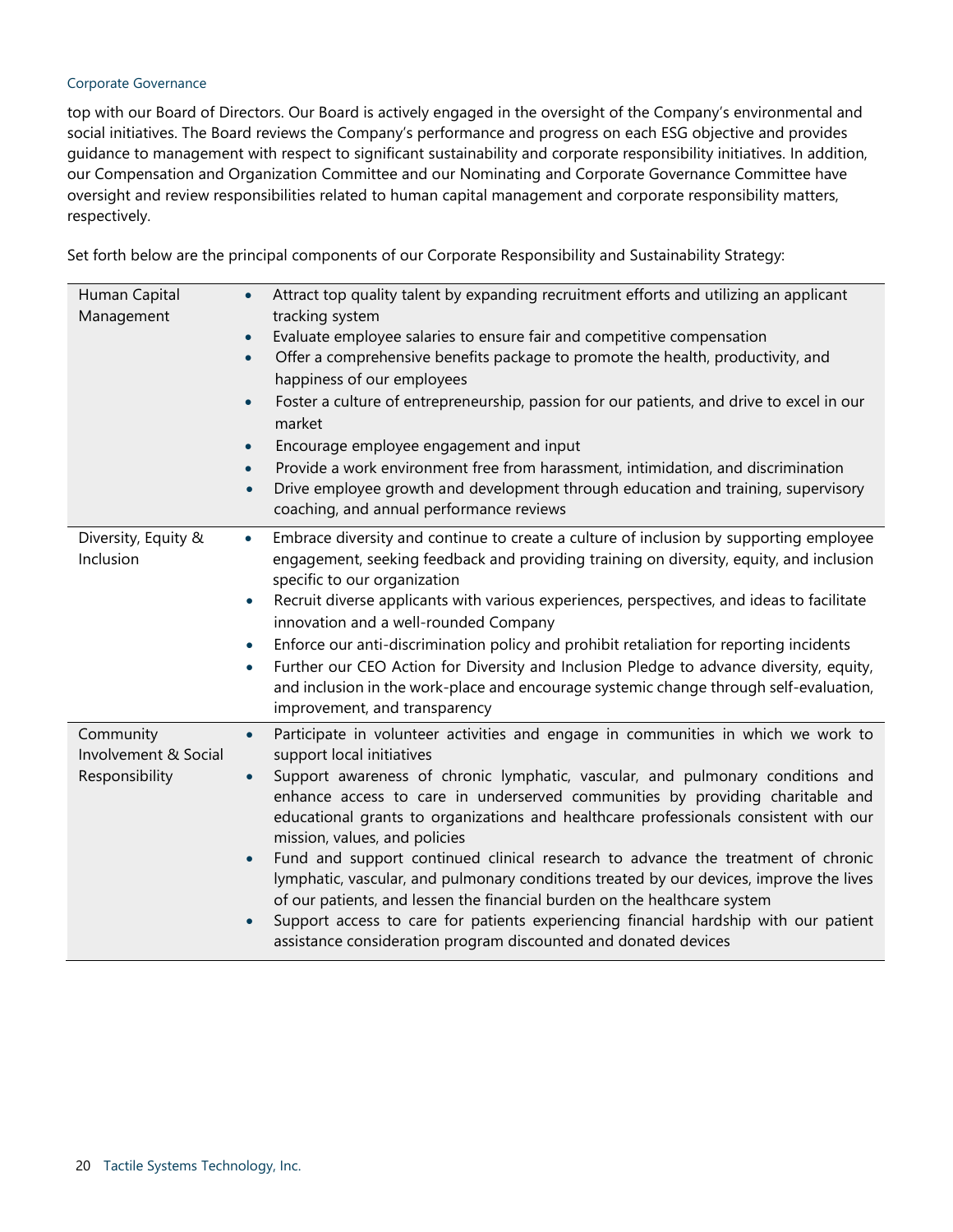| Ethics & Compliance<br>$\bullet$                   | Apply our Code of Business Conduct and Ethics as the foundation for our compliance<br>program, business operations, and employee behavior<br>Analyze and prioritize business risks through our enterprise risk assessment process<br>Supply training, resources, tools, and support to engage our employees and foster an<br>ethical and open business culture rooted in our core values<br>Empower our employees, vendors, customers, and other stakeholders to hold us<br>accountable without fear of retaliation by promoting open communication, requesting<br>feedback, and providing multiple avenues to report potential issues and concerns<br>including a designated email account and an anonymous hotline available 24/7                                                                                                                                                                                                                                 |
|----------------------------------------------------|---------------------------------------------------------------------------------------------------------------------------------------------------------------------------------------------------------------------------------------------------------------------------------------------------------------------------------------------------------------------------------------------------------------------------------------------------------------------------------------------------------------------------------------------------------------------------------------------------------------------------------------------------------------------------------------------------------------------------------------------------------------------------------------------------------------------------------------------------------------------------------------------------------------------------------------------------------------------|
| Privacy & Data Security .<br>$\bullet$             | Maintain a robust data security program supported by regular security audits, with<br>dedicated oversight by the Information Security Director, and regular reports to the<br>Board<br>Uphold privacy policies, management oversight, accountability structures, security<br>awareness training, and technology processes designed to protect privacy and personal<br>data<br>Notify patients of their rights and use of personal information through our Notice of<br>Privacy Practices provided in each order shipment and available on our website                                                                                                                                                                                                                                                                                                                                                                                                               |
| Sustainable Sourcing<br>$\bullet$                  | Prohibit human trafficking, exploitation, forced labor and slavery in our business<br>operations, including our supply chain<br>Survey and audit our suppliers in accordance with our Quality Management System and<br>supplier agreements to confirm suppliers are operating in conformity with our Supplier<br>Code of Conduct<br>Work with our suppliers to meet standards and requirements in the event gaps are<br>identified                                                                                                                                                                                                                                                                                                                                                                                                                                                                                                                                  |
| Responsible Operations .<br>$\bullet$<br>$\bullet$ | Integrate safety into all activities to reduce illness and injuries through the<br>establishment of well-defined safety, health, and environmental policies and<br>procedures and ongoing training<br>Review post market product quality to ascertain opportunities for advancement<br>Identify areas of development during performance improvement assessments for<br>continuous product and service enhancement<br>Minimize the risk of business disruptions by annually reviewing our Business Continuity<br>and Disaster Recovery Plan to assess suitability and revise when appropriate<br>Monitor and assess local conditions across the country that may impede the ability of<br>our patients to receive their device timely and educate our patients on how to plan for<br>an emergency as part of our patient welcome materials<br>Promote the values of equality, dignity, and respect in business operations consistent<br>with our Human Rights Policy |

We understand the importance of being a responsible corporate citizen and the value of providing transparency to our employees, patients, business partners, and shareholders. Further information on our ESG initiatives can be found in our Corporate Responsibility and Sustainability Report, which is available in the "Investors – Corporate Governance" section of our website at *www.tactilemedical.com*.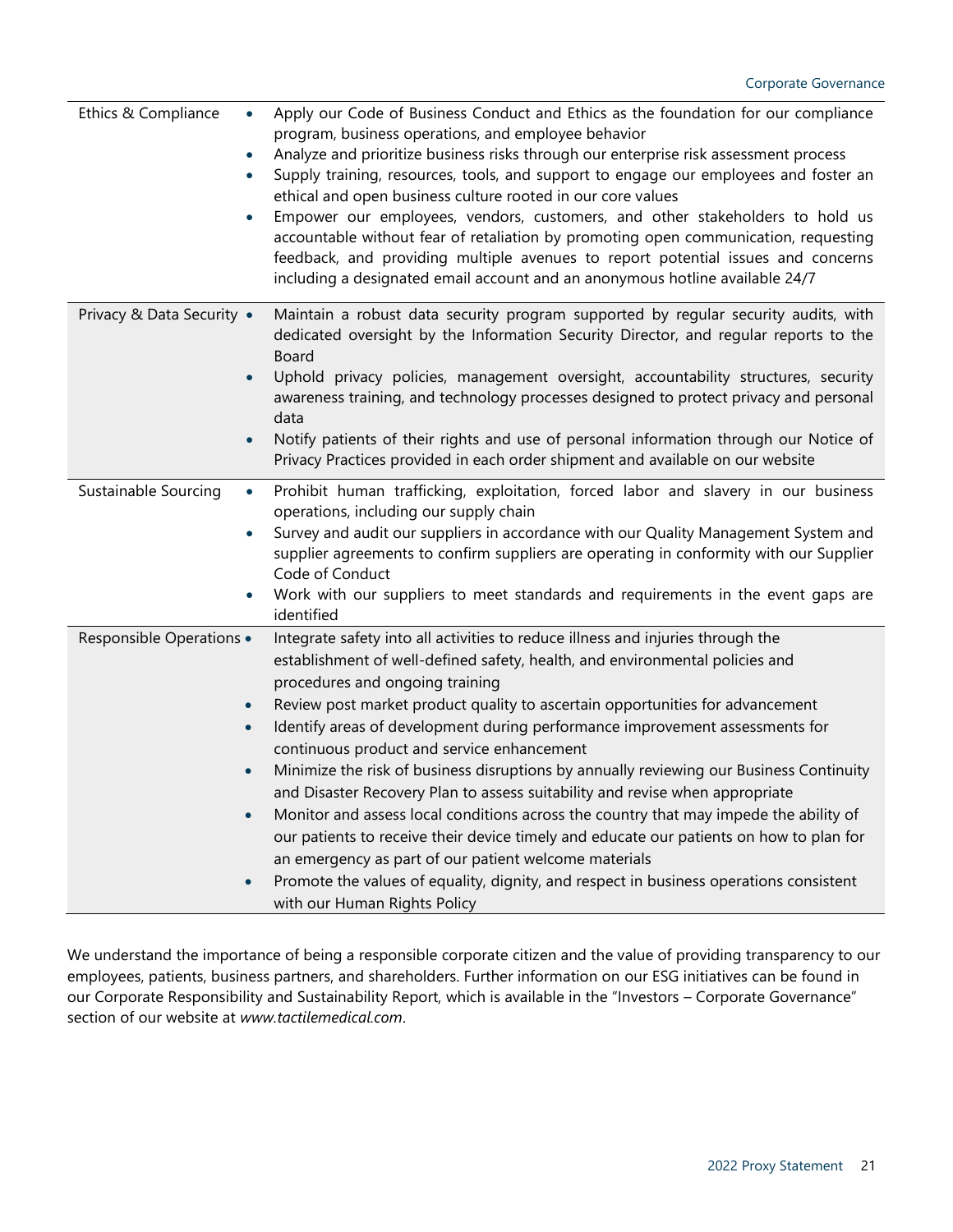# <span id="page-21-0"></span>DIRECTOR COMPENSATION

The following table presents the compensation for each person who served as a member of our Board of Directors during 2021, other than Mr. Reuvers. Mr. Reuvers, who is also our Chief Executive Officer, receives no compensation for his service as a director. The compensation received by Mr. Reuvers during 2021 is presented in the 2021 Summary Compensation Table.

# **2021 DIRECTOR COMPENSATION TABLE**

| Name                 | <b>Fees Earned or Paid in Cash</b><br>$(5)^{(1)}$ | <b>Stock Awards</b><br>$($ \$) <sup>(2)</sup> | <b>Total</b><br>$($ \$) |
|----------------------|---------------------------------------------------|-----------------------------------------------|-------------------------|
| <b>Bill Burke</b>    | 88,710                                            | 129,978                                       | 218,688                 |
| Raymond Huggenberger | 62,177                                            | 129,978                                       | 192,155                 |
| Richard Nigon        | 71,559                                            | 129,978                                       | 201,537                 |
| Sheri Dodd           | 57,500                                            | 174,096                                       | 231,596                 |
| Deepti Jain          | 60,000                                            | 174,096                                       | 234,096                 |
| Kevin Roche          | 65,000                                            | 129,978                                       | 194,978                 |
| Peter Soderberg      | 73,817                                            | 129,978                                       | 203,795                 |

(1) During 2021, each non-employee director could elect to receive between 10% and 100% of their aggregate cash retainers in the form of restricted stock units ("RSUs"), with the number of RSUs calculated by dividing the amount of the retainer payable on a certain date by the closing sale price per share of our common stock on the date of grant. During 2021, no director elected to receive RSUs, and there were no RSUs issued to non-employee directors, in lieu of their quarterly cash retainer amount.

(2) Amounts shown represent the aggregate grant date fair value, computed in accordance with Financial Accounting Standards Board ("FASB") Accounting Standards Codification ("ASC") Topic 718, of awards of RSUs granted in 2021. On May 17, 2021, the date of our 2021 Annual Meeting of Stockholders, we granted each non-employee director at the time 2,490 RSUs, which will vest in full on the earlier of one year from the grant date or the date of the 2022 Annual Meeting. Ms. Dodd and Ms. Jain were both granted an additional 855 RSUs on February 25, 2021, which vested on the date of the 2021 Annual Meeting.

The aggregate number of RSUs and shares subject to stock options outstanding at December 31, 2021 for each nonemployee director was as follows:

| Name                                | <b>Aggregate Number of RSUs Held as</b><br>of December 31, 2021 | <b>Aggregate Number of Stock Options</b><br>Held as of December 31, 2021 |
|-------------------------------------|-----------------------------------------------------------------|--------------------------------------------------------------------------|
| Bill Burke <sup>(1)</sup>           | 2,490                                                           | 3,713                                                                    |
| Raymond Huggenberger <sup>(2)</sup> | 2,490                                                           | 7,175                                                                    |
| Richard Nigon <sup>(3)</sup>        | 6,277                                                           | 24,474                                                                   |
| Sheri Dodd <sup>(4)</sup>           | 2,490                                                           |                                                                          |
| Deepti Jain (5)                     | 2,490                                                           |                                                                          |
| Kevin Roche <sup>(6)</sup>          | 2,490                                                           | 3,713                                                                    |
| Peter Soderberg <sup>(7)</sup>      | 5,172                                                           | 95,394                                                                   |

(1) As of December 31, 2021, Mr. Burke held 2,490 RSUs and options to purchase an aggregate of 3,713 shares of common stock, all of which were vested.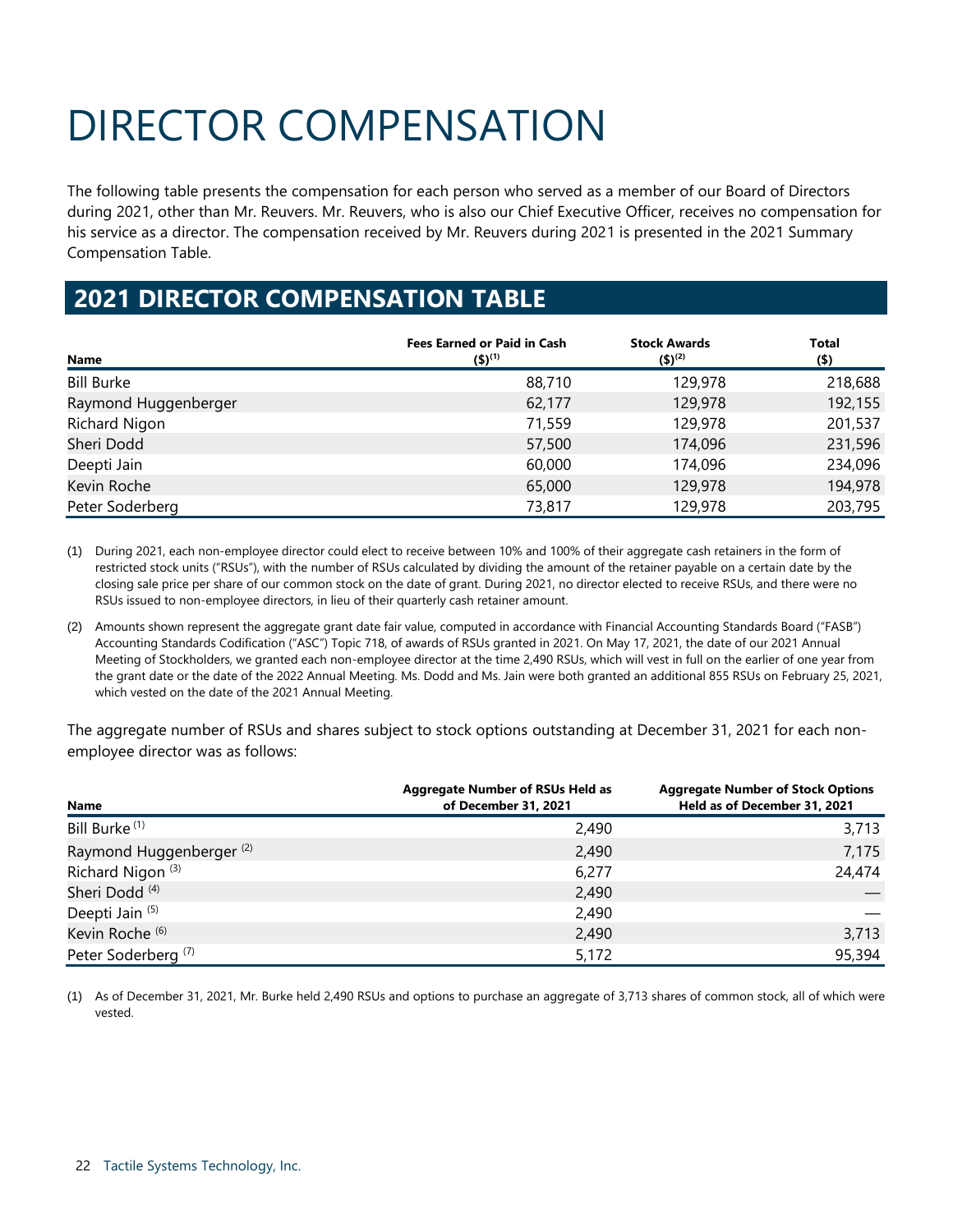- (2) As of December 31, 2021, Mr. Huggenberger held 2,490 RSUs and options to purchase an aggregate of 7,175 shares of common stock, all of which were vested.
- (3) As of December 31, 2021, Mr. Nigon held 6,277 RSUs, 3,787 of which were vested and had deferred settlement, and options to purchase an aggregate of 24,474 shares of common stock, all of which were vested.
- (4) As of December 31, 2021, Ms. Dodd held 2,490 RSUs.
- (5) As of December 31, 2021, Ms. Jain held 2,490 RSUs.
- (6) As of December 31, 2021, Mr. Roche held 2,490 RSUs and options to purchase an aggregate of 3,713 shares of common stock, all of which were vested.
- (7) As of December 31, 2021, Mr. Soderberg held 5,172 RSUs, 2,682 of which were vested and had deferred settlement, and options to purchase an aggregate of 95,394 shares of common stock, all of which were vested.

| In 2021, our non-employee directors received cash compensation as follows: |
|----------------------------------------------------------------------------|
|----------------------------------------------------------------------------|

| <b>Non-Employee Director Compensation Element</b>           |               | Payment  |  |  |  |
|-------------------------------------------------------------|---------------|----------|--|--|--|
| <b>Board Service (Annual Cash Retainer)</b>                 |               |          |  |  |  |
| All Members                                                 | \$45,000      |          |  |  |  |
| Additional Amount for the Chairman of the Board<br>\$50,000 |               |          |  |  |  |
| <b>Committee Service (Annual Cash Retainer)</b>             | <b>Member</b> | Chair    |  |  |  |
| <b>Audit Committee</b>                                      | \$10,000      | \$20,000 |  |  |  |
| Compensation and Organization Committee                     | \$7,500       | \$15,000 |  |  |  |
| Nominating and Corporate Governance Committee               | \$5,000       | \$10,000 |  |  |  |
| Compliance and Reimbursement Committee                      | \$5,000       | \$10,000 |  |  |  |

Non-employee directors may elect to receive between 10% and 100% of their aggregate annual cash retainers in the form of RSUs, with the number of RSUs calculated by dividing the amount of the retainer payable on a certain date by the closing sale price per share of our common stock on the date of grant. These RSUs are fully vested upon grant and represent the right to receive one share of our common stock for each RSU upon the earlier of the director's separation from service as a director of ours or the occurrence of a change in control of our Company.

We also reimburse our directors for their reasonable out-of-pocket expenses incurred in connection with attending our board and committee meetings.

In addition, on the date of the 2021 Annual Meeting of Stockholders, each of our non-employee directors received an annual equity award of RSUs that had a value of \$130,000, with the number of RSUs calculated by dividing \$130,000 by the closing sale price per share of our common stock on the date of grant.

These RSUs will vest in full on the earlier of one year after the date of grant or the date of the next year's annual meeting of stockholders, provided the director remains a member of the board as of the vesting date.

Our Stock Ownership Guidelines (the "Guidelines") apply to our non-employee directors, as well as our executive officers. For a description of the provisions of the Guidelines applicable to our executive officers, see "Executive Compensation—Compensation Discussion and Analysis—Stock Ownership Guidelines". Under the Guidelines, each non-employee director is expected to own shares of our common stock with a value at least equal to five times the annual Board cash retainer (not including any chair or committee retainers). Shares owned directly and indirectly, as well as full-value equity awards (such as RSUs) with only a time-based vesting condition, count toward the ownership level under the Guidelines, but shares subject to vested or unvested stock options and equity awards with a performance-based vesting condition do not count toward the ownership level under the Guidelines.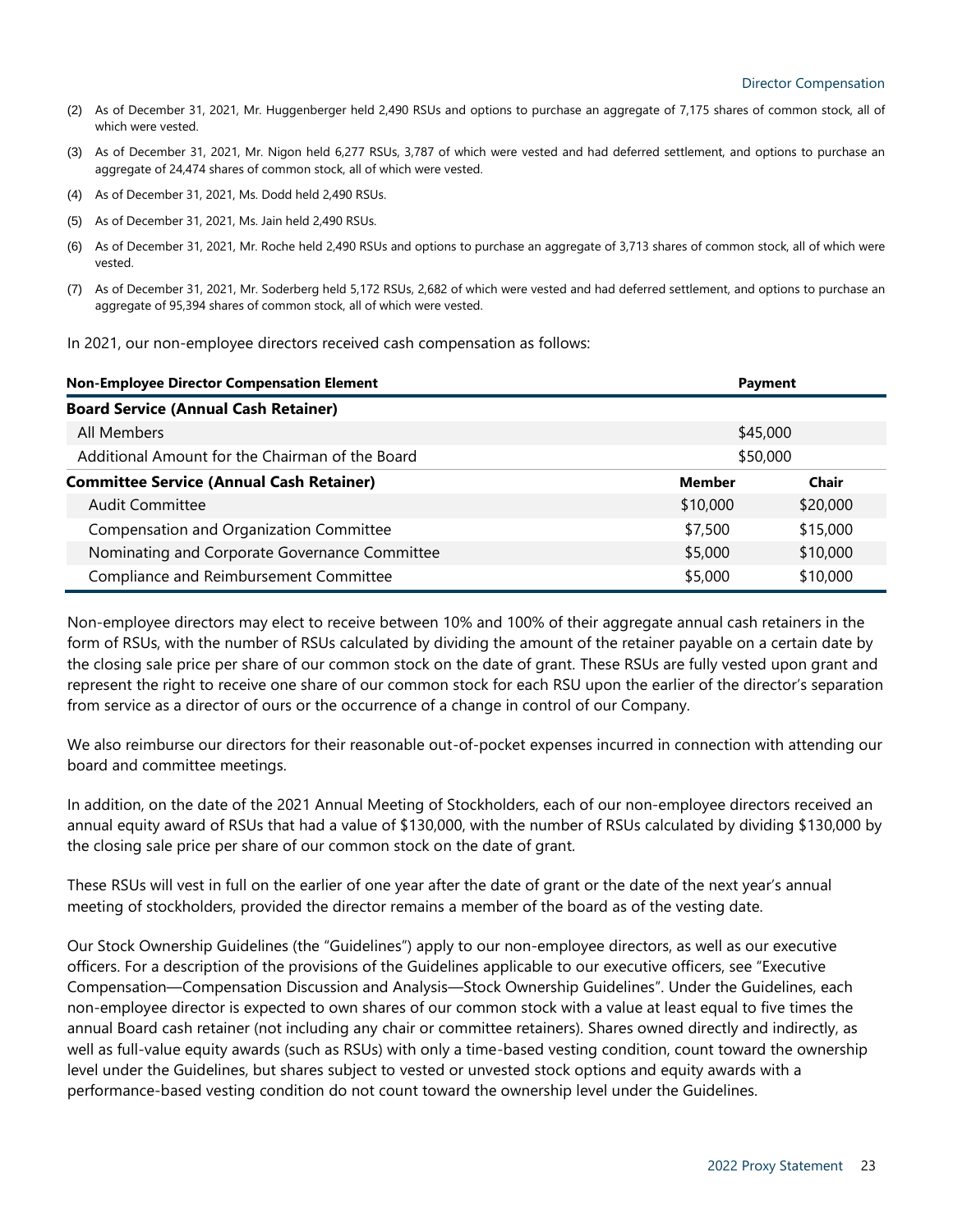### Director Compensation

The applicable ownership level is to be achieved by our directors within the later of December 9, 2026 or five years of when he or she becomes subject to the Guidelines. Until a director has achieved the applicable ownership level, he or she must retain at least 50% of the "net profit shares" resulting from any stock option exercise or from the exercise, vesting or settlement of any other form of equity-based compensation award. "Net profit shares" refers to that portion of the number of shares subject to the exercise, vesting or settlement of an award that the director would receive had he or she authorized us to withhold shares otherwise deliverable in order to satisfy any applicable exercise price. Each of our non-employee directors either complies with, or is making progress within the permitted time period to comply with, the stock ownership level applicable to him or her under the Guidelines.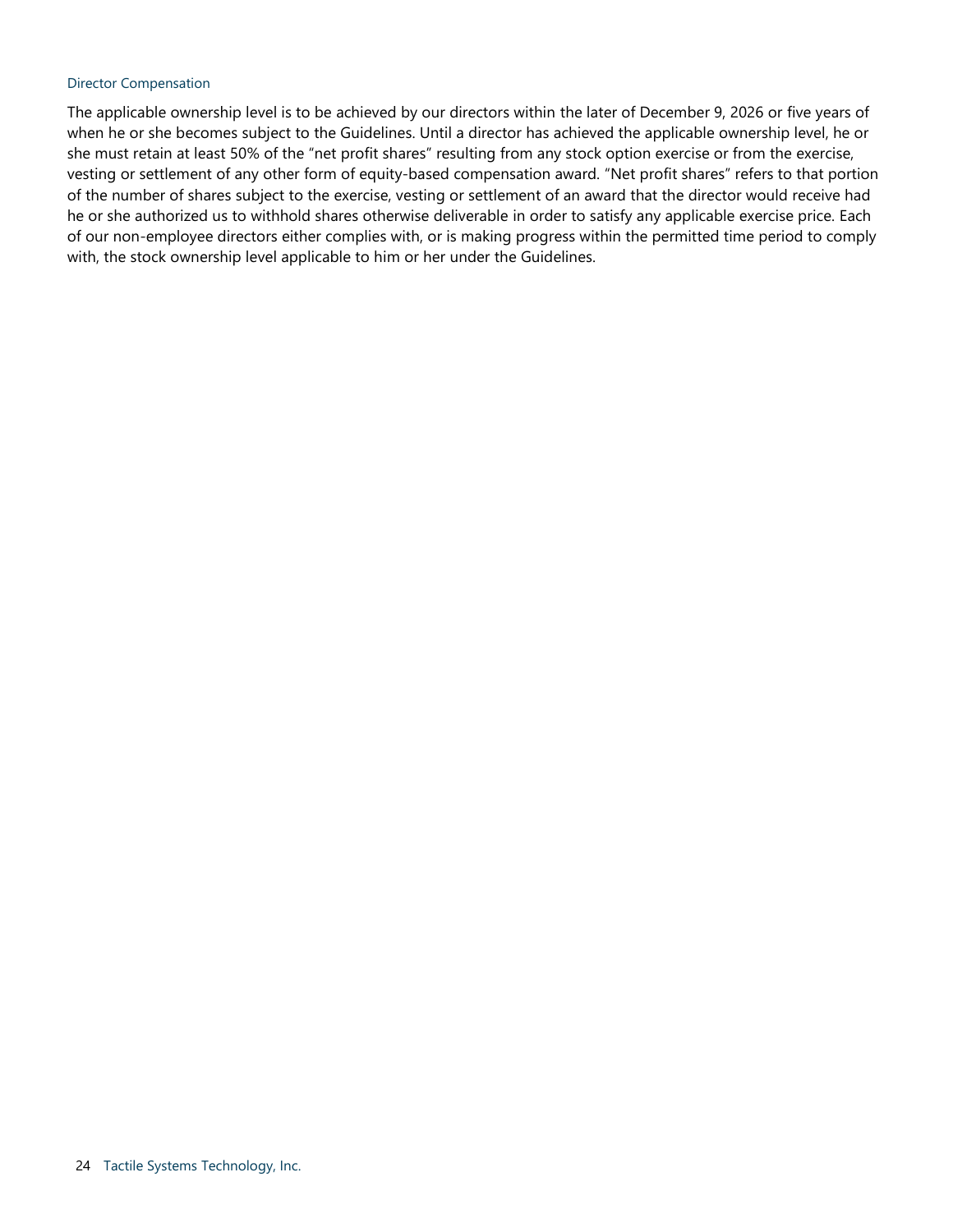# <span id="page-24-0"></span>PROPOSAL 2: RATIFICATION OF APPOINTMENT OF INDEPENDENT REGISTERED PUBLIC ACCOUNTING FIRM

The Audit Committee has appointed Grant Thornton LLP as our independent registered public accounting firm for the year ending December 31, 2022. Our Board of Directors recommends that stockholders vote for ratification of this appointment. If this proposal is not approved at the Annual Meeting, the Audit Committee will reconsider its appointment, but may decide not to direct the appointment of a different independent registered public accounting firm. Even if the appointment is ratified, the Audit Committee may, in its discretion, direct the appointment of a different independent registered public accounting firm at any time during the year if the Audit Committee determines that such a change would be in our stockholders' best interests.

Grant Thornton LLP has audited our financial statements for each year since the year ended December 31, 2015. We expect representatives of Grant Thornton LLP to be present at the Annual Meeting and available to respond to appropriate questions. They will have the opportunity to make a statement if they desire to do so.

## **Board of Directors' Recommendation**

<span id="page-24-1"></span>*The Board of Directors recommends that stockholders vote FOR ratification of the appointment of Grant Thornton LLP as our independent registered public accounting firm for the year ending December 31, 2022.*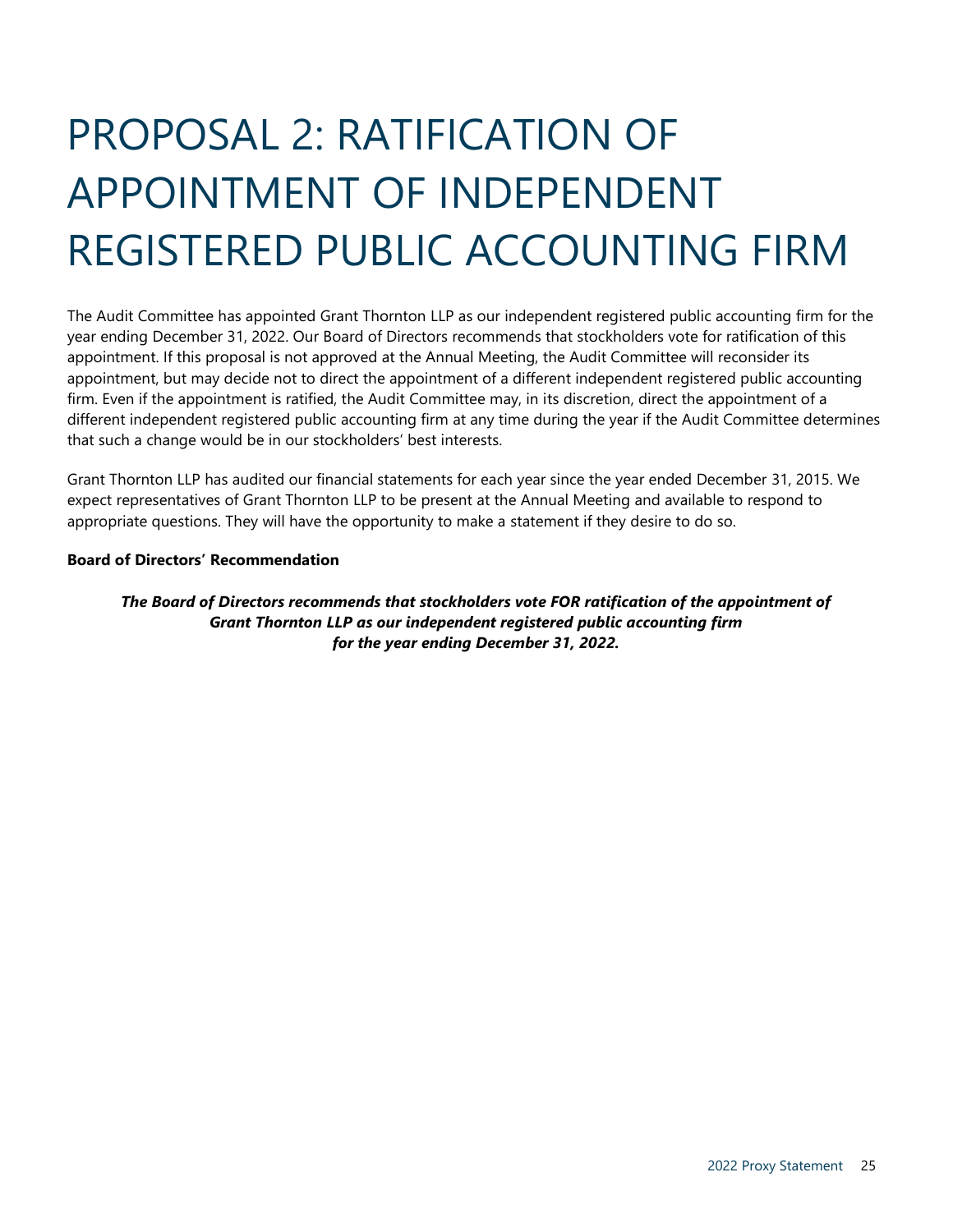# <span id="page-25-0"></span>AUDIT MATTERS

# <span id="page-25-1"></span>**AUDITOR FEES**

The following table sets forth fees billed for professional audit services and other services rendered to the Company by Grant Thornton LLP and its affiliates for our fiscal years ended December 31, 2021 and 2020.

|                           | <b>Year Ended</b><br>December 31, |         |  |         |  |  |  |
|---------------------------|-----------------------------------|---------|--|---------|--|--|--|
|                           |                                   | 2021    |  | 2020    |  |  |  |
| <b>Audit Fees</b>         |                                   | 515,618 |  | 464,880 |  |  |  |
| <b>Audit-Related Fees</b> |                                   | 155,480 |  |         |  |  |  |
| Tax Fees                  |                                   |         |  |         |  |  |  |
| All Other Fees            |                                   |         |  |         |  |  |  |
| Total                     |                                   | 671,098 |  | 464,880 |  |  |  |

*Audit Fees.* Audit fees consist of fees billed for professional services performed by Grant Thornton LLP for the audit of our annual financial statements, the review of interim financial statements, the audit of the effectiveness of our internal control over financial reporting and services that are normally provided in connection with registration statements. Audit fees for 2020 also include \$10,400 for professional services rendered in connection with our registration statement on Form S-8 and \$26,000 for professional services rendered in connection with certain reviews necessary to complete the audit of our annual financial statements.

*Audit-Related Fees.* Audit-Related Fees in 2021 consist of fees for due diligence services provided in connection with our acquisition of AffloVest in 2021. There were no such fees incurred in 2020.

*Tax Fees.* There were no such fees incurred in 2021 or 2020.

*All Other Fees.* There were no such fees incurred in 2021 or 2020.

# <span id="page-25-2"></span>**PRE-APPROVAL OF AUDIT AND NON-AUDIT SERVICES**

It is the policy of our Audit Committee that all services to be provided by our independent registered public accounting firm, including audit services and permitted audit-related and non-audit services, must be approved in advance by our Audit Committee. Under the policy, the Chairman of the Audit Committee has also been delegated the authority to approve services up to a specified fee amount. The Chairman of the Audit Committee will report, for informational purposes only, any interim pre-approval decisions to the Audit Committee at its next scheduled meeting. The Audit Committee does not delegate its responsibilities to pre-approve services performed by the independent registered public accounting firm to our management.

All Grant Thornton LLP services and fees were pre-approved in accordance with the policy described above. The fees for the year-end audit for the year ended December 31, 2021 were also approved by the Audit Committee.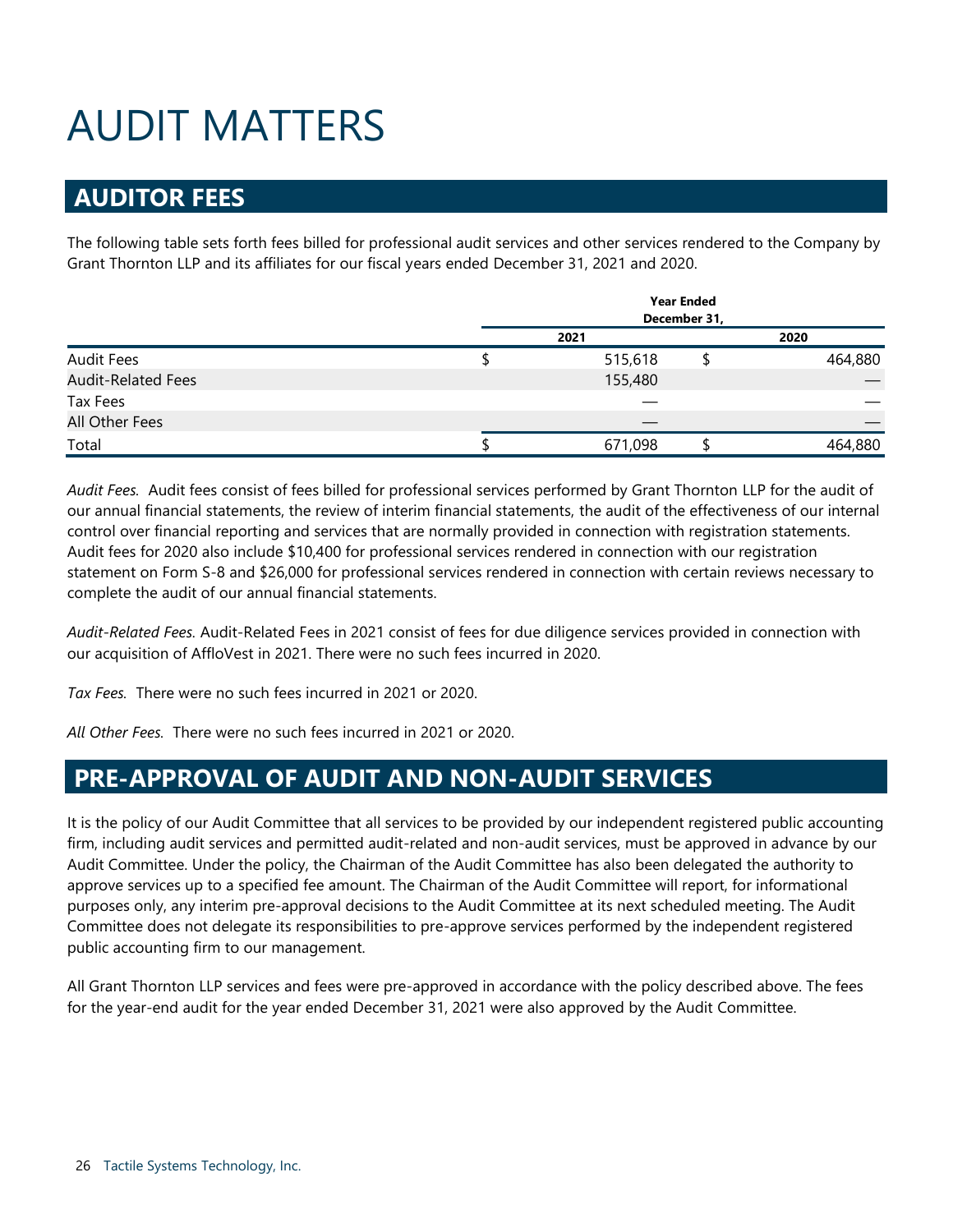# <span id="page-26-0"></span>**AUDIT COMMITTEE REPORT**

The Audit Committee assists the Board of Directors with the oversight of our financial reporting process. Management is responsible for our internal controls, financial reporting process, and compliance with laws and regulations and ethical business standards. Grant Thornton LLP is responsible for performing an independent audit of our consolidated financial statements in accordance with the standards of the Public Company Accounting Oversight Board (United States) ("PCAOB"), as well as auditing the effectiveness of the Company's internal control over financial reporting. The Audit Committee's main responsibility is to monitor and oversee this process.

The Audit Committee reviewed and discussed our audited financial statements for the year ended December 31, 2021, with management. The Audit Committee discussed with Grant Thornton LLP the matters required to be discussed by the applicable requirements of the PCAOB and the SEC. The Audit Committee has received the written disclosures and the letter from the independent registered public accounting firm required by applicable requirements of the PCAOB regarding the independent registered public accounting firm's communications with the Audit Committee concerning independence, and has discussed with the independent registered public accounting firm the independent registered public accounting firm's independence.

Based on the review and discussions referred to above, the Audit Committee recommended to the Board of Directors that the audited 2021 financial statements be included in our Annual Report on Form 10-K for the year ended December 31, 2021, for filing with the SEC.

## *THE AUDIT COMMITTEE*

Richard Nigon, Chair Valerie Asbury Deepti Jain Kevin Roche Brent Shafer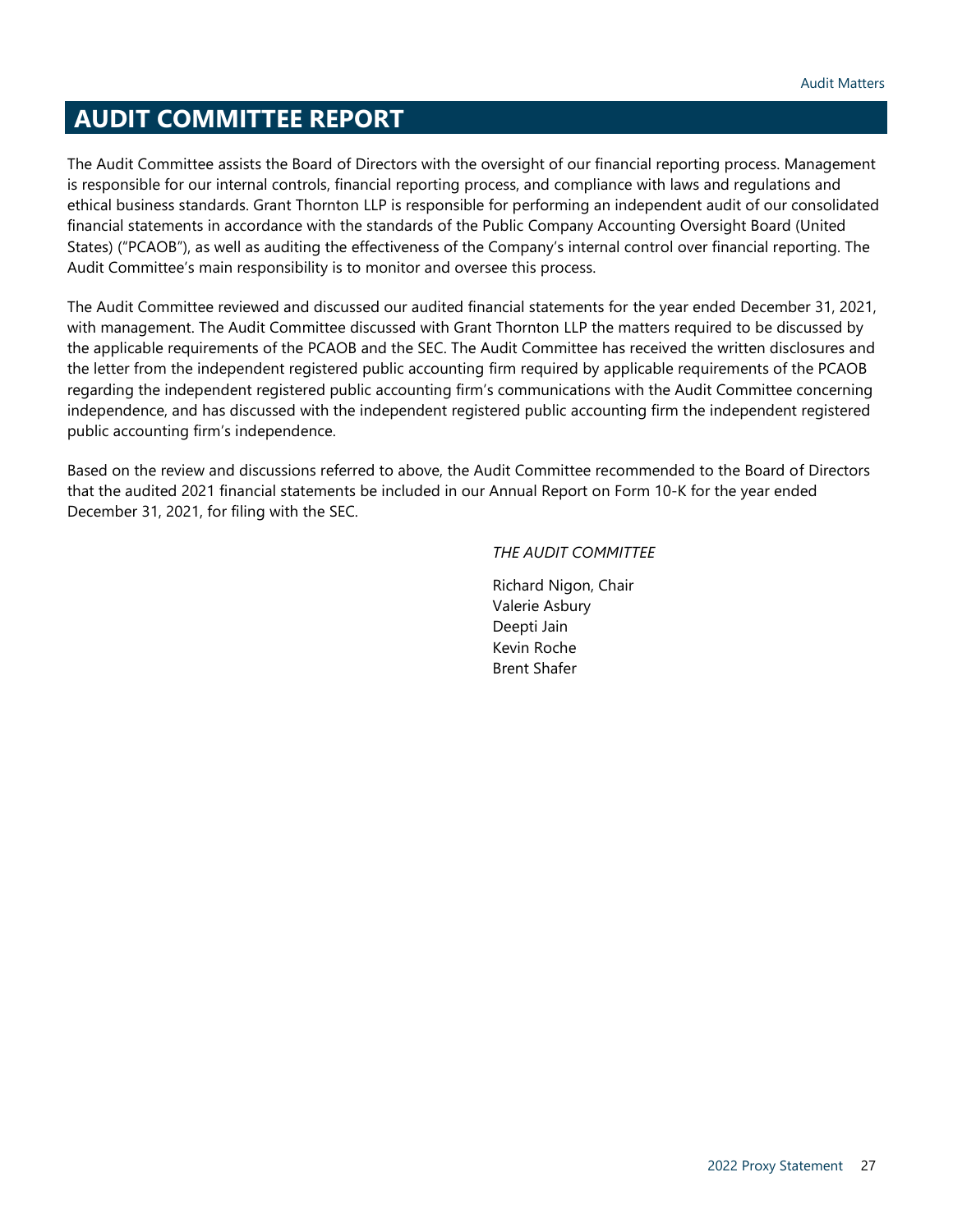# <span id="page-27-0"></span>PROPOSAL 3: ADVISORY VOTE TO APPROVE THE COMPENSATION OF THE NAMED EXECUTIVE OFFICERS

We are providing our stockholders the opportunity to cast an advisory (non-binding) vote to approve the compensation of our named executive officers as disclosed in this Proxy Statement (commonly referred to as the "sayon-pay" vote). As described in the Compensation Discussion and Analysis ("CD&A"), we have designed the compensation arrangements for our named executive officers to provide compensation in overall amounts and in forms that attract and retain talented and experienced individuals and motivate our executive officers to achieve the goals that are important to our growth. Our Board and Compensation and Organization Committee believe that our executive compensation program is tied to performance, aligns with shareholder interests and merits stockholder support. Accordingly, the Board recommends that stockholders vote in favor of the following resolution:

"RESOLVED, that the stockholders approve, on an advisory basis, the compensation of the Company's named executive officers, as disclosed in the Compensation Discussion and Analysis, the compensation tables, and the narrative discussion contained in this Proxy Statement."

Because your vote is advisory, it will not be binding on the Board of Directors or the Compensation and Organization Committee. However, the Board of Directors and the Compensation and Organization Committee will carefully review the voting results. To the extent there is any significant negative vote on this proposal, we may consult directly with stockholders to better understand the concerns that influenced the vote. We currently hold our say-on-pay vote every year, so the next advisory vote on the compensation of our named executive officers will occur at our 2023 Annual Meeting of Stockholders. The next advisory vote regarding the frequency of future say-on-pay votes will occur at our 2025 Annual Meeting of Stockholders.

## **Board of Directors' Recommendation**

## <span id="page-27-1"></span>*The Board of Directors recommends that stockholders vote FOR the approval of the compensation of our named executive officers.*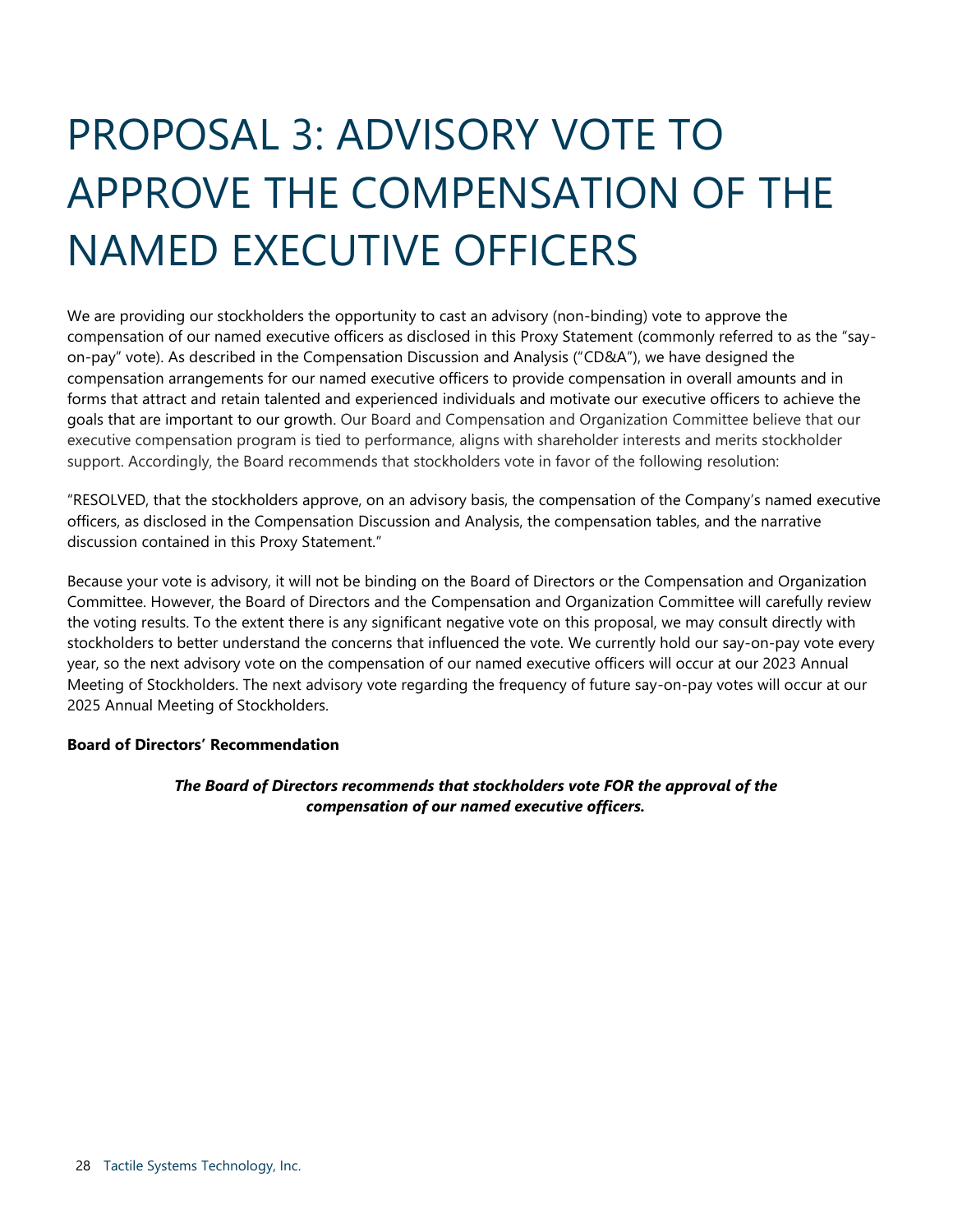# EXECUTIVE COMPENSATION

# **COMPENSATION DISCUSSION AND ANALYSIS**

This section discusses the material components of the executive compensation program offered to our named executive officers identified below. For 2021, our named executive officers were:

- <span id="page-28-1"></span><span id="page-28-0"></span>• Daniel L. Reuvers, Chief Executive Officer;
- Brent A. Moen, Chief Financial Officer;
- Eric C. Pauls, Senior Vice President, Sales; and
- Kristie T. Burns, Senior Vice President, Marketing and Clinical Affairs.

## **Compensation Objectives and Process**

Our compensation programs are designed to:

- attract and retain individuals with superior ability and managerial experience;
- align executive officers' incentives with our corporate strategies, business objectives and the long-term interests of our stockholders; and
- increase the incentive to achieve key strategic performance measures by linking incentive award opportunities to the achievement of performance objectives and by providing a portion of total compensation for executive officers in the form of ownership in the Company.

Our Compensation and Organization Committee is primarily responsible for establishing and approving the compensation for all of our executive officers. The Compensation and Organization Committee oversees our compensation and benefit plans and policies, oversees and administers our equity incentive plans and reviews and approves annually all compensation decisions relating to all of our executive officers, including our Chief Executive Officer. The Compensation and Organization Committee considers recommendations from our Chief Executive Officer regarding the compensation of our executive officers other than himself. Our Compensation and Organization Committee has the authority under its charter to engage the services of a consulting firm or other outside advisor to assist it in designing our compensation programs and in making compensation decisions.

Our Compensation and Organization Committee also values the opinions of our stockholders, and it reviews and considers the outcome of our annual say-on-pay vote, along with other relevant factors, in evaluating the compensation program for the named executive officers. At our 2020 annual meeting, stockholders showed strong support for our executive compensation program, with approximately 98% of votes cast approving our advisory say-on-pay resolution. The Compensation and Organization Committee considered the strong level of stockholder support and made no material changes in our executive compensation program for 2021 as a result of the 2020 say-on-pay vote.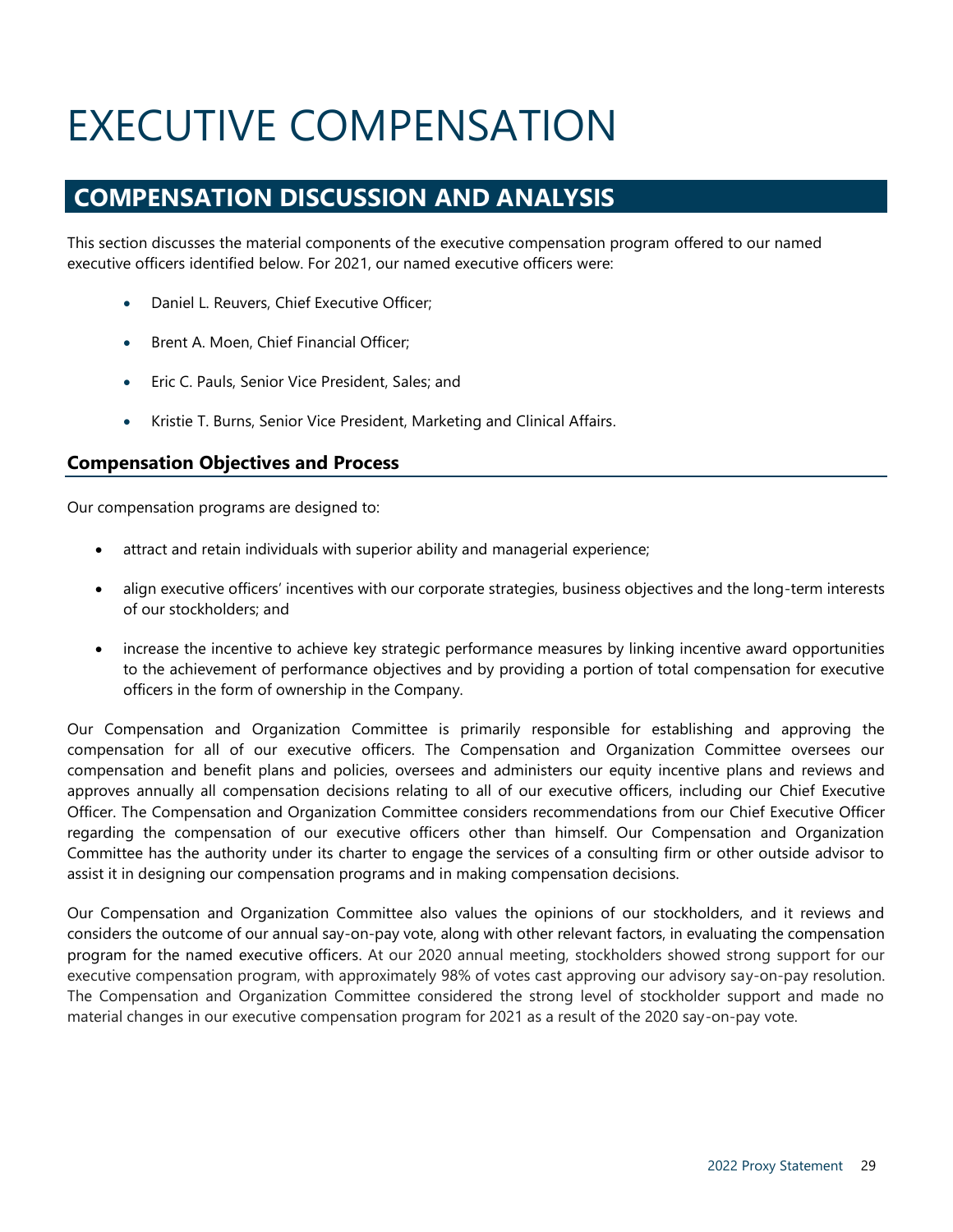#### Executive Compensation



OUR NAMED EXECUTIVE OFFICERS AND OUR STOCKHOLDERS.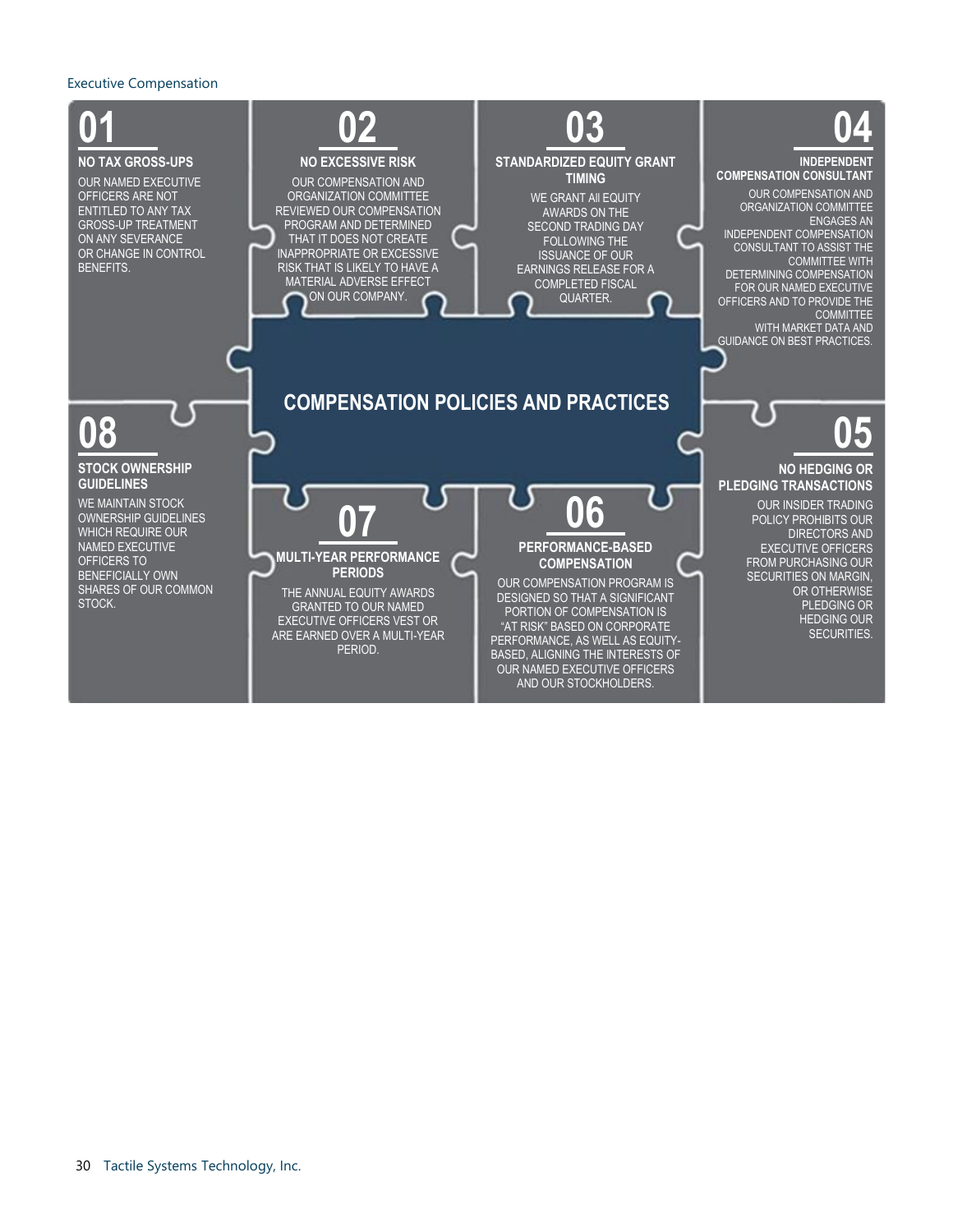# **Use of Compensation Consultant and Market Comparisons**

In connection with the Compensation and Organization Committee's review of our 2021 executive compensation program, the Compensation and Organization Committee directly engaged Frederic W. Cook & Co., Inc. ("Cook") as an outside compensation consultant to perform a review of executive compensation, including a market benchmarking assessment. Cook assisted the Compensation and Organization Committee with evaluating our compensation philosophy and providing guidance in administering our compensation program. Cook does not provide any other services to the Company. The Compensation and Organization Committee has determined that the work of Cook has not raised any conflict of interest.

The Compensation and Organization Committee reviewed a report prepared by Cook reflecting a benchmarking review of our executive compensation program, including base salary, cash incentive and equity award levels for our executives, compared to competitive practice for companies in related businesses of similar size and market value. The competitive compensation data was analyzed for an 18-company peer group of publicly traded medical device and technology companies using the most recent annual meeting proxy statements, annual reports and 8-K filings. The 18 companies included in the peer group were:

| • Antares Pharma, Inc.         | • Cutera, Inc.               | • MiMedx Group, Inc.         |
|--------------------------------|------------------------------|------------------------------|
| • AtriCure, Inc.               | • Glaukos Corporation        | • Nevro Corp.                |
| • Axogen, Inc.                 | • Inogen, Inc.               | • SeaSpine Holdings Corp.    |
| • Axonics, Inc.                | • Intersect ENT, Inc.        | • STAAR Surgical Company     |
| • Cardiovascular Systems, Inc. | • iRhythm Technologies, Inc. | • Surmodics, Inc.            |
| • CryoLife, Inc.               | • LeMaitre Vascular, Inc.    | • Tandem Diabetes Care, Inc. |

Although the Compensation and Organization Committee does not rely solely on benchmarking to determine any element of compensation or overall compensation, the Compensation and Organization Committee does believe that compensation data is important to the competitive positioning of the Company's compensation levels. The Committee utilized this data to assess whether our executive compensation falls within a competitive range against industry norms. For 2021, the Committee generally targeted the 50<sup>th</sup> percentile of our peer group for benchmarking purposes.

In mid-2021, the Compensation and Organization Committee directly engaged Coda Advisors LLC to act as its independent compensation consultant related to 2022 compensation actions and decisions.

# **Executive Compensation Components and 2021 Determinations**

Our executive compensation program in 2021 consisted of base salary, cash incentive bonuses, long-term incentive compensation in the form of performance stock units ("PSUs"), RSUs and non-qualified stock options, and a broadbased benefits program. We have not adopted any formal guidelines for allocating total compensation between longterm and short-term compensation, cash compensation and non-cash compensation, or among different forms of noncash compensation. The Compensation and Organization Committee considers a number of factors in setting compensation for our executive officers, including Company performance, as well as the executive's performance, experience and responsibilities, and the compensation of executive officers in similar positions at comparable companies.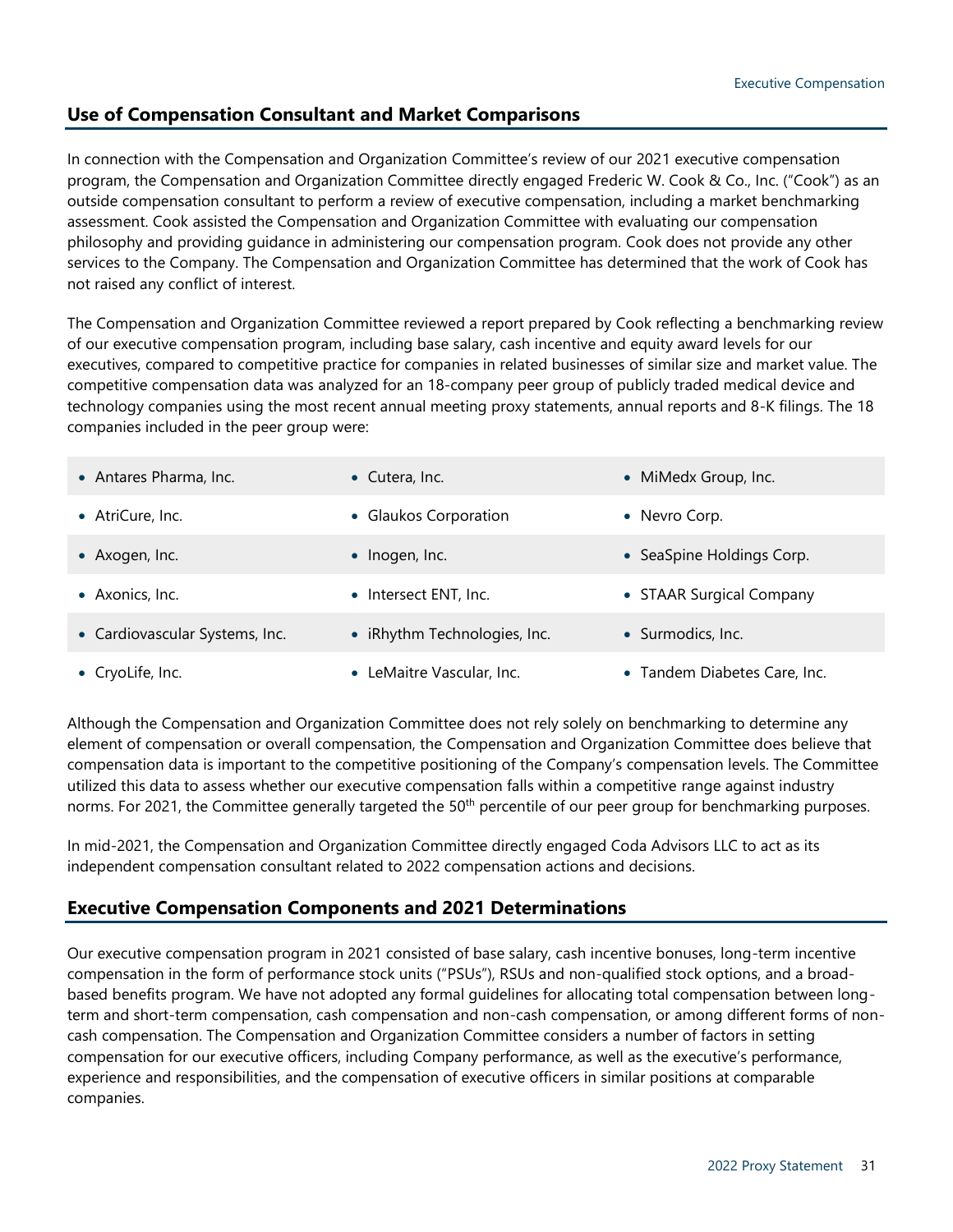#### Executive Compensation

### **Base Salary**

Our named executive officers receive a base salary to compensate them for the satisfactory performance of duties to our Company. The base salary payable to each named executive officer is intended to provide a fixed component of compensation reflecting the executive's skill set, experience, role and responsibilities. Base salaries for our named executive officers have generally been set at levels deemed necessary to attract and retain individuals with superior talent. Base salaries for 2021 for the named executive officers were set based on market competitiveness utilizing the compensation data of the peer group provided by the Compensation and Organization Committee's compensation consultant.

In December 2020, the Compensation and Organization Committee approved increases for each named executive officer at the time, as shown below, effective January 1, 2021, based on its review of the base salaries of executives in similar positions at the companies in our peer group.

The following table sets forth the annual base salary of each of the named executive officers for 2021, as well as the percentage increase over 2020 base salary amounts:

| <b>Name</b>    | 2021 Base Salary | 2020 Base Salary | Percentage Increase |
|----------------|------------------|------------------|---------------------|
| Daniel Reuvers | 572,000          | 550,000          | %<br>4.0            |
| Brent Moen     | 397,000          | 385,000          | $\%$<br>3.1         |
| Eric Pauls     | 325,000          | N/A              | N/A                 |
| Kristie Burns  | 350,000          | N/A              | N/A                 |

### **Cash Incentive Compensation**

Our Compensation and Organization Committee has adopted a Management Incentive Plan (the "MIP") pursuant to which annual cash incentive opportunities may be provided to our executive officers and other employees. The MIP provides that any of our employees is eligible to participate, and that the Compensation and Organization Committee will designate which employees will participate in the MIP and be granted an award for each calendar year performance period. When an award is made, the Compensation and Organization Committee will specify the terms and conditions of the award, which will include the performance goals and period under which the award may be earned. The performance measures specified in the MIP involve a variety of financial and operational measures, and performance goals based on these measures may relate to Company, subsidiary, business unit or individual performance.

In connection with establishing or applying the performance goals applicable to any performance period, the Compensation and Organization Committee may adjust the performance goals or the performance measures on which they are based to equitably reflect, in the Compensation and Organization Committee's judgment, the impact of events during the performance period that are unusual in nature or infrequently occurring (such as acquisitions, divestitures, restructuring activities or asset write-downs), changes in applicable tax laws or accounting principles, equity restructurings, reorganizations or other changes in corporate capitalization.

Following the completion of each performance period, the Compensation and Organization Committee will determine the degree to which the applicable performance goals were attained and the corresponding award amounts that would be payable to participants based on such attainment. The Compensation and Organization Committee retains the discretion, based on factors it deems relevant, to increase or decrease (including to zero) the amount of an award that would otherwise be payable to any participant based on attainment of applicable performance goals. The amount of any award determined by the Compensation and Organization Committee to be payable will be paid to the participant in a lump sum cash payment no later than March 15 of the calendar year immediately following the applicable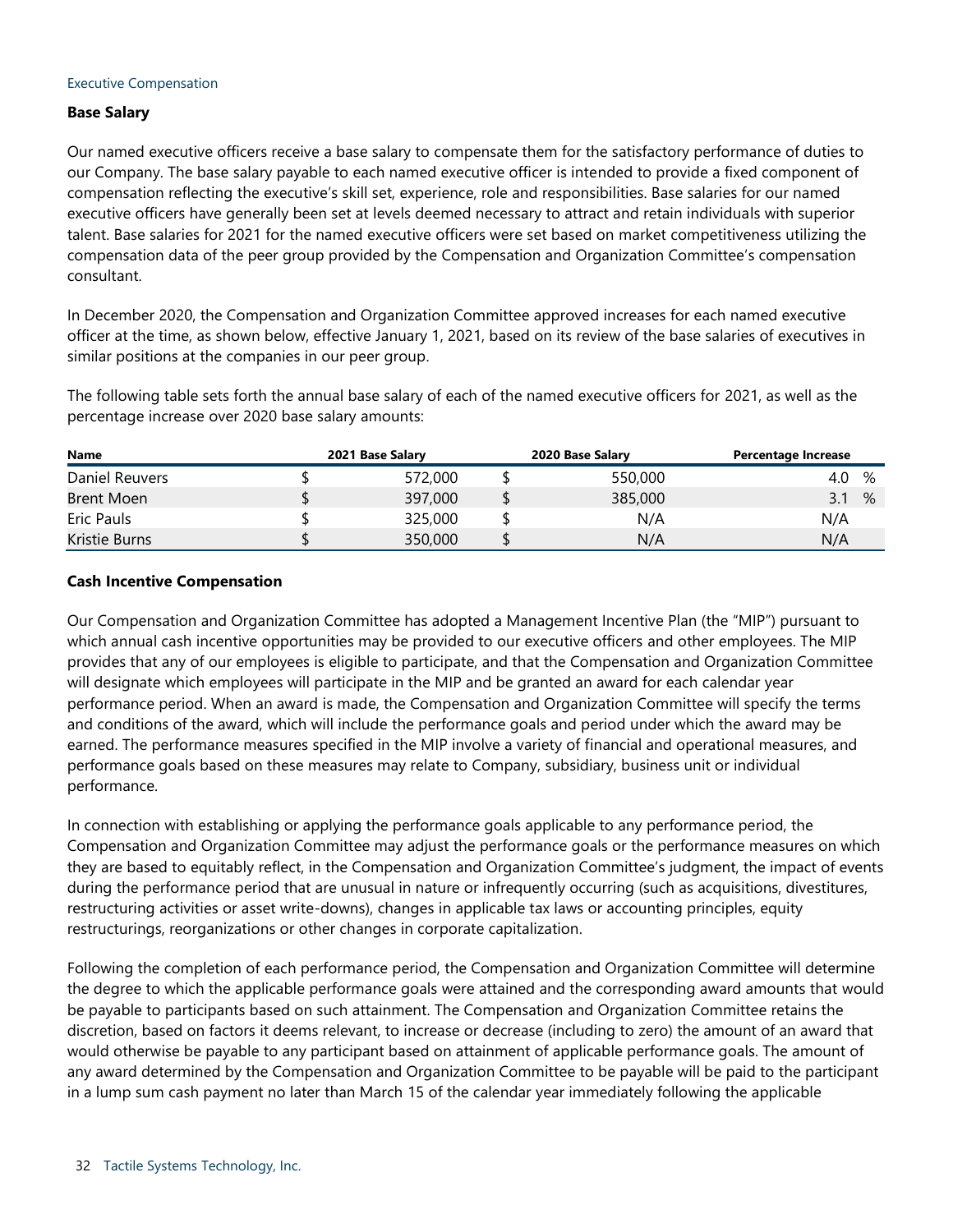performance period. A participant must continue to be employed by us on the date of payment to receive payment of an award under the MIP.

In February 2021, the Compensation and Organization Committee, pursuant to the MIP and with respect to the 2021 performance period, selected the applicable performance measures, specified the performance goals based on those performance measures, and specified the method for calculating the amount payable to our named executive officers if and to the extent the performance goals are satisfied. As in the prior year, the Committee selected revenue and net income before interest, taxes, depreciation and amortization, stock-based compensation expense and other adjustments ("Adjusted EBITDA") as the performance measures, which are among the performance measures set forth in the MIP.

Target bonus amounts for these named executive officers were split 80% based on our achievement of 2021 revenue goals and 20% based on our achievement of 2021 Adjusted EBITDA goals.

The following payout levels associated with the degree to which the revenue and Adjusted EBITDA goals were attained for 2021 were as follows:

| <b>Revenue</b> (In millions) | <b>Threshold</b> | Tarɑet  | Maximum |
|------------------------------|------------------|---------|---------|
| Results                      | \$212.2          | \$227.2 | \$242.2 |
| Percentage Payout Level      | 50%              | 100%    | 150%    |
|                              |                  |         |         |

| <b>Adjusted EBITDA</b> (In millions) | <b>Threshold</b> | Tarɑet | Maximum |  |  |
|--------------------------------------|------------------|--------|---------|--|--|
| Results                              | \$24.4           | \$29.4 | \$34.4  |  |  |
| Percentage Payout Level              | 50%              | 100%   | 150%    |  |  |

The Compensation and Organization Committee provided that payout levels would be interpolated for results between the threshold and maximum levels.

In February 2021, the Compensation and Organization Committee also established the target amounts to which the resulting percentage payout level would be applied. The target dollar amount as percentage of base salary for each participating named executive officer was:

| Name           | <b>Target Dollar Amount as a</b><br><b>Percentage of Base Salary</b> |
|----------------|----------------------------------------------------------------------|
| Daniel Reuvers | 85%                                                                  |
| Brent Moen     | .50%                                                                 |

With respect to Ms. Burns, her offer letter provides that she is eligible for a 2021 bonus targeted but not guaranteed at 40% of her base salary prorated for the time she served in her role in 2021, which was from March 22, 2021 through December 31, 2021.

With respect to Mr. Pauls, his offer letter provides that he is eligible for a 2021 bonus targeted at 45% of his base salary prorated for the time he served in his role in 2021, which was from May 1, 2021 through December 31, 2021, but with a minimum guarantee of \$75,000, subject to continued employment through December 31, 2021.

The MIP for 2021 also provided that if the aggregate amount to be paid to all employees of the Company under the MIP for 2021 would cause the Company's Adjusted EBITDA for 2021 to fall below \$24.4 million, the Company would reduce the amounts paid to all employees on a pro rata basis based on each employee's potential bonus award payout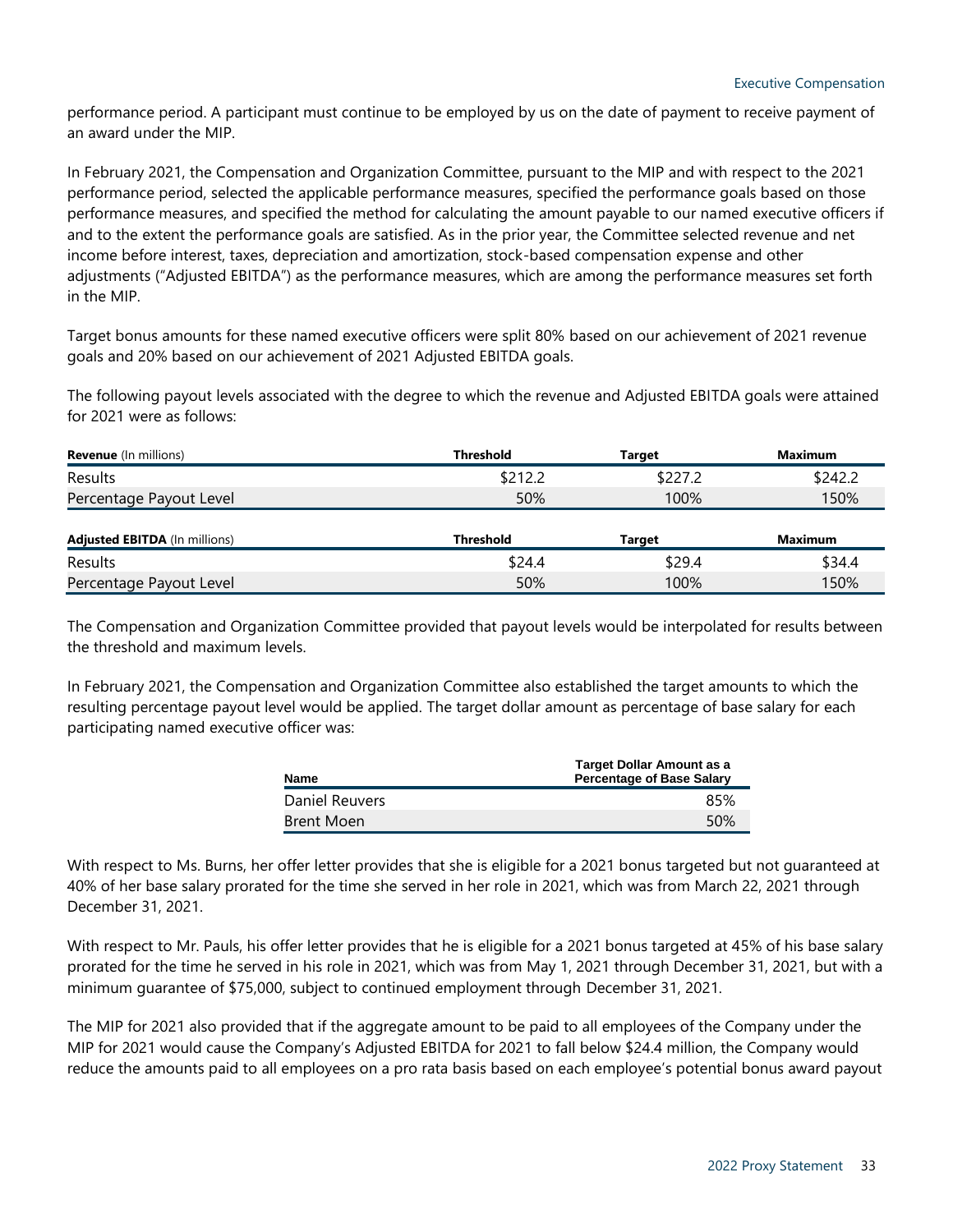### Executive Compensation

amount such that the aggregate amount to be paid to all employees of the Company under the MIP for 2021 would not cause the Company's Adjusted EBITDA to fall below \$24.4 million.

On January 20, 2022, our Compensation and Organization Committee reviewed the degree to which the 2021 revenue and Adjusted EBITDA goals were attained, and determined that, due to the COVID-19 pandemic, results did not reach the threshold level under either the revenue metric or the Adjusted EBITDA metric, resulting in no payouts under the MIP for the 2021 performance year to the named executive officers. However, pursuant to the terms of Mr. Pauls' offer letter as discussed above, he received a cash bonus payment of \$75,000 related to 2021.

## **Equity-Based Compensation**

## Equity Awards Granted in 2021

With respect to the 2021 annual equity awards to the named executive officers, the Compensation and Organization Committee reviewed various factors, including the total compensation package of our executives, its focus on pay for performance and its compensation consultant's recommendation to provide a mix of equity-based compensation for 2021. The Compensation and Organization Committee determined to continue to grant RSUs, stock options and PSUs to our executive officers. The Compensation and Organization Committee believes that this mix emphasizes performance, further aligning with our stockholders' interests, and promotes retention.

In February 2021, under our 2016 Equity Incentive Plan (the "2016 Plan"), the Compensation and Organization Committee approved the grant of RSUs, stock options and PSUs (the "2021 PSUs") to our named executive officers, as the long-term incentive component of our compensation program. The RSUs, stock options and 2021 PSUs had an effective grant date of February 25, 2021, which was the second trading day following the issuance of our earnings release for the fourth quarter and full year 2020.

The number of RSUs and stock options, and the target number of 2021 PSUs, granted to our named executive officers in February 2021 were as follows:

|                |       | <b>Target Performance Stock</b> |             |  |  |
|----------------|-------|---------------------------------|-------------|--|--|
| <b>Name</b>    | (# )  | <b>Stock Options (#)</b>        | Units $(#)$ |  |  |
| Daniel Reuvers | 7.267 | 19,456                          | 14,534      |  |  |
| Brent Moen     | 5,167 | 13,835                          | 5,167       |  |  |

The RSUs and stock options granted to our named executive officers in 2021 will vest one-third on each of the first three anniversaries of the grant date, subject to continued service on each vesting date. The 2021 PSUs will be earned if and to the extent performance goals based on revenue and Adjusted EBITDA in 2022 are achieved. The revenue performance factor will be weighted at 65% and the Adjusted EBITDA performance factor will be weighted at 35%. Participants will have the ability to earn between 50% of the target number of 2021 PSUs for achieving threshold performance and 150% of the target number of 2021 PSUs for achieving maximum performance. If and to the extent any 2021 PSUs are determined by the Compensation and Organization Committee to be earned based on the level of achievement of the performance goals, one-third of the earned 2021 PSUs will vest on the date on which the Committee certifies the number of 2021 PSUs earned, and the remaining two-thirds of the earned 2021 PSUs will vest on the first anniversary of that certification date.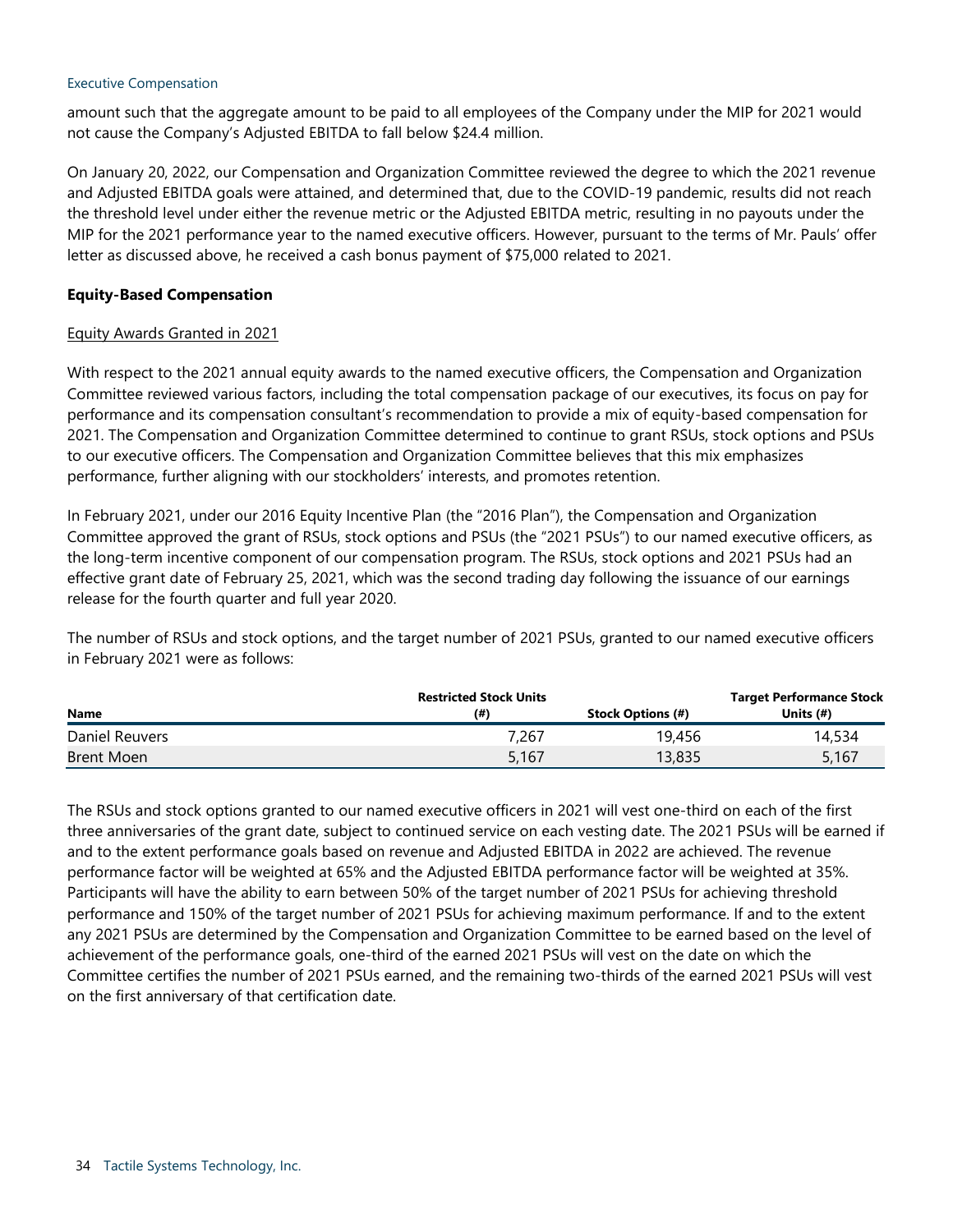As provided in her offer letter, Ms. Burns received the following equity awards on May 5, 2021, which was the second business day following our release of earnings for the first fiscal quarter of 2021:

- 2,156 RSUs and 5,094 stock options, which will vest ratably in three equal amounts on each of the first three anniversaries of the date of grant;
- 2,156 PSUs, which is the target number to be earned if and to the extent performance goals based on revenue and Adjusted EBITDA in 2022 are achieved. If and to the extent any 2021 PSUs are determined by the Compensation and Organization Committee to be earned based on the level of achievement of the performance goals, one-third of the earned 2021 PSUs will vest on the date on which the Committee certifies the number of 2021 PSUs earned, and the remaining two-thirds of the earned 2021 PSUs will vest on the first anniversary of that certification date; and
- as consideration for cash and equity compensation forgone with Ms. Burns' former employer, a sign-on equity award of 4,621 RSUs, which will vest ratably in three equal amounts on each of the first three anniversaries of the date of grant.

As provided in his offer letter, Mr. Pauls received the following equity awards on May 5, 2021, which was the second business day following our release of earnings for the first fiscal quarter of 2021:

- 1,334 RSUs and 3,153 stock options, which will vest ratably in three equal amounts on each of the first three anniversaries of the date of grant;
- 1,334 PSUs, which is the target number to be earned if and to the extent performance goals based on revenue and Adjusted EBITDA in 2022 are achieved. If and to the extent any 2021 PSUs are determined by the Compensation and Organization Committee to be earned based on the level of achievement of the performance goals, one-third of the earned 2021 PSUs will vest on the date on which the Committee certifies the number of 2021 PSUs earned, and the remaining two-thirds of the earned 2021 PSUs will vest on the first anniversary of that certification date; and
- as consideration for cash and equity compensation forgone with Mr. Pauls' former employer, a sign-on equity award of 4,621 RSUs, which will vest ratably in three equal amounts on each of the first three anniversaries of the date of grant.

## PSU Awards for 2021 Performance Period

In 2022, the Compensation and Organization Committee reviewed the degree to which the performance goals under the PSUs granted in 2020 (the "2020 PSUs"), which were based on Adjusted EBITDA and revenue in 2021 were satisfied. As a result of such review, the Committee determined that none of the 2020 PSUs were earned.

## **Executive Severance Arrangements**

On November 1, 2018, the Compensation and Organization Committee of our Board of Directors approved and adopted the Tactile Systems Technology, Inc. Executive Employee Severance Plan (the "Severance Plan"). Employees who are designated by our Board of Directors or a committee thereof are eligible to be participants in the Severance Plan. Messrs. Reuvers, Moen and Pauls and Ms. Burns are current participants in the Severance Plan. In connection with their designation as a participant in the Severance Plan, each of the participants entered into a Confidentiality, Assignment of Intellectual Property and Restrictive Covenants Agreement (each, a "Restrictive Covenants Agreement") with us. See "Potential Payments Upon Termination or Change in Control – Severance Plan" for a description of the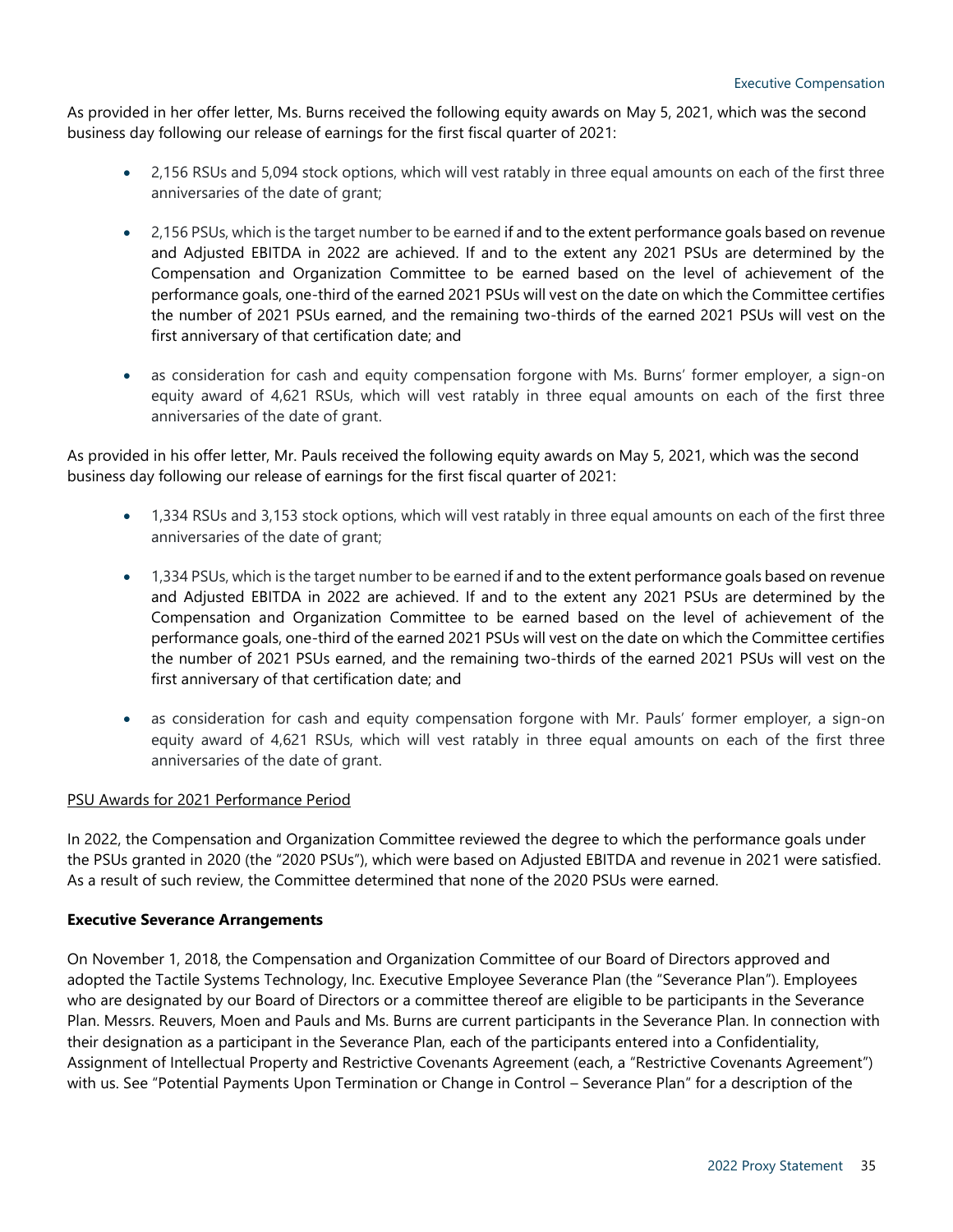### Executive Compensation

terms of the Severance Plan. The Compensation and Organization Committee adopted the Severance Plan in lieu of the employment agreements to provide for standardization of the severance terms for all of our executive officers.

## **Retirement, Health, Welfare and Additional Benefits**

Our named executive officers are eligible to participate in our employee benefit plans and programs, including medical and dental benefits, flexible spending accounts and short- and long-term disability and life insurance, to the same extent as our other full-time employees, subject to the terms and eligibility requirements of those plans. Our named executive officers are also eligible to participate in a tax-qualified 401(k) defined contribution plan to the same extent as all of our other full-time employees. Our 401(k) plan permits, but does not require, the Company to make discretionary contributions. The Company made contributions to named executive officers under the 401(k) plan in 2021, as shown in the "2021 Summary Compensation Table."

We have an Employee Stock Purchase Plan ("ESPP") in which all of our employees who have been employed for at least 60 days are eligible to participate. The ESPP permits employees to acquire shares of our common stock through periodic payroll deductions of up to 15% of their eligible compensation, subject to certain limitations. The purchase price of our common stock acquired on each purchase date under the ESPP will be no less than 85% of the lower of the closing market price per share of our common stock on (i) the first trading day of the applicable purchase period or (ii) the last trading day of the applicable purchase period.

## **Clawback Policy**

Our Board of Directors has established an incentive compensation recovery policy, or clawback policy, which requires reimbursement or forfeiture of all or a portion of any incentive compensation awarded to an executive when (i) the Company is required to prepare an accounting restatement due to material noncompliance with financial reporting requirements and the executive's award, vesting, or payment of an award would have been smaller given the restated financial information and the award vesting or payment occurred or was received during the three-year period preceding the date on which the Company is required to prepare the restatement, or (ii) there is misconduct resulting in either a violation of the law or of Company policy that has caused significant financial or reputational harm to the Company and either the executive committed the misconduct directly or failed in his or her responsibility to manage or monitor the applicable conduct or risks.

## **Compensation Risk Assessment**

The Compensation and Organization Committee has reviewed the concept of risk as it relates to our compensation programs and believes that risks arising from our compensation policies and practices are not reasonably likely to have a material adverse effect on the Company. The Compensation and Organization Committee believes that our compensation programs do not foster undue risk-taking, because they focus on performance of Company-wide annual goals that are aligned with the long-term interests of our stockholders and they include risk control and mitigation factors.

## **Stock Ownership Guidelines**

Our Board of Directors has established Stock Ownership Guidelines applicable to our directors and executive officers. For a description of the provisions of the Guidelines applicable to our directors, see "Director Compensation."

Under the Guidelines, our Chief Executive Officer is expected to own shares of our common stock with a value at least equal to three times his annual base salary, and our other executive officers are expected to own shares of our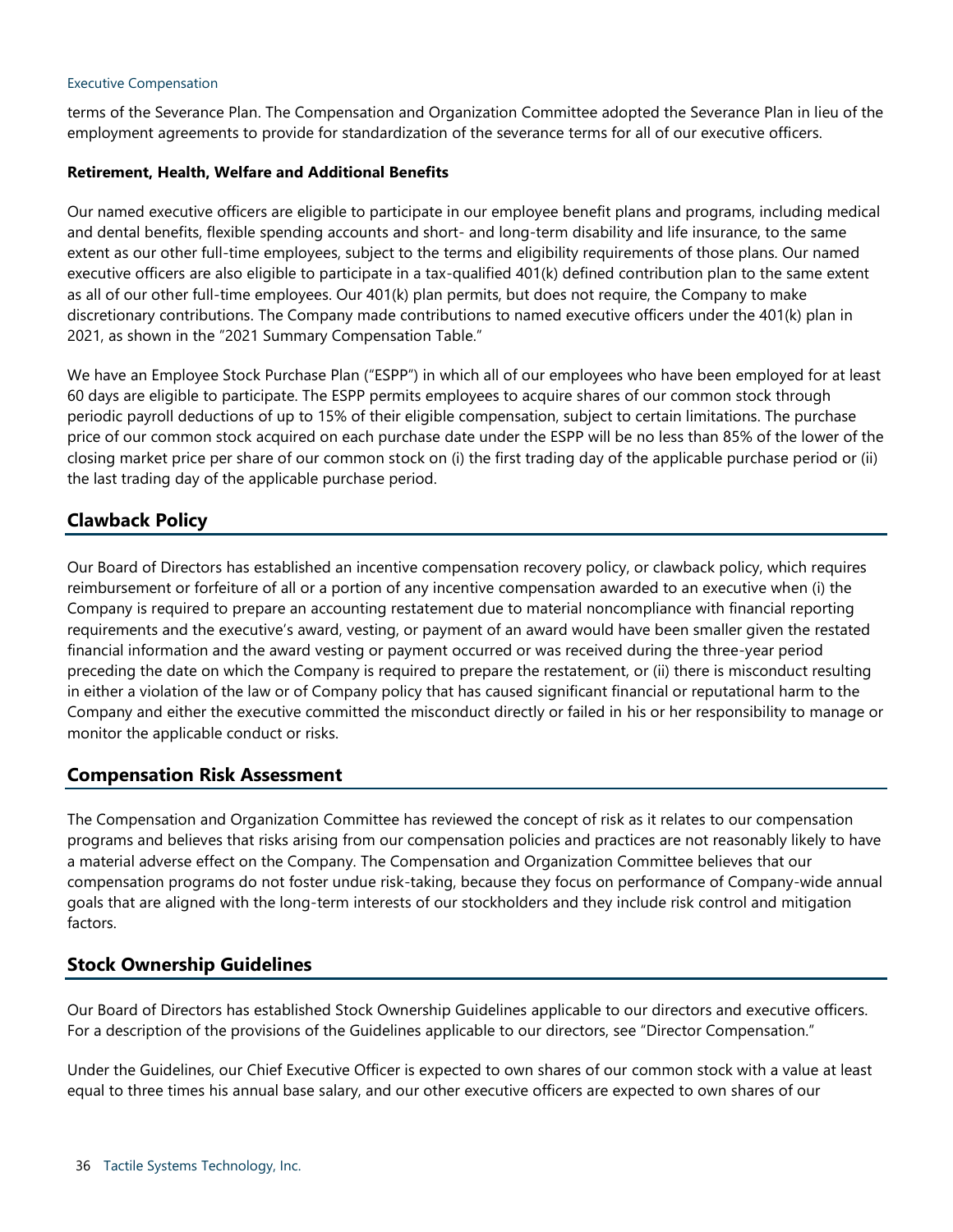common stock with a value at least equal to one times their annual base salaries. Shares owned directly and indirectly, as well as the full-value equity awards (such as RSUs) with only a time-based vesting condition, count toward the ownership level under the Guidelines, but shares subject to vested or unvested stock options and equity awards with a performance-based vesting condition do not count toward the ownership level under the Guidelines.

The applicable ownership level is to be achieved by our executive officers within the later of December 9, 2026 or five years of when he or she becomes subject to the Guidelines. Until an executive officer has achieved the applicable ownership level, he or she must retain at least 50% of the "net profit shares" resulting from any stock option exercise or from the exercise, vesting or settlement of any other form of equity-based compensation award. "Net profit shares" refers to that portion of the number of shares subject to the exercise, vesting or settlement of an award that the officer would receive had he or she authorized us to withhold shares otherwise deliverable in order to satisfy any applicable exercise price or withholding taxes. The Compensation and Organization Committee is responsible for monitoring the application of the Guidelines.

Each of our executive officers either complies with, or is making progress within the permitted time period to comply with, the stock ownership level applicable to him or her under the Guidelines.

## **Prohibition on Pledging and Hedging**

Under the terms of our Insider Trading Policy, our executive officers and directors are prohibited from: pledging our stock; engaging in short sales of our stock; buying or selling put or call options or other derivative securities based on our stock; purchasing any financial instruments (including prepaid variable forward contracts, equity swaps, collars and exchange funds) or otherwise engaging in transactions that are designed to or have the effect of hedging or offsetting any decrease in the market value of our stock; and engaging in limit orders or other pre-arranged transactions that execute automatically, except for same-day limit orders and approved 10b5-1 plans.

## **Tax and Accounting Considerations**

Section 162(m) of the Internal Revenue Code (the "Code") generally disallows a tax deduction to public companies for compensation of more than \$1 million paid in any taxable year to each "covered employee." Although a previous exception to this limit for "performance-based" compensation has since been eliminated, the Compensation and Organization Committee continues to believe that a significant portion of our executives' compensation should be tied to the Company's performance and that stockholder interests are best served if its discretion and flexibility in structuring and awarding compensation is not restricted, even though some compensation awards may have resulted in the past, and are expected to result in the future, in non-deductible compensation expenses to the Company.

Also the Compensation and Organization Committee takes into account whether components of our compensation program may be subject to the penalty tax associated with Section 409A of the Code, and aims to structure the elements of compensation to be compliant with or exempt from Section 409A to avoid such potential adverse tax consequences.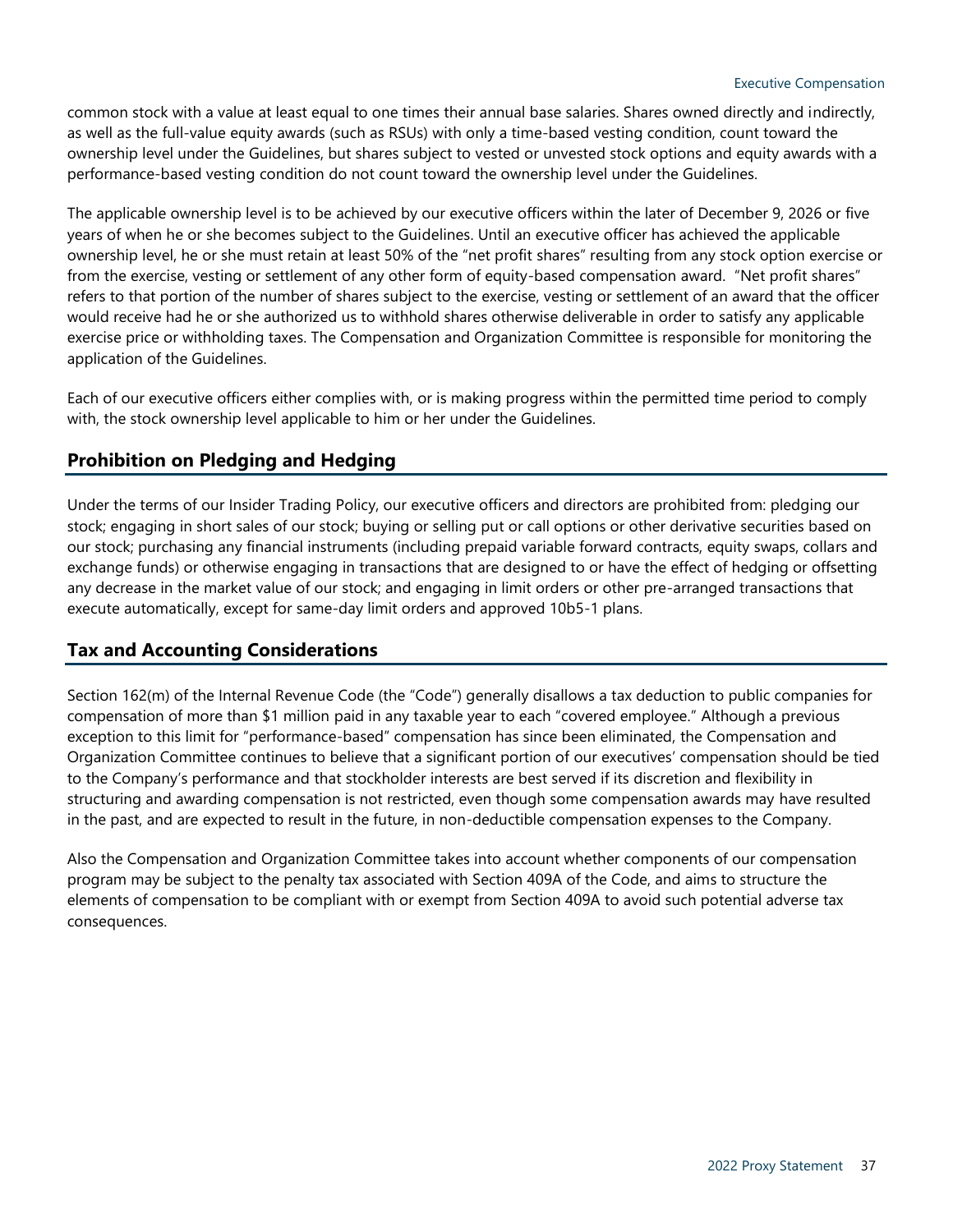# **COMPENSATION AND ORGANIZATION COMMITTEE REPORT**

The Compensation and Organization Committee has reviewed and discussed the Compensation Discussion and Analysis with management. Based upon this review and discussion, the Compensation and Organization Committee recommended to the Board of Directors that the Compensation Discussion and Analysis be included in this Proxy Statement and incorporated by reference in the Company's Annual Report on Form 10-K for the year ended December 31, 2021.

## <span id="page-37-0"></span>*THE COMPENSATION AND ORGANIZATION COMMITTEE*

Raymond Huggenberger, Chair Sheri Dodd Richard Nigon Brent Shafer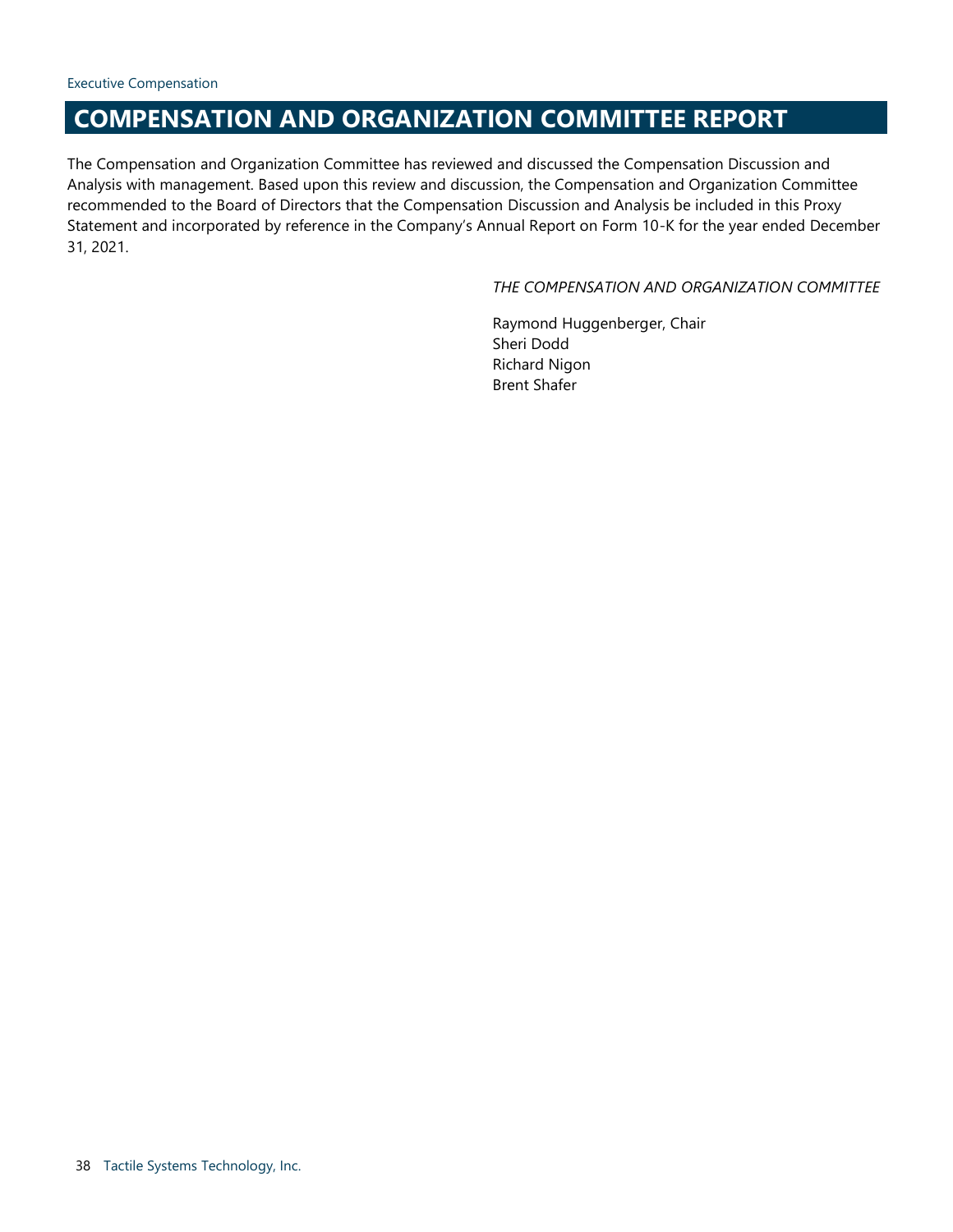# **2021 SUMMARY COMPENSATION TABLE**

The following table provides information regarding the compensation of our named executive officers for 2021, 2020 and 2019:

|                                                                     |              |                                  |                                 |                                        |                                        | <b>Non-Equity</b>                                               |                                                            |                         |
|---------------------------------------------------------------------|--------------|----------------------------------|---------------------------------|----------------------------------------|----------------------------------------|-----------------------------------------------------------------|------------------------------------------------------------|-------------------------|
| <b>Name and Principal Position</b>                                  | Year         | Salary <sup>(1)</sup><br>$($ \$) | Bonus <sup>(2)</sup><br>$($ \$) | Stock Awards <sup>(3)</sup><br>$($ \$) | Option<br>Awards <sup>(4)</sup><br>(5) | <b>Incentive Plan</b><br>Compensation <sup>(5)</sup><br>$($ \$) | <b>All Other</b><br>Compensation <sup>(6)</sup><br>$($ \$) | <b>Total</b><br>$($ \$) |
| Daniel Reuvers <sup>(7)</sup><br><b>Chief Executive Officer</b>     | 2021<br>2020 | 571,154<br>296,154               | 251,731                         | 1,124,931<br>708,976                   | 374,999<br>709,009                     |                                                                 | 5,800<br>59,108                                            | 2,076,884<br>1,773,247  |
| Brent Moen<br><b>Chief Financial Officer</b>                        | 2021         | 396,539                          | $\overline{\phantom{m}}$        | 533,234                                | 266,659                                |                                                                 | 5,800                                                      | 1,202,232               |
|                                                                     | 2020<br>2019 | 383,977<br>334,827               | 144,375                         | 933,240<br>199,905                     | 266,655<br>120,048                     | 250,786                                                         | $\hspace{0.1mm}-\hspace{0.1mm}$                            | 1,728,247<br>905,566    |
| Eric Pauls <sup>(7)</sup><br>SVP, Sales                             | 2021         | 206,250                          | 75,000                          | 394,335                                | 72,204                                 |                                                                 | 5,625                                                      | 753,414                 |
| Kristie Burns <sup>(7)</sup><br>SVP, Marketing and Clinical Affairs | 2021         | 262,500                          |                                 | 483,276                                | 116,653                                |                                                                 | 7,269                                                      | 869,698                 |

<span id="page-38-0"></span>(1) Represents base salary earned during the year indicated.

(2) Represents: (a) for Mr. Moen, for 2020, a payout of 75% of target payout; (b) for Mr. Reuvers, for 2020, a cash bonus amount equal to 85% of his base salary earned during 2020, as provided for in his offer letter; and (c) for Mr. Pauls, for 2021, a cash bonus amount of \$75,000 as provided for in his offer letter.

(3) Represents the aggregate grant date fair value of RSU and PSU awards granted during the given year, computed in accordance with FASB ASC Topic 718, which for RSUs was equal to the closing price of a share of our common stock on the date of grant, multiplied by the number of RSUs in the grant and for PSUs was equal to the closing price of a share of our common stock on the date of grant, multiplied by the number of shares that would be earned based on the probable outcome of the applicable performance conditions.

The following table presents the grant date fair value of the PSUs included in this column and the grant date fair value of the PSUs assuming that the highest level of performance conditions would be achieved and the grant date fair value of the RSUs included in this column:

|                   | <b>2021 PSUs</b>                                                                       |                                                                                 | <b>2021 RSUs</b>                                  |                                                                                        | <b>2020 PSUs</b>                                                                |                                                   | <b>2019 PSUs</b>                                                                       |                                                                                 | <b>2019 RSUs</b>                                  |
|-------------------|----------------------------------------------------------------------------------------|---------------------------------------------------------------------------------|---------------------------------------------------|----------------------------------------------------------------------------------------|---------------------------------------------------------------------------------|---------------------------------------------------|----------------------------------------------------------------------------------------|---------------------------------------------------------------------------------|---------------------------------------------------|
| Name              | <b>Grant Date</b><br><b>Fair Value</b><br>(Based on<br>Probable<br>Outcome)<br>$($ \$) | <b>Grant Date Fair</b><br>Value (Based on<br>Maximum<br>Performance)<br>$($ \$) | <b>Grant Date</b><br><b>Fair Value</b><br>$($ \$) | <b>Grant Date</b><br><b>Fair Value</b><br>(Based on<br>Probable<br>Outcome)<br>$($ \$) | <b>Grant Date Fair</b><br>Value (Based on<br>Maximum<br>Performance)<br>$($ \$) | <b>Grant Date</b><br><b>Fair Value</b><br>$($ \$) | <b>Grant Date</b><br><b>Fair Value</b><br>(Based on<br>Probable<br>Outcome)<br>$($ \$) | <b>Grant Date Fair</b><br>Value (Based on<br>Maximum<br>Performance)<br>$($ \$) | <b>Grant Date</b><br><b>Fair Value</b><br>$($ \$) |
| Daniel Reuvers    | 749,954                                                                                | 1,124,932                                                                       | 374,977                                           |                                                                                        |                                                                                 | 708,976                                           |                                                                                        |                                                                                 |                                                   |
| <b>Brent Moen</b> | 266,617                                                                                | 399,900                                                                         | 266,617                                           | 266,618                                                                                | 399,903                                                                         | 666,622                                           | 79,904                                                                                 | 119,856                                                                         | 120,001                                           |
| Eric Pauls        | 72.169                                                                                 | 108,254                                                                         | 322,166                                           |                                                                                        |                                                                                 |                                                   |                                                                                        |                                                                                 |                                                   |
| Kristie Burns     | 116,640                                                                                | 174,959                                                                         | 366,636                                           |                                                                                        |                                                                                 |                                                   |                                                                                        |                                                                                 |                                                   |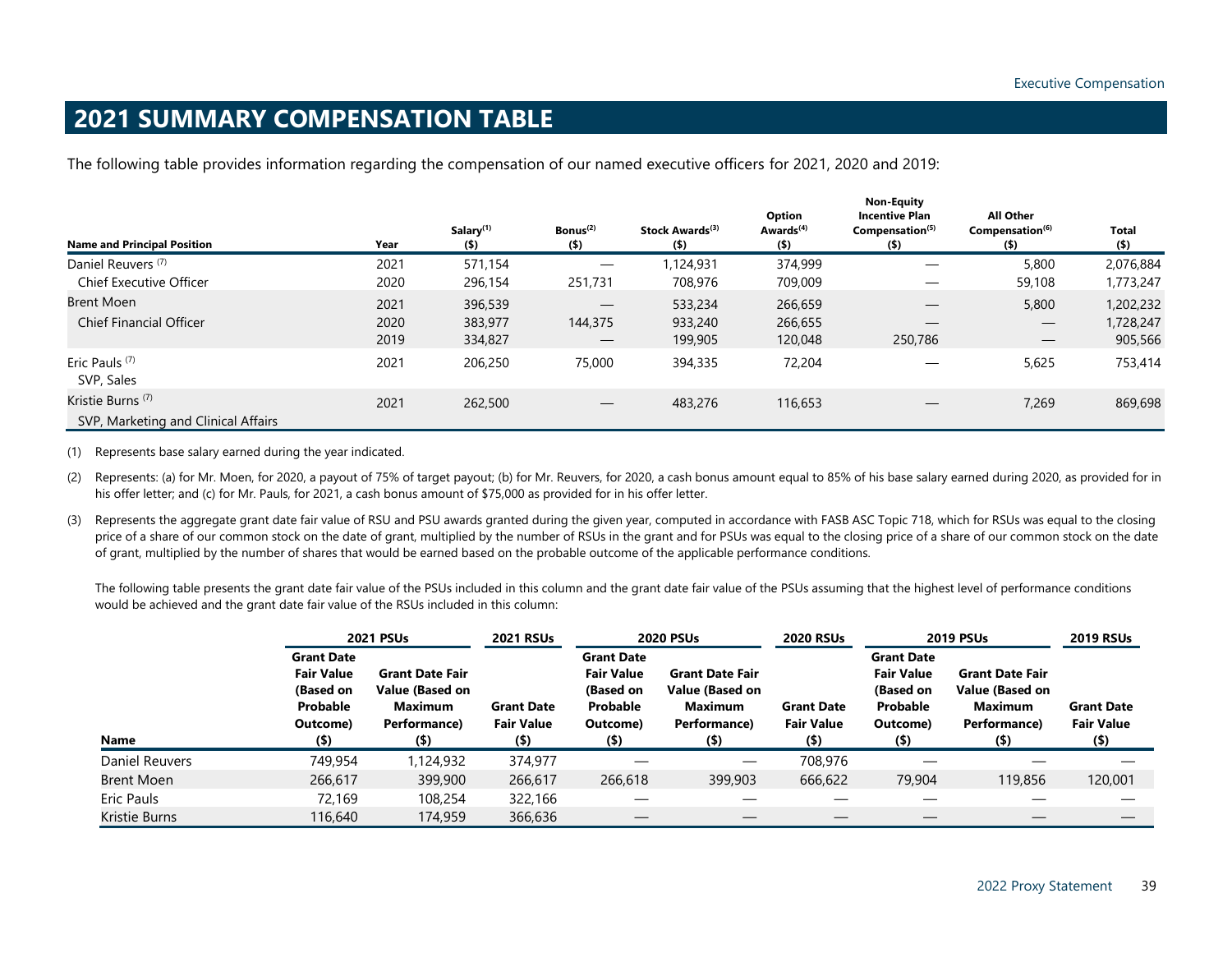#### Executive Compensation

- (4) Represents the aggregate grant date fair value of the option awards granted during the given year, computed in accordance with FASB ASC Topic 718, excluding the effect of estimated forfeitures. For a description of the assumptions used in valuing these awards, see Note 14 to our audited financial statements included in our Annual Report on Form 10-K for the year ended December 31, 2021.
- (5) Represents awards earned under the applicable bonus plan during the given year, related to performance objectives as to which the outcomes were substantially uncertain at the time the performance objectives were established. These amounts were earned related to performance in the year shown but paid in the following year. For additional information regarding our bonus programs, see the section titled "Executive Compensation Components and 2021 Determinations—Cash Incentive Compensation" above.
- (6) Represents: (a) for each named executive officer for 2021, the amount to be paid by the Company to match, in part, the contributions of each of them to their respective 401(K) plan account, and (b) for Mr. Reuvers in 2020, \$50,000 in moving expenses and \$9,108 in legal fees paid under the terms of his offer letter.
- (7) Mr. Reuvers joined the Company in June 2020, Mr. Pauls joined the Company in May 2021 and Ms. Burns joined the Company in March 2021.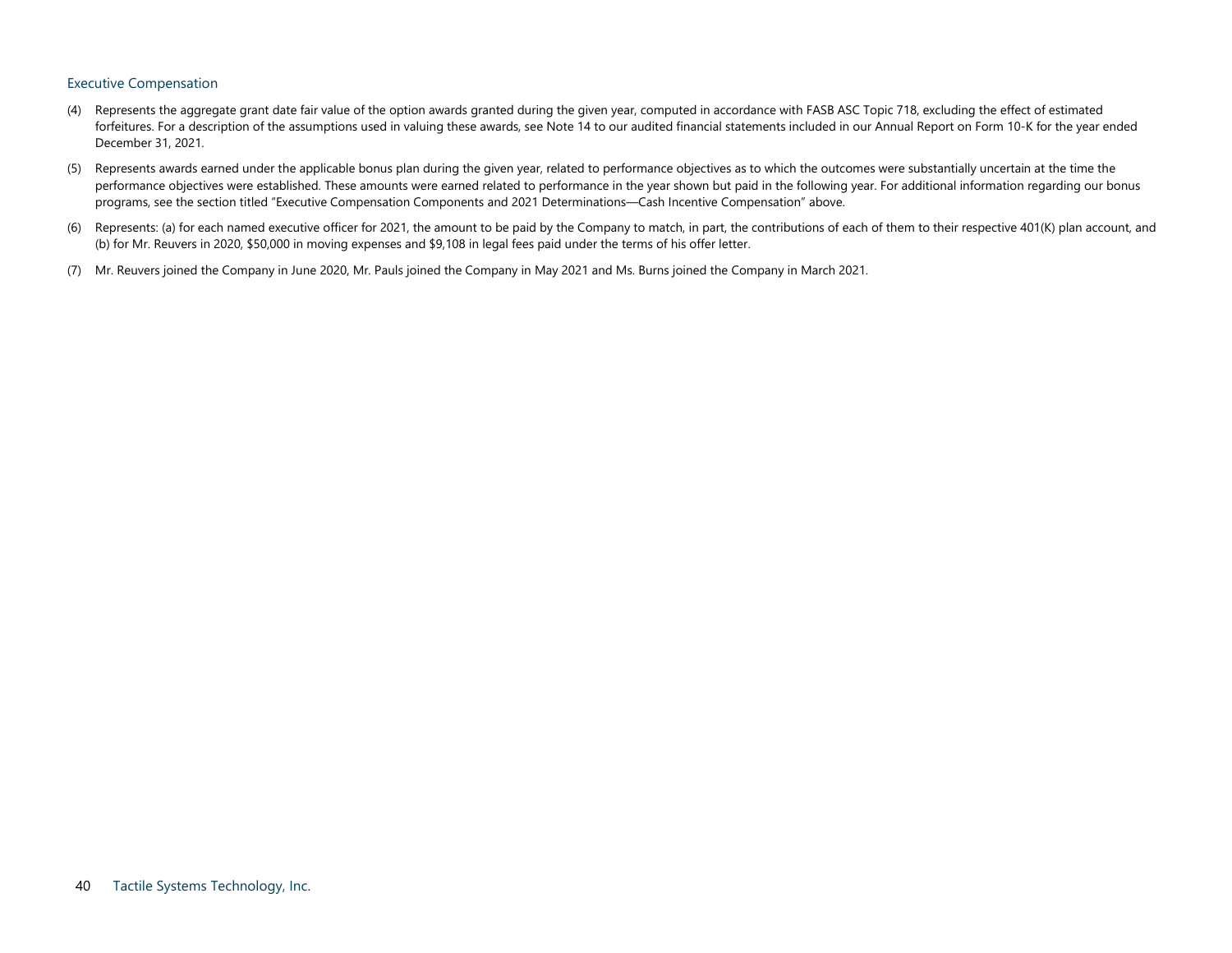# **GRANTS OF PLAN-BASED AWARDS IN 2021**

The following table sets forth information regarding grants of plan-based awards to our named executive officers during 2021.

<span id="page-40-0"></span>

|                                                                                                                                       |                                              | <b>Estimated Possible Payouts Under Non-</b><br>Equity Incentive Plan Awards <sup>(1)</sup> |                             |             | <b>Estimated Future Payouts Under Equity</b><br><b>Incentive Plan Awards</b> |               |            |             |                                                                                                                     |                                                                                                       |                                                                                     |                                                                                               |
|---------------------------------------------------------------------------------------------------------------------------------------|----------------------------------------------|---------------------------------------------------------------------------------------------|-----------------------------|-------------|------------------------------------------------------------------------------|---------------|------------|-------------|---------------------------------------------------------------------------------------------------------------------|-------------------------------------------------------------------------------------------------------|-------------------------------------------------------------------------------------|-----------------------------------------------------------------------------------------------|
| <b>Name and Award</b><br>Type                                                                                                         | <b>Grant Date</b>                            | Date of<br>Compensation<br>Committee<br><b>Approval</b>                                     | <b>Threshold</b><br>$($ \$) | Target (\$) | <b>Maximum</b><br>(5)                                                        | Threshold (#) | Target (#) | Maximum (#) | <b>All Other</b><br><b>Stock</b><br><b>Awards:</b><br><b>Number of</b><br><b>Shares of</b><br>Stock or<br>Units (#) | <b>All Other Option</b><br><b>Awards: Number</b><br>of Securities<br><b>Underlying</b><br>Options (#) | <b>Exercise or</b><br><b>Base Price of</b><br><b>Option Awards</b><br>$($ \$/Sh $)$ | <b>Grant Date</b><br><b>Fair Value of</b><br><b>Stock and</b><br>Option<br>Awards $(5)^{(2)}$ |
| <b>Daniel Reuvers</b><br><b>Stock Options</b><br><b>RSUs</b><br>PSUs<br>MIP                                                           | 2/25/2021<br>2/25/2021<br>2/25/2021          | 2/16/2021<br>2/16/2021<br>2/16/2021<br>2/16/2021                                            | 243,100                     | 486,200     | 729,300                                                                      | 7,267         | 14,534     | 21,801      | 7,267                                                                                                               | 19,456                                                                                                | 51.60                                                                               | 374,999<br>374,977<br>749,954                                                                 |
| <b>Brent Moen</b><br><b>Stock Options</b><br><b>RSUs</b><br><b>PSUs</b><br><b>MIP</b>                                                 | 2/25/2021<br>2/25/2021<br>2/25/2021          | 2/16/2021<br>2/16/2021<br>2/16/2021<br>2/16/2021                                            | 99,250                      | 198,500     | 297,750                                                                      | 2,583         | 5,167      | 7,750       | 5,167                                                                                                               | 13,835                                                                                                | 51.60                                                                               | 266,659<br>266,617<br>266,617                                                                 |
| <b>Eric Pauls</b><br><b>Stock Options</b><br>$RSUs$ <sup>(3)</sup><br>RSU <sub>s</sub> <sup>(4)</sup><br>PSUs<br>MIP                  | 5/5/2021<br>5/5/2021<br>5/5/2021<br>5/5/2021 | 4/19/2021<br>4/19/2021<br>4/19/2021<br>4/19/2021<br>4/19/2021                               | 46,406                      | 92,813      | 139,219                                                                      | 667           | 1,334      | 2,001       | 1,334<br>4,621                                                                                                      | 3,153                                                                                                 | 54.10                                                                               | 72,204<br>72,169<br>249,996<br>72,169                                                         |
| <b>Kristie Burns</b><br><b>Stock Options</b><br>$RSUs$ <sup>(3)</sup><br>RSU <sub>s</sub> <sup>(4)</sup><br><b>PSUs</b><br><b>MIP</b> | 5/5/2021<br>5/5/2021<br>5/5/2021<br>5/5/2021 | 2/10/2021<br>2/10/2021<br>4/19/2021<br>2/10/2021<br>4/19/2021                               | 52,500                      | 105,000     | 157,500                                                                      | 1,078         | 2,156      | 3,234       | 2,156<br>4,621                                                                                                      | 5,094                                                                                                 | 54.10                                                                               | 116,653<br>116,640<br>249,996<br>116,640                                                      |

(1) Amounts shown in this column represent the potential cash payout amounts under the 2021 MIP. As discussed further under "Compensation Discussion and Analysis – Executive Compensation Components and 2021 Determinations – Cash Incentive Compensation," no amounts were earned under the 2021 MIP. The separate cash bonus payout amounts approved by the Compensation and Organization Committee are disclosed in the Summary Compensation Table in the "Bonus" column.

(2) Amounts represent the grant date fair value of the awards determined in accordance with FASB ASC Topic 718. For a discussion of assumptions made in determining the grant date fair value of stock options granted by the Company, see Note 14 of the Notes to Consolidated Financial Statements included in our Annual Report on Form 10-K for the year ended December 31, 2021. Amounts related to PSUs represent the value at the grant date based upon the probable outcome of the performance conditions*.*

(3) These RSUs represent the annual grant of RSUs to the named executive officer, based on start date.

(4) These RSUs represent a sign-on equity award in consideration for cash and equity compensation forgone with the named executive officer's former employer.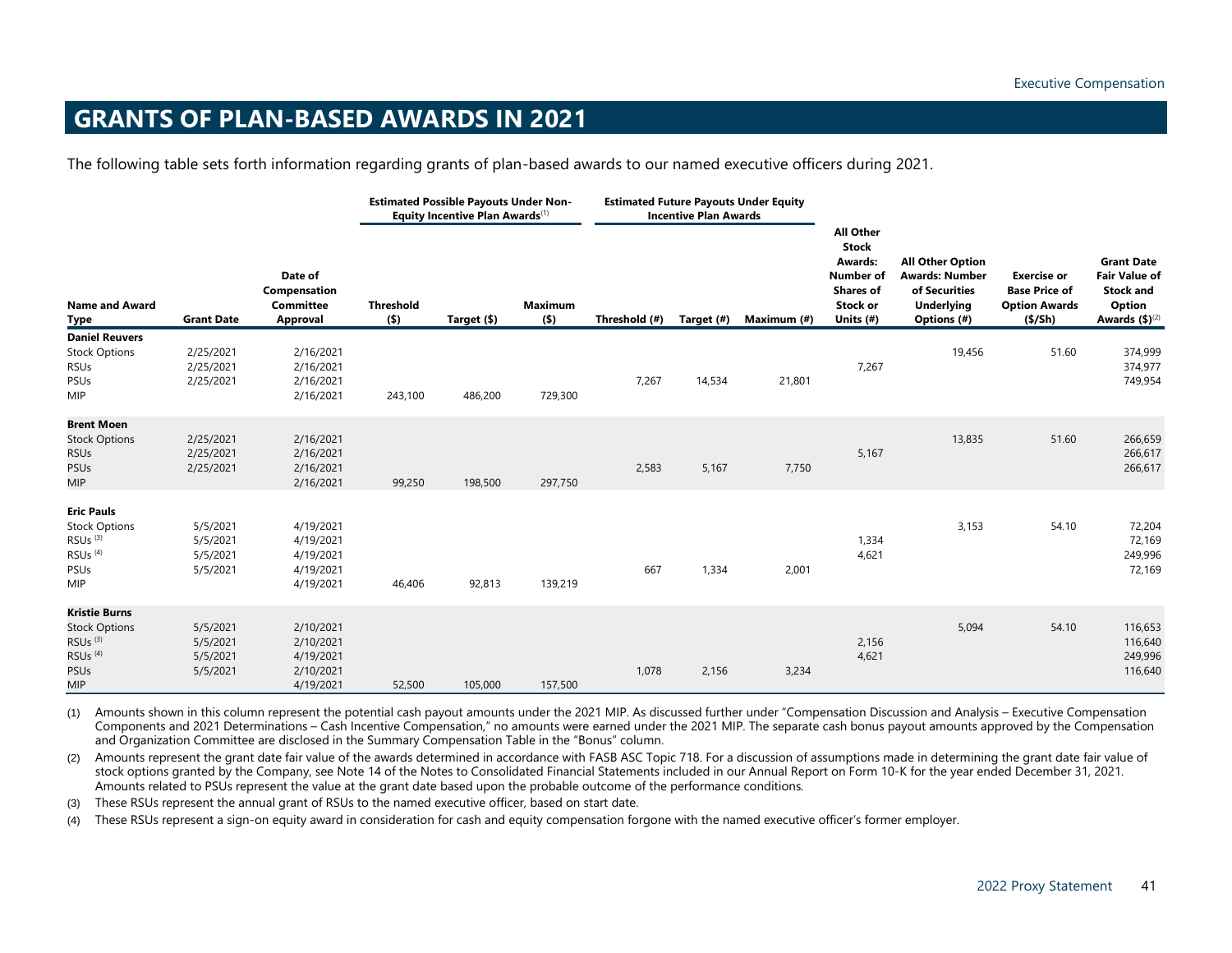# <span id="page-41-0"></span>**OUTSTANDING EQUITY AWARDS AT 2021 FISCAL YEAR-END**

The following table sets forth certain information regarding equity awards that have been granted to our named executive officers and that were outstanding as of December 31, 2021:

|                   | <b>Option Awards</b>                                                                                                            |                                                                                                                                      |                                                      |                                                   | <b>Stock Awards</b>                                                                                                      |                                                                                                                                          |                                                                                                                                                                                                |                                                                                                                                                                                                                                   |
|-------------------|---------------------------------------------------------------------------------------------------------------------------------|--------------------------------------------------------------------------------------------------------------------------------------|------------------------------------------------------|---------------------------------------------------|--------------------------------------------------------------------------------------------------------------------------|------------------------------------------------------------------------------------------------------------------------------------------|------------------------------------------------------------------------------------------------------------------------------------------------------------------------------------------------|-----------------------------------------------------------------------------------------------------------------------------------------------------------------------------------------------------------------------------------|
| Name              | <b>Number of</b><br><b>Securities</b><br><b>Underlying</b><br><b>Unexercised</b><br><b>Options</b><br><b>Exercisable</b><br>(#) | <b>Number of</b><br><b>Securities</b><br><b>Underlying</b><br><b>Unexercised</b><br><b>Options</b><br><b>Unexercisable</b><br>$($ #) | <b>Option</b><br><b>Exercise</b><br>Price<br>$($ \$) | <b>Option</b><br><b>Expiration</b><br><b>Date</b> | <b>Number of</b><br><b>Shares or</b><br><b>Units of</b><br><b>Stock That</b><br><b>Have Not</b><br><b>Vested</b><br>(# ) | <b>Market</b><br>Value of<br><b>Shares or</b><br><b>Units of</b><br><b>Stock that</b><br><b>Have Not</b><br><b>Vested</b><br>$(5)^{(1)}$ | <b>Equity</b><br>Incentive<br><b>Plan Awards:</b><br><b>Number of</b><br><b>Unearned</b><br><b>Shares, Units</b><br>or Other<br><b>Rights That</b><br><b>Have Not</b><br><b>Vested</b><br>(# ) | <b>Equity</b><br>Incentive<br>Plan<br><b>Awards:</b><br><b>Market or</b><br>Payout<br>Value of<br><b>Unearned</b><br>Shares,<br><b>Units or</b><br>Other<br><b>Rights That</b><br><b>Have Not</b><br><b>Vested</b><br>$(5)^{(1)}$ |
| Daniel Reuvers    | 8,736<br>24,818                                                                                                                 | $17,474$ <sup>(2)</sup><br>19,456 (3)                                                                                                | 36.50<br>36.50<br>51.60                              | 8/5/2027<br>8/5/2027<br>2/25/2028                 | 6,786 $(7)$<br>7,267 (8)                                                                                                 | 129,138<br>138,291                                                                                                                       |                                                                                                                                                                                                |                                                                                                                                                                                                                                   |
| <b>Brent Moen</b> | 12,006<br>2,782<br>4,767                                                                                                        | $1,393$ (4)<br>$9,536$ <sup>(5)</sup><br>$13,835$ <sup>(3)</sup>                                                                     | 62.99<br>72.64<br>50.41<br>51.60                     | 11/7/2025<br>3/4/2026<br>2/28/2027<br>2/25/2028   | 552 (9)<br>8,816 (10)<br>$5,167$ <sup>(8)</sup>                                                                          | 10,505<br>167,768<br>98,328                                                                                                              | 7,267 (12)<br>$2,644$ (13)<br>$2,583$ (12)                                                                                                                                                     | 138,291<br>50,315<br>49,154                                                                                                                                                                                                       |
| Eric Pauls        |                                                                                                                                 | $3,153$ (6)                                                                                                                          | 54.10                                                | 5/5/2028                                          | $1,334$ (11)<br>4,621 $(11)$                                                                                             | 25,386<br>87,938                                                                                                                         | 667 (12)                                                                                                                                                                                       | 12,693                                                                                                                                                                                                                            |
| Kristie Burns     |                                                                                                                                 | $5,094$ <sup>(6)</sup>                                                                                                               | 54.10                                                | 5/5/2028                                          | $2,156$ (11)<br>$4,621$ (11)                                                                                             | 41,029<br>87,938                                                                                                                         | $1,078$ (12)                                                                                                                                                                                   | 20,514                                                                                                                                                                                                                            |

(1) Market value is calculated by multiplying the number of shares by \$19.03, the closing sale price per share of our common stock on the Nasdaq Global Market on December 31, 2021.

(2) This option vests as follows: one-third of the shares vest on each of the first three anniversaries of the grant date of August 5, 2020, subject to continued service on each vesting date.

- (3) This option vests as follows: one-third of the shares vest on each of the first three anniversaries of the grant date of February 25, 2021, subject to continued service on each vesting date.
- (4) The unexercisable portion of this option vests on March 4, 2022, subject to continued service on the vesting date.
- (5) This option vests as follows: one-third of the shares vest on each of the first three anniversaries of the grant date of February 28, 2020, subject to continued service on each vesting date.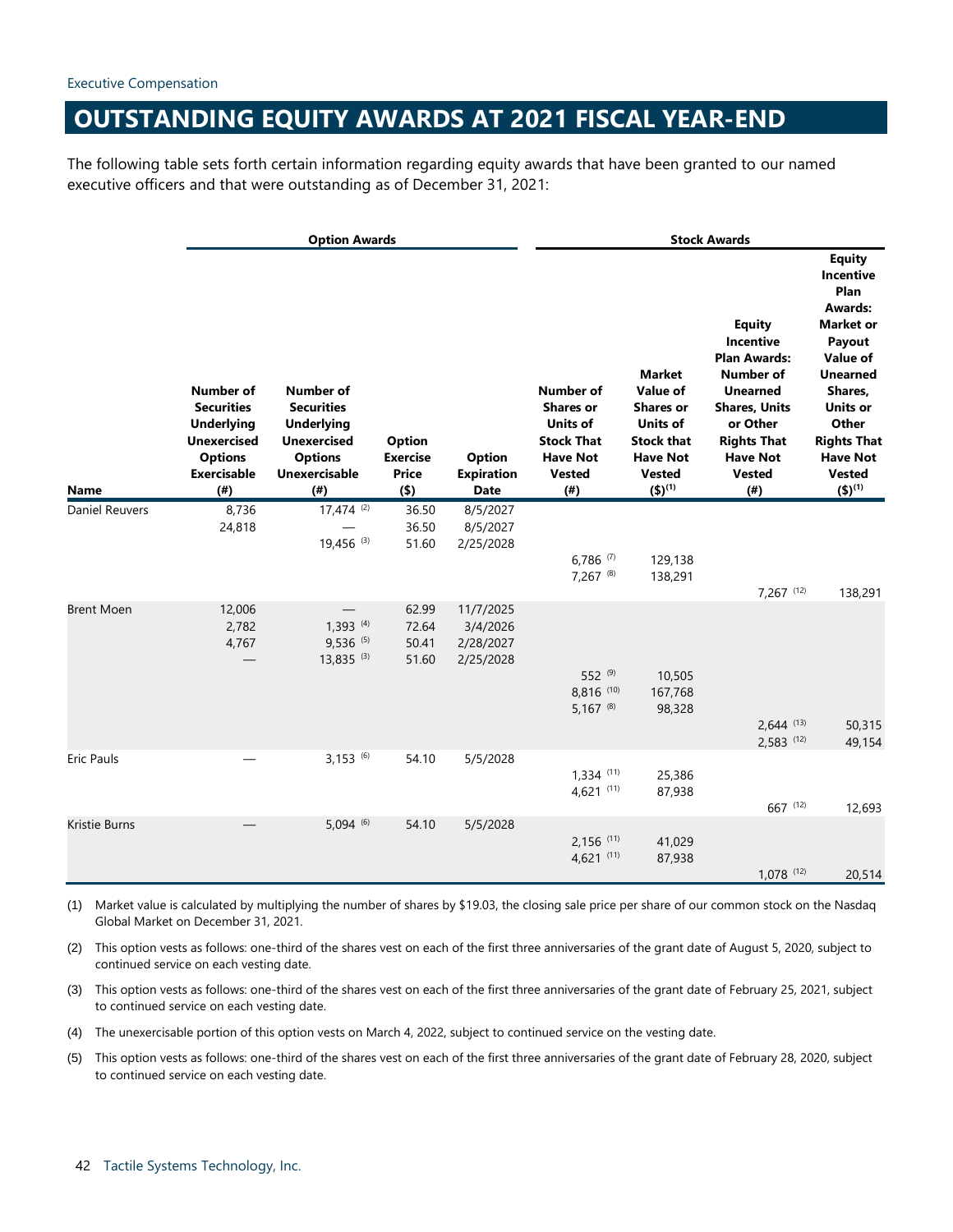- (6) This option vests as follows: one-third of the shares vest on each of the first three anniversaries of the grant date of May 5, 2021, subject to continued service on each vesting date.
- (7) Represents RSUs that vest one-third on each of the first three anniversaries of the grant date of August 5, 2020, subject to continued service on each vesting date.
- (8) Represents RSUs that vest one-third on each of the first three anniversaries of the grant date of February 25, 2021, subject to continued service on each vesting date.
- (9) Represents RSUs that vest on March 4, 2022, subject to continued service on the vesting date.
- (10) Represents RSUs that vest one-third on each of the first three anniversaries of the grant date of February 28, 2020, subject to continued service on each vesting date.
- (11) Represents RSUs that vest one-third on each of the first three anniversaries of the grant date of May 5, 2021, subject to continued service on each vesting date.
- (12) Represents the threshold number of 2021 PSUs that can be earned based on the results of performance measures in 2022. Any PSUs that are earned will vest as follows: 33% of earned units will vest upon the Compensation Committee certifying the number of 2021 PSUs earned and the remaining 67% will vest on the first anniversary of the initial vest date.
- (13) Represents the threshold number of 2020 PSUs that could have been earned based on the results of performance measures in 2021. However, following 2021, the Compensation and Organization Committee determined that, based actual performance in 2021, none of the 2020 PSUs were earned, and therefore these PSUs have been forfeited.

# <span id="page-42-0"></span>**OPTION EXERCISES AND STOCK VESTED FOR FISCAL 2021**

The following table sets forth certain information regarding option exercises by our named executive officers in the year ended December 31, 2021, and RSUs and PSUs held by our named executive officers that vested in the year ended December 31, 2021:

|                   |                        | <b>Option Awards</b>       |                        | <b>Stock Awards</b>       |  |
|-------------------|------------------------|----------------------------|------------------------|---------------------------|--|
|                   | <b>Number of</b>       | Value                      | <b>Number of</b>       | Value                     |  |
|                   | <b>Shares Acquired</b> | Realized                   | <b>Shares Acquired</b> | Realized                  |  |
| Name              | on Exercise<br>(#)     | on Exercise<br>$(5)^{(1)}$ | on Vesting<br>(#)      | on Vesting<br>$(5)^{(2)}$ |  |
| Daniel Reuvers    |                        |                            | 12,638                 | 630,040                   |  |
| <b>Brent Moen</b> |                        |                            | 9,244                  | 467,530                   |  |
| Eric Pauls        |                        |                            |                        |                           |  |
| Kristie Burns     |                        |                            |                        |                           |  |

(1) Represents the difference between the option exercise price and the closing price of our common stock, as reported on the Nasdaq Global Market, on the date of exercise, multiplied by the number of shares of our common stock underlying the stock options that were exercised.

(2) Represents the closing price of our common stock, as reported on the Nasdaq Global Market, on the date of vesting, multiplied by the number of shares of common stock underlying RSUs or PSUs that vested.

# <span id="page-42-1"></span>**POTENTIAL PAYMENTS UPON TERMINATION OR CHANGE IN CONTROL**

## **Severance and Restrictive Covenant Arrangements**

Each of Messrs. Reuvers, Moen and Pauls and Ms. Burns is a participant in the Severance Plan and is a party to a Restrictive Covenants Agreement with us. The terms of the Severance Plan are summarized below under "—Severance Plan."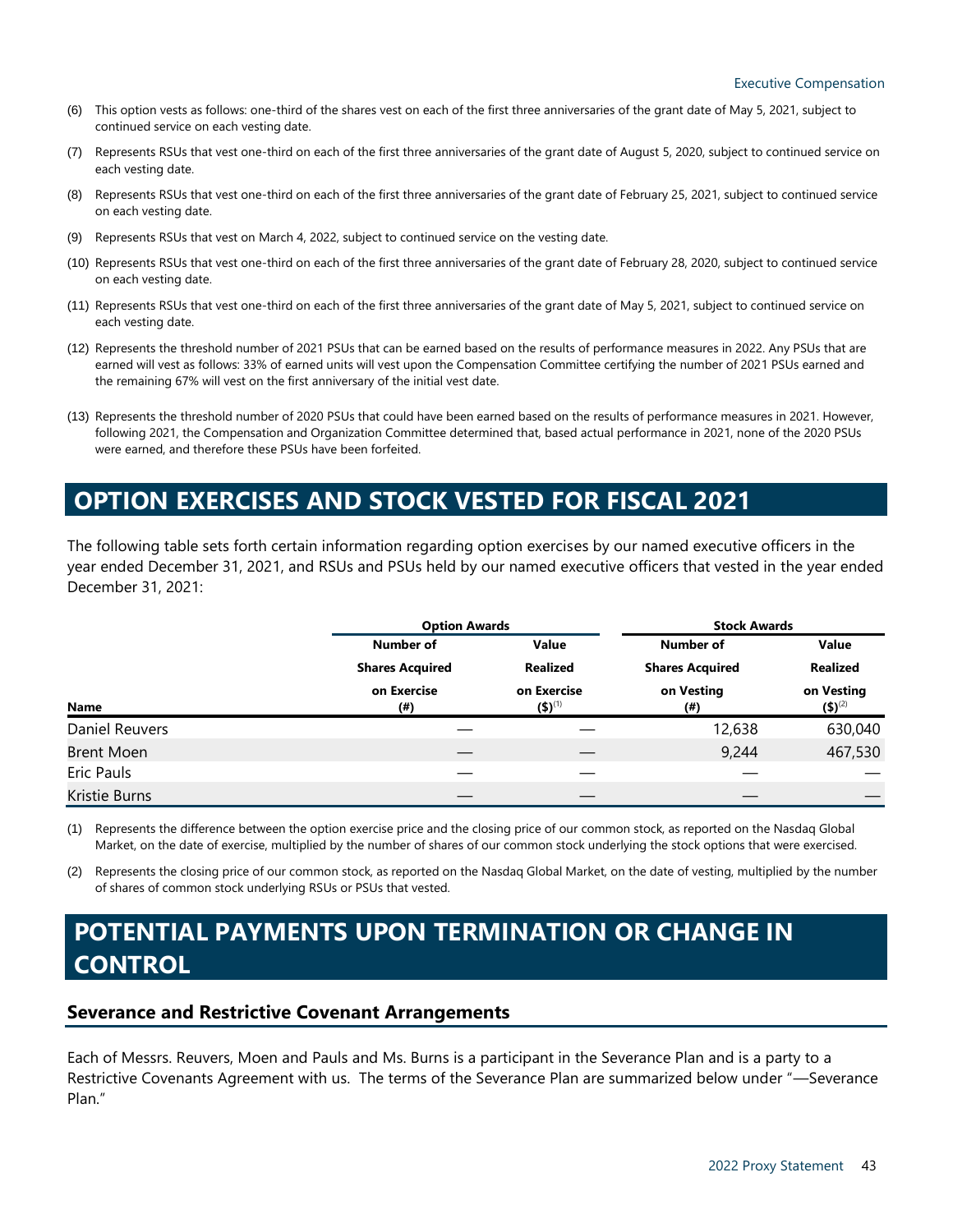### Executive Compensation

The Restrictive Covenants Agreements with each of our named executive officers provide that, among other matters, while the executive officer is employed by us and for a period of 12 months thereafter, he or she will not (i) engage in any competitive business, subject to certain exceptions; (ii) solicit, hire or engage our employees or contractors, or certain former employees; and (iii) solicit, request, advise or induce customers, suppliers or other business contacts of ours to cancel, curtail or otherwise adversely change its relationship with us. Under the Restrictive Covenants Agreements, each executive officer also agrees to disclose and assign to us any and all improvements and inventions that he or she conceives or reduces to practice during his or her employment. In addition, the Restrictive Covenants Agreements contain customary confidentiality provisions.

## **Severance Plan**

Each of Messrs. Reuvers, Moen and Pauls and Ms. Burns is a participant in the Severance Plan. Under the Severance Plan, a participant will be entitled to receive the specified severance benefits if his or her employment is terminated (i) at our initiative other than for Cause (as defined below) or (ii) by the participant for Good Reason (as defined below) (each such type of termination, a "Qualifying Severance Event"). A participant who experiences a Qualifying Severance Event will be eligible to receive certain severance benefits under the Severance Plan, including:

- if the Qualifying Severance Event occurs prior to a Change in Control (as defined below), payment of:
	- o an amount equal to two times (for our Chief Executive Officer) or one times (for all other participants) his or her annualized base salary as of the termination date, payable in accordance with our regular payroll schedule for 24 months (for our Chief Executive Officer) or 12 months (for all other participants) thereafter; and
	- $\circ$  the portion of the premium costs that we would have paid, if the participant had remained employed by us, for any continued group health insurance coverage following the termination date, at the same level of coverage, for a period of 18 consecutive months (for our Chief Executive Officer) or 12 consecutive months (for all other participants) after the termination date (or until group health or dental coverage from another employer is received, if earlier); and
- if the Qualifying Severance Event occurs within 12 months after a Change in Control, payment of:
	- o an amount equal to two times (for our Chief Executive Officer) or one times (for all other participants) the sum of (i) his or her annualized base salary as of the termination date, plus (ii) his or her target incentive bonus as of the termination date, payable in a lump sum on the first payroll date occurring more than 60 days after the termination date; and
	- $\circ$  the portion of the premium costs that we would have paid, if the participant had remained employed by us, for any continued group health insurance coverage following the termination date, at the same level of coverage, for a period of 18 consecutive months (for our Chief Executive Officer) or 12 consecutive months (for all other participants) after the termination date (or until group health or dental coverage from another employer is received, if earlier).

In addition, if a participant experiences a Qualifying Severance Event and the termination date occurs:

• before a Change in Control, then with respect to any equity-based award that has been granted to him or her under one of our equity plans and is outstanding and not fully vested on such termination date (an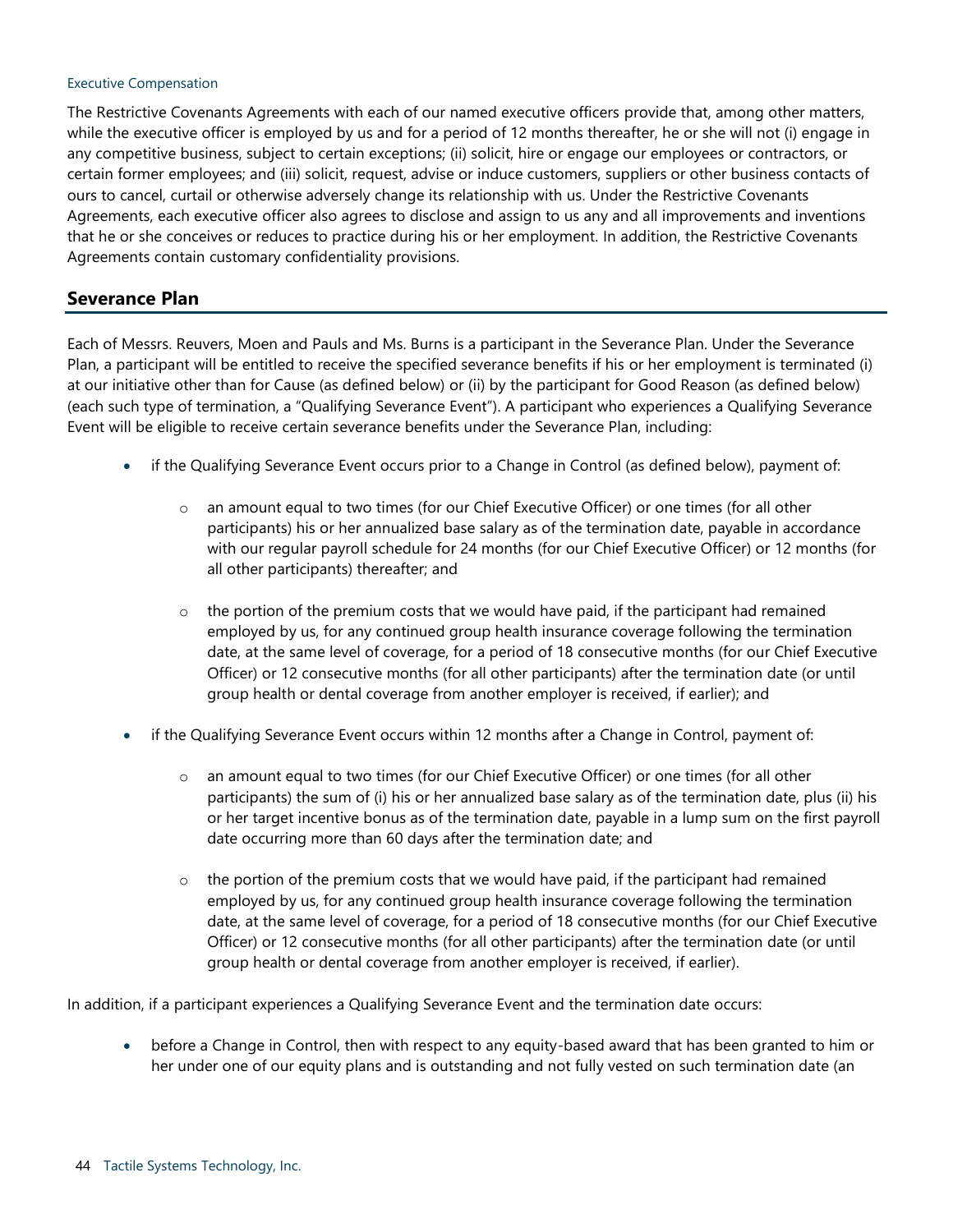"Equity Award"), a pro rata portion of the unvested portion of such Equity Award will vest as of the date the participant's release of claims becomes irrevocable; and

within 12 months after a Change in Control, then the unvested portion of any Equity Award that is outstanding on such termination date will vest as of the date the participant's release becomes irrevocable.

In either case, if the Equity Award is subject to the satisfaction of performance goals over a performance period, the number of shares or units for purposes of the above determinations will be the number of target shares or units in the award. Further, if an Equity Award is a stock option or stock appreciation rights award that vests as provided above, it will remain exercisable to the extent so vested for one year after the termination date.

Under the Severance Plan, "Cause" is generally defined as: an act or acts of dishonesty intended to result in personal gain or enrichment at the expense of the Company; unlawful conduct or gross misconduct that is materially injurious to the Company; being convicted of a felony; or any material breach of a written agreement between the participant and the Company that has not been cured within 15 days following notice.

Under the Severance Plan, "Good Reason" generally means the occurrence of any of the following events without the participant's consent: the assignment of the participant to a position with responsibilities or duties of a materially lesser status or degree than his or her position as of the date the Severance Plan was adopted; any material breach of any terms or conditions of any written agreement between the Company and the participant by the Company not caused by the participant; or the requirement by the Company that the participant relocate out of the Minneapolis/St. Paul Metropolitan area or metropolitan area designated by the Company at the later of the participant's initial employment date or the date the Severance Plan was adopted. Certain notice and timing requirements apply for a termination to qualify as being for "Good Reason."

The Severance Plan defines "Change in Control" by reference to the definition of that term in the 2016 Plan, which is discussed below under "—Equity Awards—2016 Plan."

To receive benefits under the Severance Plan, a participant must sign and not rescind a release form approved by us. Payment of severance benefits under the Severance Plan is also subject to other conditions, and will be terminated if the participant violates his or her ongoing obligations with respect to non-disclosure of confidential information, assignment of intellectual property, non-competition and non-solicitation.

## **Equity Awards**

## **2016 Plan**

Generally, the award agreements with respect to RSUs, stock options and PSUs granted under the 2016 Plan to the named executive officers provide that, except with respect to terminations following certain corporate transactions described below or due to death or disability, upon termination of the officer's service with our Company, all unvested and unexercisable portions of his or her outstanding awards will immediately be forfeited. If a named executive officer's service with our Company terminates other than for cause (as defined in the 2016 Plan), death or disability, the vested and exercisable portions of the officer's outstanding option awards generally will remain exercisable for three months after termination. Upon termination for cause, all unexercised stock option awards will be forfeited.

Upon termination of a named executive officer's service with our Company due to death or disability, all unvested RSUs will vest as of such termination date, and all stock options will vest as of such termination date and will generally remain exercisable for one year thereafter. With respect to outstanding PSUs, in the event of the termination of a named executive officer's service with our Company by reason of disability, (i) if such termination occurs prior to the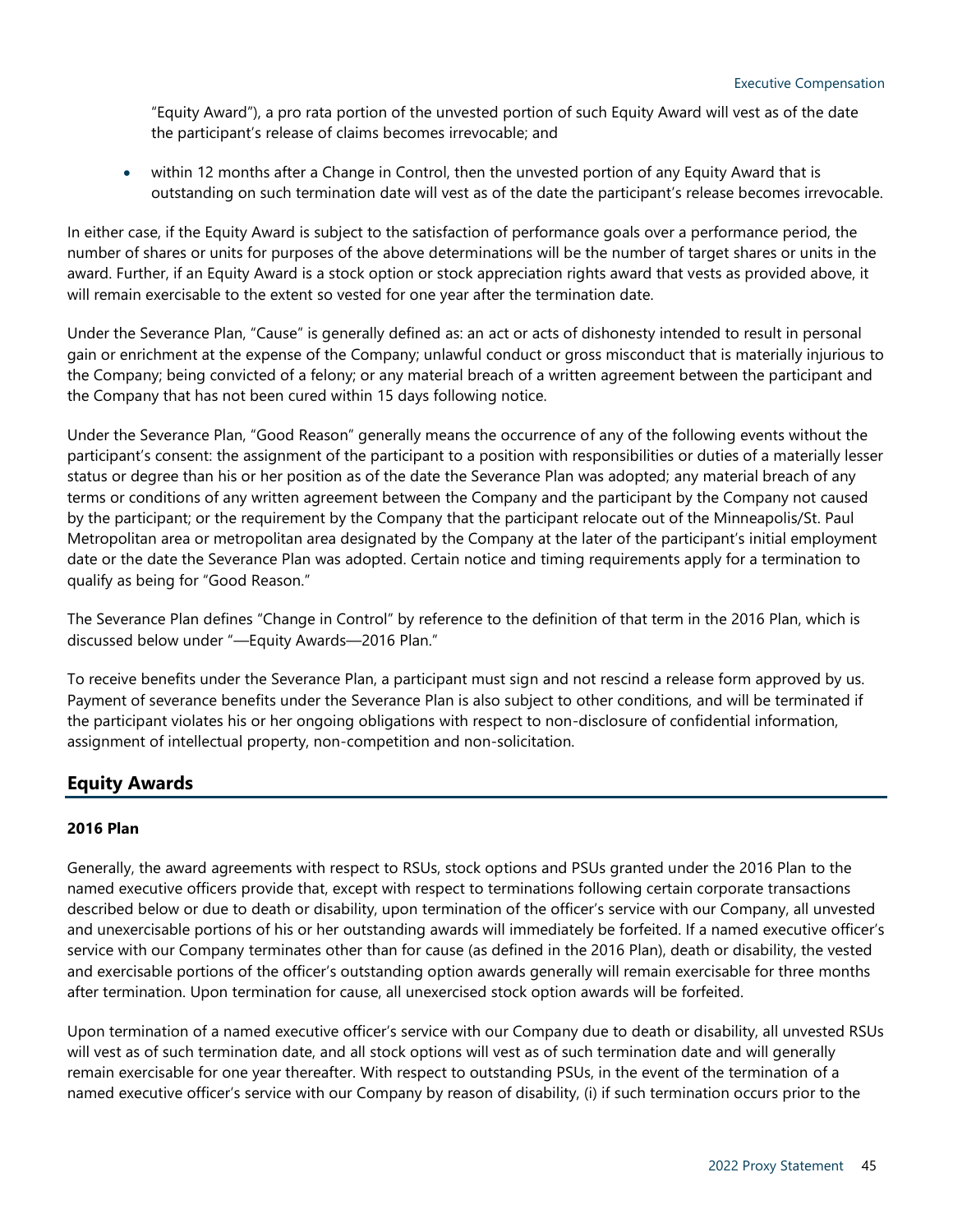### Executive Compensation

date the Compensation and Organization Committee certifies the number of earned PSUs, he or she will be entitled to have vest, on that certification date, a pro rata portion of the earned PSUs, which pro rata portion will be based on the number of days he or she was employed in the applicable performance period; or (ii) if such termination occurs after the date the Committee certifies the number of earned PSUs, he or she will be entitled to have vest, on the termination date, all unvested earned PSUs. Further with respect to outstanding PSUs, in the event of the termination of a named executive officer's service with our Company due to death, (i) if such termination occurs prior to the date the Compensation and Organization Committee certifies the number of earned PSUs, he or she will be entitled to have vest, on the termination date, a pro rata portion of the target number of PSUs applicable to that officer, which pro rata portion will be based on the number of days he or she was employed in the applicable performance period; or (ii) if such termination occurs after the date the Compensation and Organization Committee certifies the number of earned PSUs, he or she will be entitled to have vest, on the termination date, all unvested earned PSUs.

Unless otherwise provided in an award agreement, in the event of a Change in Control that is a corporate transaction, the surviving or successor entity may continue, assume or replace some or all of the outstanding awards under the 2016 Plan. Our award agreements with our named executive officers generally provide that if awards granted to the executive officer under the 2016 Plan are continued, assumed or replaced in connection with a Change in Control and if within one year after the transaction the named executive officer experiences an involuntary termination of service other than for cause, or terminates his or her employment for good reason, the named executive officer's outstanding: (i) RSUs will vest in full; (ii) stock options will vest in full and will remain exercisable for one year following termination; and (iii) PSUs will vest in an amount equal to (a) the target number of PSUs applicable to that officer or, if the performance period has ended, the number of earned PSUs applicable to that officer, minus (b) the number of PSUs that vested prior such termination date.

If awards granted to any named executive officer are not continued, assumed or replaced in connection with a Change in Control, then (i) any outstanding RSUs will vest immediately prior to the transaction, (ii) any outstanding stock options will become fully exercisable for a period of time prior to the transaction and terminate at the time of the transaction; and (iii) any outstanding PSUs will vest in an amount equal to: (a) if the performance period has not ended, the target number of PSUs applicable to that named executive officer, or (b) if the performance period has ended, the number of earned PSUs applicable to that named executive officer minus the number of PSUs that vested prior to the date of the Change in Control. Alternatively, the Compensation and Organization Committee may provide for the cancellation of any outstanding award in exchange for payment to the holder of the amount of the consideration that would have been received in the transaction for the number of shares subject to the award less the aggregate exercise price (if any) of the award.

In the event of a Change in Control that does not involve a corporate transaction, the Compensation and Organization Committee, in its discretion, may take such action as it deems appropriate with respect to outstanding awards, which may include providing for the cancellation of any award in exchange for payment to the holder of the amount of the consideration that would have been received in the Change in Control for the number of shares subject to the award less the aggregate exercise price (if any) of the award, or making adjustments to any award to reflect the Change in Control, including the acceleration of vesting in full or in part.

For purposes of the 2016 Plan, a "Change in Control" generally refers to a corporate transaction (as defined in the next sentence), the acquisition by a person or group of more than 50% of the combined voting power of our stock, or our "continuing directors" ceasing to constitute a majority of the members of the Board of Directors. A "corporate transaction" generally refers to (i) a sale or other disposition of all or substantially all of the assets of our Company, or (ii) a merger, consolidation, share exchange or similar transaction involving our Company, regardless of whether our Company is the surviving corporation.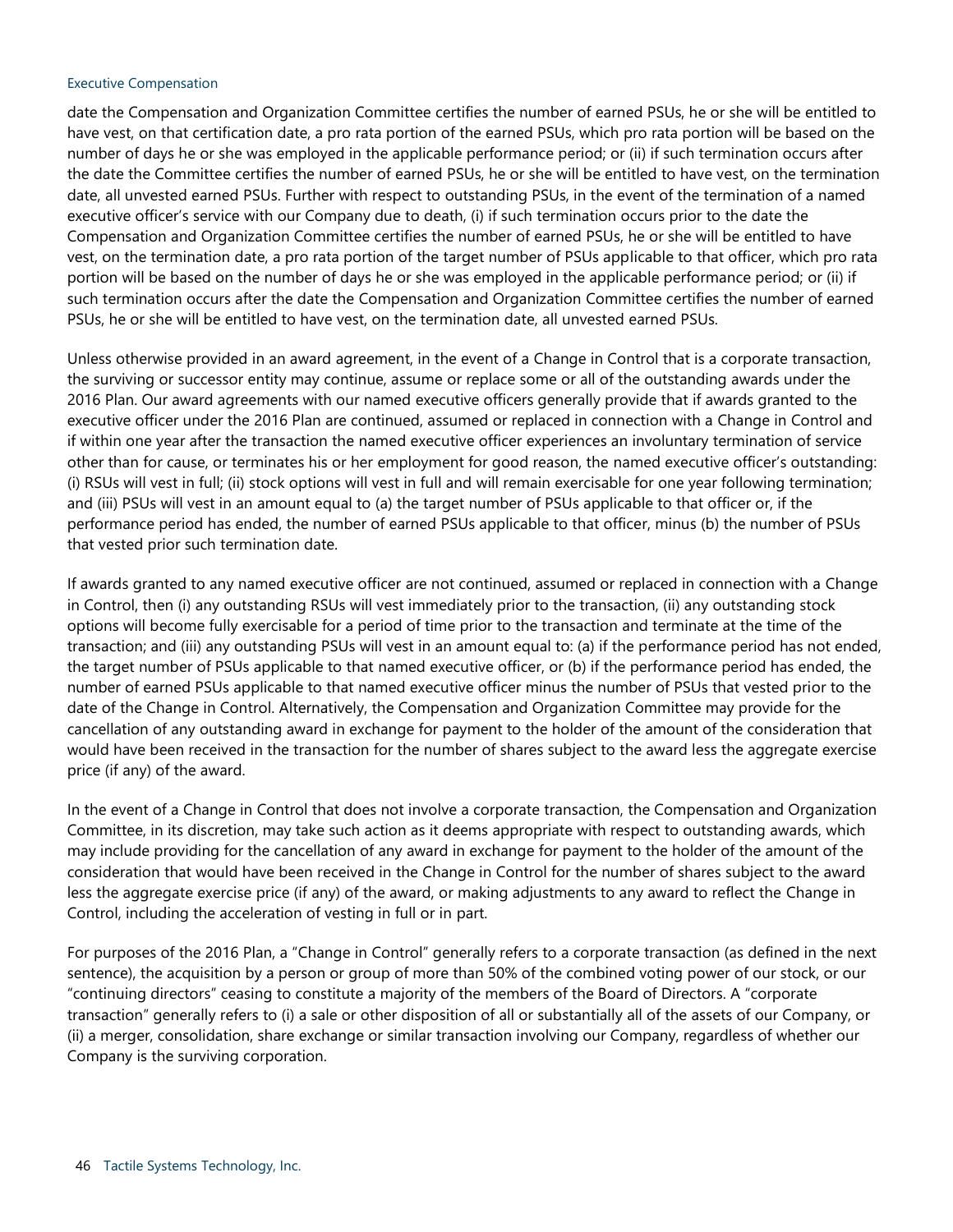## Potential Payments Table

The table below reflects the estimated value of compensation and benefits payable to each of our named executive officers upon the occurrence of certain events. The amounts in the table are based on a hypothetical termination of employment or change in control date on December 31, 2021.

| <b>Name/Benefits</b>                                 | <b>Involuntary Termination:</b><br><b>Without Cause or for Good</b><br>Reason Prior to a Change in<br>Control<br>(5) | Involuntary<br><b>Termination: Without</b><br><b>Cause or for Good</b><br><b>Reason Within 12</b><br><b>Months Following a</b><br><b>Change in Control</b><br>$($ \$) | <b>Termination Due</b><br>to Death or<br><b>Disability</b><br>$($ \$) | <b>Change in Control</b><br>and Equity Awards<br><b>Not Assumed</b><br>(5) |
|------------------------------------------------------|----------------------------------------------------------------------------------------------------------------------|-----------------------------------------------------------------------------------------------------------------------------------------------------------------------|-----------------------------------------------------------------------|----------------------------------------------------------------------------|
| Daniel Reuvers                                       |                                                                                                                      |                                                                                                                                                                       |                                                                       |                                                                            |
| Base salary                                          | 1,144,000                                                                                                            | 1,144,000                                                                                                                                                             |                                                                       |                                                                            |
| Annual bonus                                         |                                                                                                                      | 486,200                                                                                                                                                               |                                                                       |                                                                            |
| Health benefits                                      | 13,677                                                                                                               | 13,677                                                                                                                                                                |                                                                       |                                                                            |
| Value of accelerated stock<br>options <sup>(1)</sup> |                                                                                                                      |                                                                                                                                                                       |                                                                       |                                                                            |
| Value of accelerated RSUs <sup>(2)</sup>             | 404,102                                                                                                              | 507,930                                                                                                                                                               | 507,930                                                               | 507,930                                                                    |
| Value of accelerated PSUs <sup>(2)(3)</sup>          | 138,101                                                                                                              | 138,101                                                                                                                                                               | 276,582                                                               | 138,101                                                                    |
| Total                                                | 1,699,880                                                                                                            | 2,289,908                                                                                                                                                             | 784,512                                                               | 646,031                                                                    |
| <b>Brent Moen</b>                                    |                                                                                                                      |                                                                                                                                                                       |                                                                       |                                                                            |
| Base salary                                          | 397,000                                                                                                              | 397,000                                                                                                                                                               |                                                                       |                                                                            |
| Annual bonus                                         |                                                                                                                      | 198,500                                                                                                                                                               |                                                                       |                                                                            |
| Health benefits                                      | 12,062                                                                                                               | 12,062                                                                                                                                                                |                                                                       |                                                                            |
| Value of accelerated stock<br>options <sup>(1)</sup> |                                                                                                                      |                                                                                                                                                                       |                                                                       |                                                                            |
| Value of accelerated RSUs <sup>(2)</sup>             | 117,396                                                                                                              | 276,601                                                                                                                                                               | 276,601                                                               | 276,601                                                                    |
| Value of accelerated PSUs <sup>(2)(3)</sup>          | 49,078                                                                                                               | 49,078                                                                                                                                                                | 98,328                                                                | 49,078                                                                     |
| <b>Total</b>                                         | 575,536                                                                                                              | 933,241                                                                                                                                                               | 374,929                                                               | 325,679                                                                    |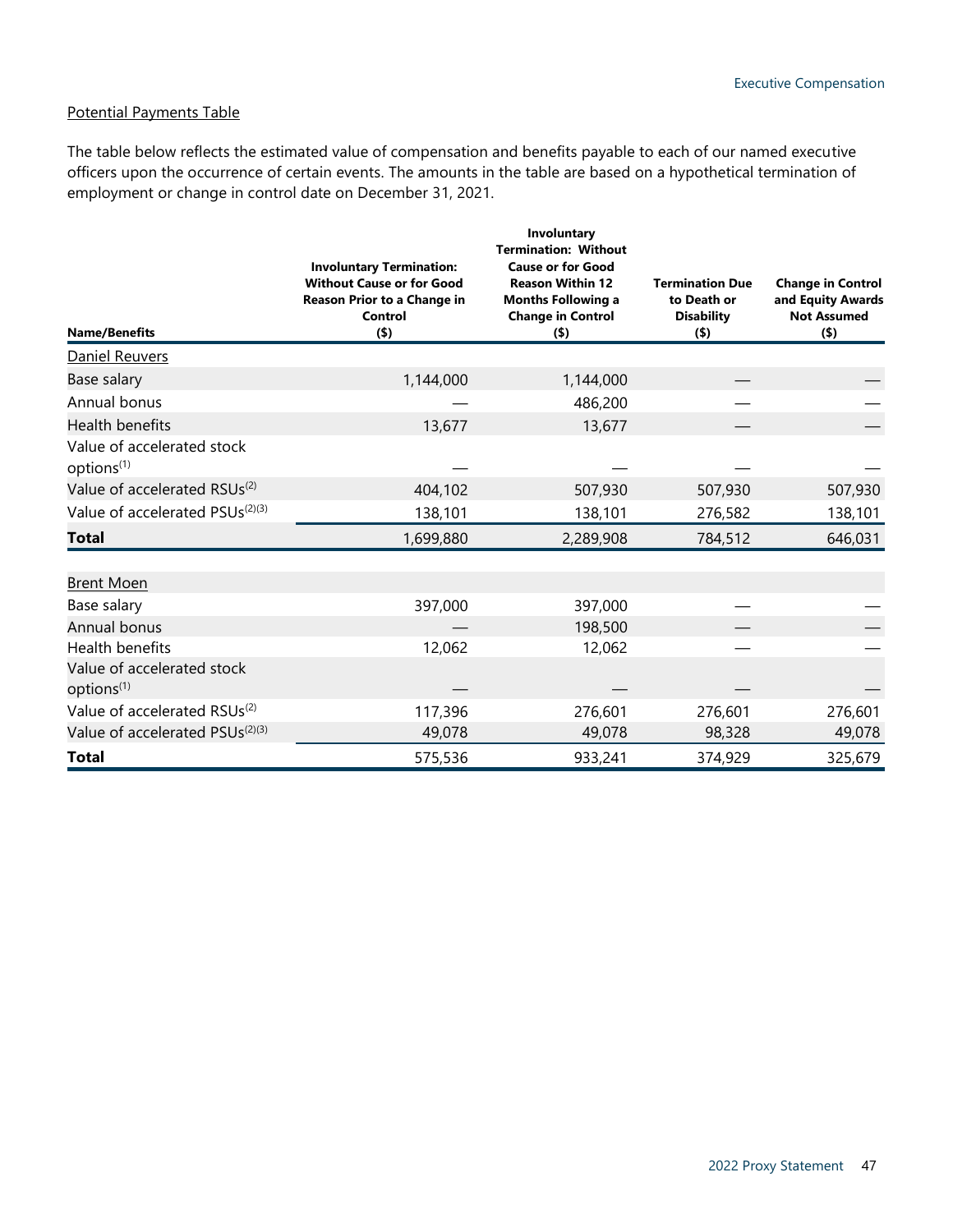### Executive Compensation

## Potential Payments Table (cont.)

| <b>Name/Benefits</b>                                 | <b>Involuntary Termination:</b><br><b>Without Cause or for Good</b><br>Reason Prior to a Change in<br>Control<br>$($ \$) | Involuntary<br><b>Termination: Without</b><br><b>Cause or for Good</b><br><b>Reason Within 12</b><br><b>Months Following a</b><br><b>Change in Control</b><br>$($ \$) | <b>Termination Due</b><br>to Death or<br><b>Disability</b><br>$($ \$) | <b>Change in Control</b><br>and Equity Awards<br><b>Not Assumed</b><br>$($ \$) |
|------------------------------------------------------|--------------------------------------------------------------------------------------------------------------------------|-----------------------------------------------------------------------------------------------------------------------------------------------------------------------|-----------------------------------------------------------------------|--------------------------------------------------------------------------------|
| Eric Pauls                                           |                                                                                                                          |                                                                                                                                                                       |                                                                       |                                                                                |
| Base salary                                          | 325,000                                                                                                                  | 325,000                                                                                                                                                               |                                                                       |                                                                                |
| Annual bonus                                         |                                                                                                                          | 92,813                                                                                                                                                                |                                                                       |                                                                                |
| Health benefits                                      | 5,685                                                                                                                    | 5,685                                                                                                                                                                 |                                                                       |                                                                                |
| Value of accelerated stock<br>options <sup>(1)</sup> |                                                                                                                          |                                                                                                                                                                       |                                                                       |                                                                                |
| Value of accelerated RSUs <sup>(2)</sup>             | 26,490                                                                                                                   | 113,324                                                                                                                                                               | 113,324                                                               | 113,324                                                                        |
| Value of accelerated PSUs <sup>(2)(3)</sup>          | 12,674                                                                                                                   | 12,674                                                                                                                                                                | 25,386                                                                | 12,674                                                                         |
| Total                                                | 369,849                                                                                                                  | 549,496                                                                                                                                                               | 138,710                                                               | 1,739,761                                                                      |
| <b>Kristie Burns</b>                                 |                                                                                                                          |                                                                                                                                                                       |                                                                       |                                                                                |
| Base salary                                          | 350,000                                                                                                                  | 350,000                                                                                                                                                               |                                                                       |                                                                                |
| Annual bonus                                         |                                                                                                                          | 105,000                                                                                                                                                               |                                                                       |                                                                                |
| Health benefits                                      | 12,062                                                                                                                   | 12,062                                                                                                                                                                |                                                                       |                                                                                |
| Value of accelerated stock<br>options <sup>(1)</sup> |                                                                                                                          |                                                                                                                                                                       |                                                                       |                                                                                |
| Value of accelerated RSUs <sup>(2)</sup>             | 30,163                                                                                                                   | 128,966                                                                                                                                                               | 128,966                                                               | 128,966                                                                        |
| Value of accelerated PSUs <sup>(2)(3)</sup>          | 20,476                                                                                                                   | 20,476                                                                                                                                                                | 41,029                                                                | 20,476                                                                         |
| <b>Total</b>                                         | 412,701                                                                                                                  | 616,504                                                                                                                                                               | 169,995                                                               | 149,442                                                                        |

(1) The value of the accelerated stock options is calculated based on the number of shares of our common stock subject to accelerated unvested stock options multiplied by the difference between \$19.03, the closing price for a share of our common stock on the Nasdaq Global Market on December 31, 2021, and the per share exercise price.

(2) The value of accelerated RSUs and PSUs is determined by multiplying the number of accelerated unvested units by \$19.03, the closing price for our common stock on December 31, 2021.

(3) To determine the number of PSUs for which vesting would be accelerated, the "Involuntary Termination: Without Cause or for Good Reason Prior to a Change in Control" column and the "Termination Due to Death or Disability" column utilize: (a) for the 2020 PSUs, zero, since none of the 2020 PSUs were earned; and (b) for the 2021 PSUs, the target number of 2021 PSUs and a performance period of January 1, 2021 – December 31, 2022 for purposes of the pro rata calculation. To determine the number of PSUs for which vesting would be accelerated, the "Involuntary Termination: Without Cause or for Good Reason Within 12 Months Following a Change in Control" column and the "Change in Control and Equity Awards Not Assumed" column utilize: (a) for the 2020 PSUs, zero; and (b) for the 2021 PSUs, the target number of 2021 PSUs.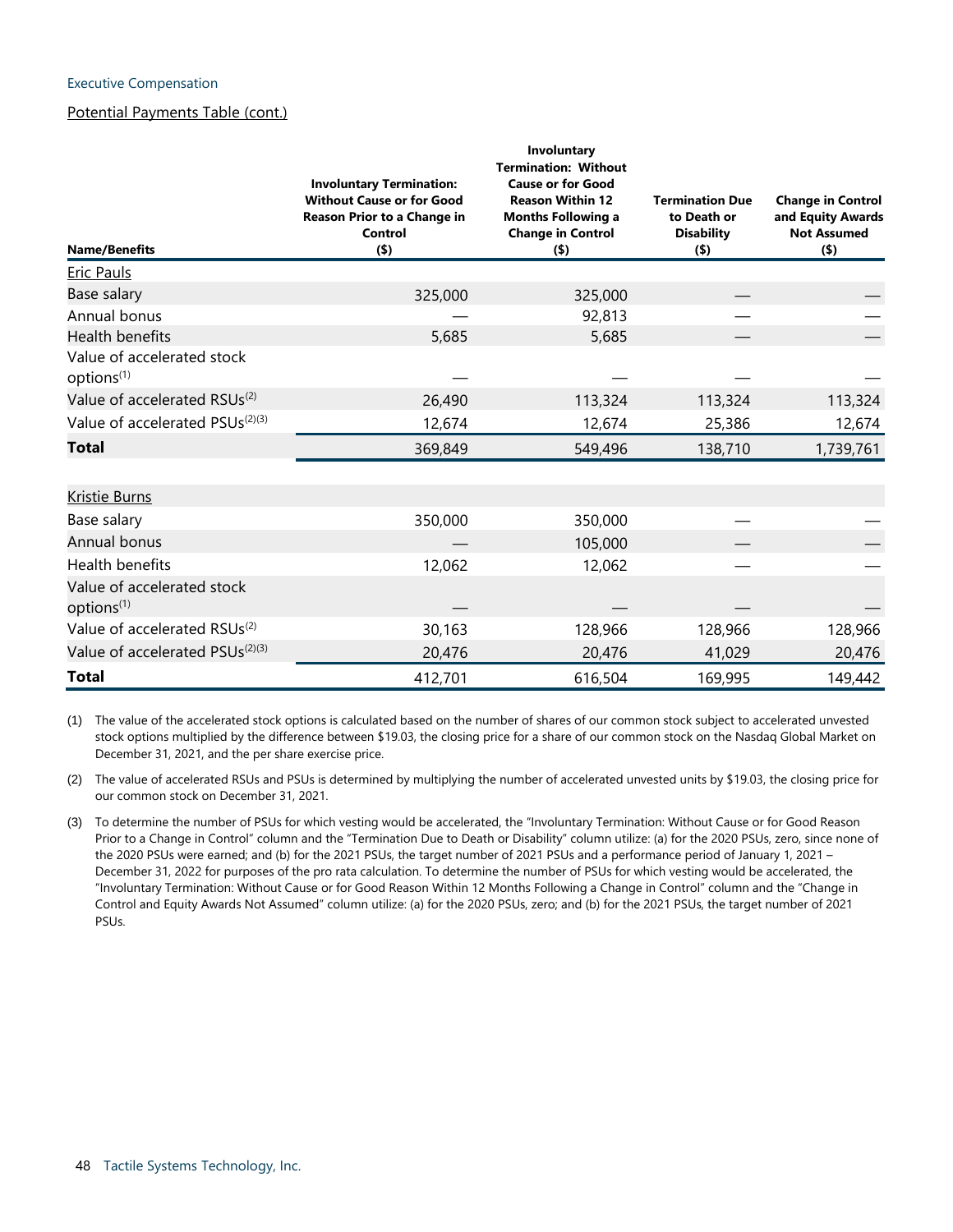# CEO PAY RATIO

The following is the annual disclosure of the ratio of our median employee's annual total compensation to the annual total compensation of Daniel L. Reuvers, our Chief Executive Officer (our "CEO"). For 2021:

- <span id="page-48-0"></span>• the annual total compensation of our median employee was \$66,668; and
- the total compensation of our CEO, as reported in the 2021 Summary Compensation Table included in this Proxy Statement, was \$2,076,884.

Based on this information for 2021, we reasonably estimate that the ratio of our CEO's annual total compensation to the annual total compensation of our median employee was 31:1. Our pay ratio estimate has been calculated in a manner consistent with Item 402(u) of Regulation S-K.

We identified our median employee as of December 31, 2021, at which time we had approximately 981 employees, all of whom are U.S. employees. Our median employee was identified based on the cash compensation paid related to 2021 to all members of our workforce including full-time and part-time employees, other than our CEO, who were employed on December 31, 2021. We annualized the cash compensation of employees who were employed on December 31, 2021 but had not worked for us for all of 2021. For purposes of determining the cash compensation paid related to 2021, we included the amount of base salary the employee received during 2021 and the amount of any cash incentives earned in 2021.

Once we identified our median employee, we then determined that employee's total compensation, including any perquisites and other benefits, in the same manner that we determine the total compensation of our named executive officers for purposes of the 2021 Summary Compensation Table disclosed above.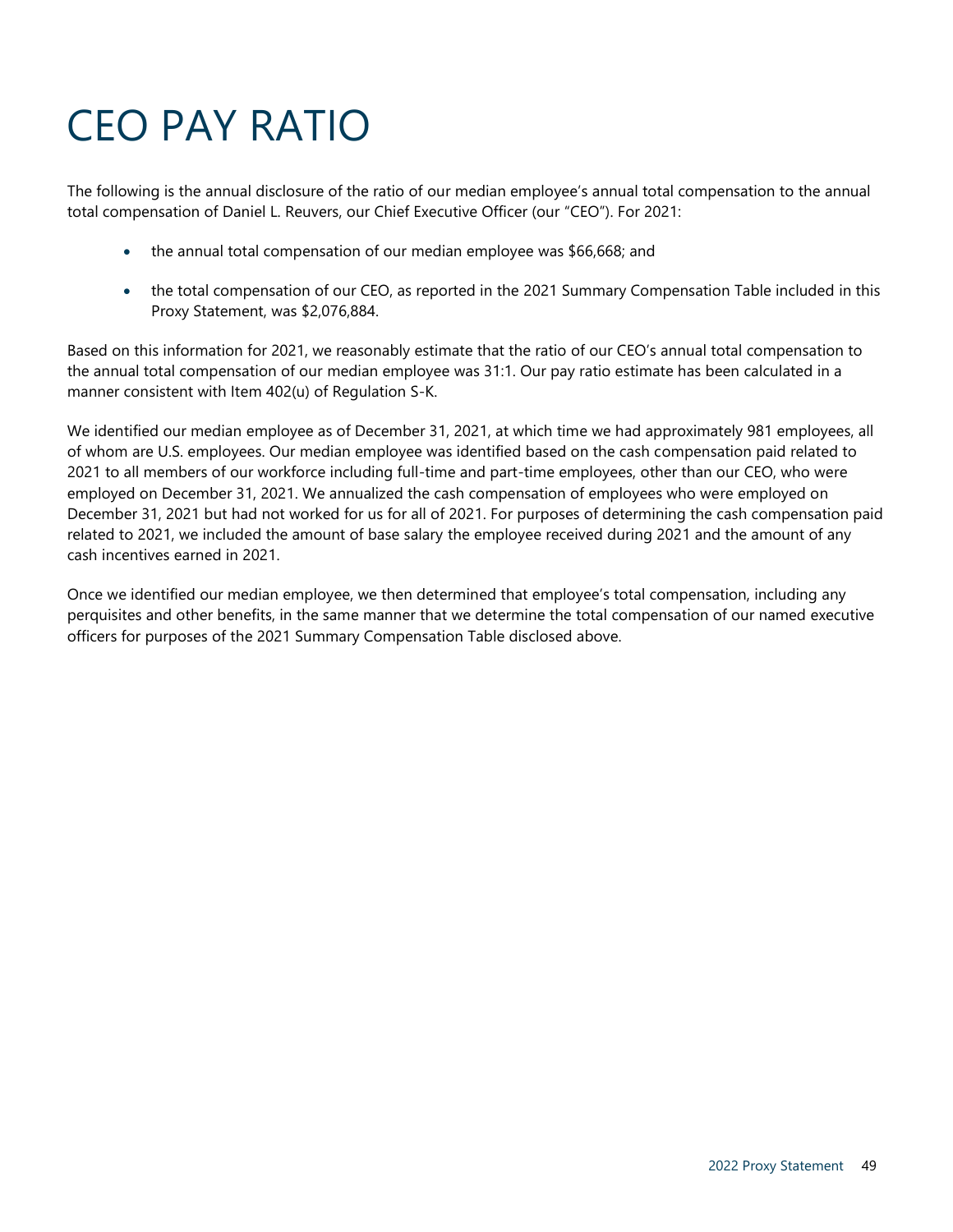# <span id="page-49-0"></span>EQUITY COMPENSATION PLAN INFORMATION

The following table sets forth information concerning our equity compensation plans as of December 31, 2021:

| <b>Plan Category</b>                                                     | <b>Number of securities to</b><br>be issued upon exercise<br>of outstanding options,<br>warrants and rights | Weighted-average<br>exercise price of<br>outstanding options,<br>warrants and rights | <b>Number of securities</b><br>remaining available for<br>future issuance under<br>equity compensation<br>plans (excluding<br>securities reflected in<br>column (a)) |
|--------------------------------------------------------------------------|-------------------------------------------------------------------------------------------------------------|--------------------------------------------------------------------------------------|----------------------------------------------------------------------------------------------------------------------------------------------------------------------|
| Equity compensation plans approved by<br>security holders <sup>(1)</sup> | $1,225,664$ <sup>(2)</sup>                                                                                  | $$39.33^{(3)}$                                                                       | 8,023,609 (4)                                                                                                                                                        |
| Equity compensation plans not approved by<br>security holders            |                                                                                                             |                                                                                      |                                                                                                                                                                      |
| Total                                                                    | $1,225,664$ <sup>(2)</sup>                                                                                  | $$39.33^{(3)}$                                                                       | 8,023,609 (4)                                                                                                                                                        |

(1) Includes the 2016 Plan and the ESPP.

- (2) Consists of stock options, RSUs, and PSUs. Other than 2021 and 2020 PSUs held by a non-executive officer that were deemed to be earned at the target level of performance at the time of his termination, (a) no 2020 PSUs are included in these amounts since none of them were earned, and (b) the number of 2021 PSUs included in these amounts consists of the maximum number of shares that participants are eligible to receive if applicable performance metrics are fully achieved under the terms of the outstanding 2021 PSUs.
- (3) Represents the weighted average exercise price of outstanding stock options. Does not take into account the outstanding RSUs and PSUs which, when settled, will be settled in shares of our common stock on a one-for-one basis at no additional cost.
- (4) Consists of shares available for awards under the 2016 Plan and the ESPP as of December 31, 2021. The 2016 Plan contains an "evergreen" provision, pursuant to which the number of shares of common stock reserved for issuance under the 2016 Plan automatically increases on January 1 of each year beginning on January 1, 2017 and ending on January 1, 2026 in an amount equal to the lesser of: (i) 5% of the total number of shares outstanding as of December 31 of the immediately preceding calendar year; (ii) 2,500,000 shares; or (iii) a number of shares determined by our Board of Directors. As of December 31, 2021, there were 6,314,849 shares available for future awards under the 2016 Plan. The ESPP also contains an "evergreen" provision, pursuant to which the number of shares of common stock reserved for issuance under the ESPP shall automatically increase on January 1 of each year beginning on January 1, 2017 and ending on January 1, 2026 in an amount equal to the lesser of: (i) 1% of the total number of shares outstanding as of December 31 of the immediately preceding calendar year; (ii) 500,000 shares; or (iii) a number of shares determined by our Board of Directors. As of December 31, 2021, there were 1,708,760 shares available for issuance under the ESPP, of which 14,789 shares were subject to purchase based upon the payroll withholdings to that date under the ESPP for the current purchase period.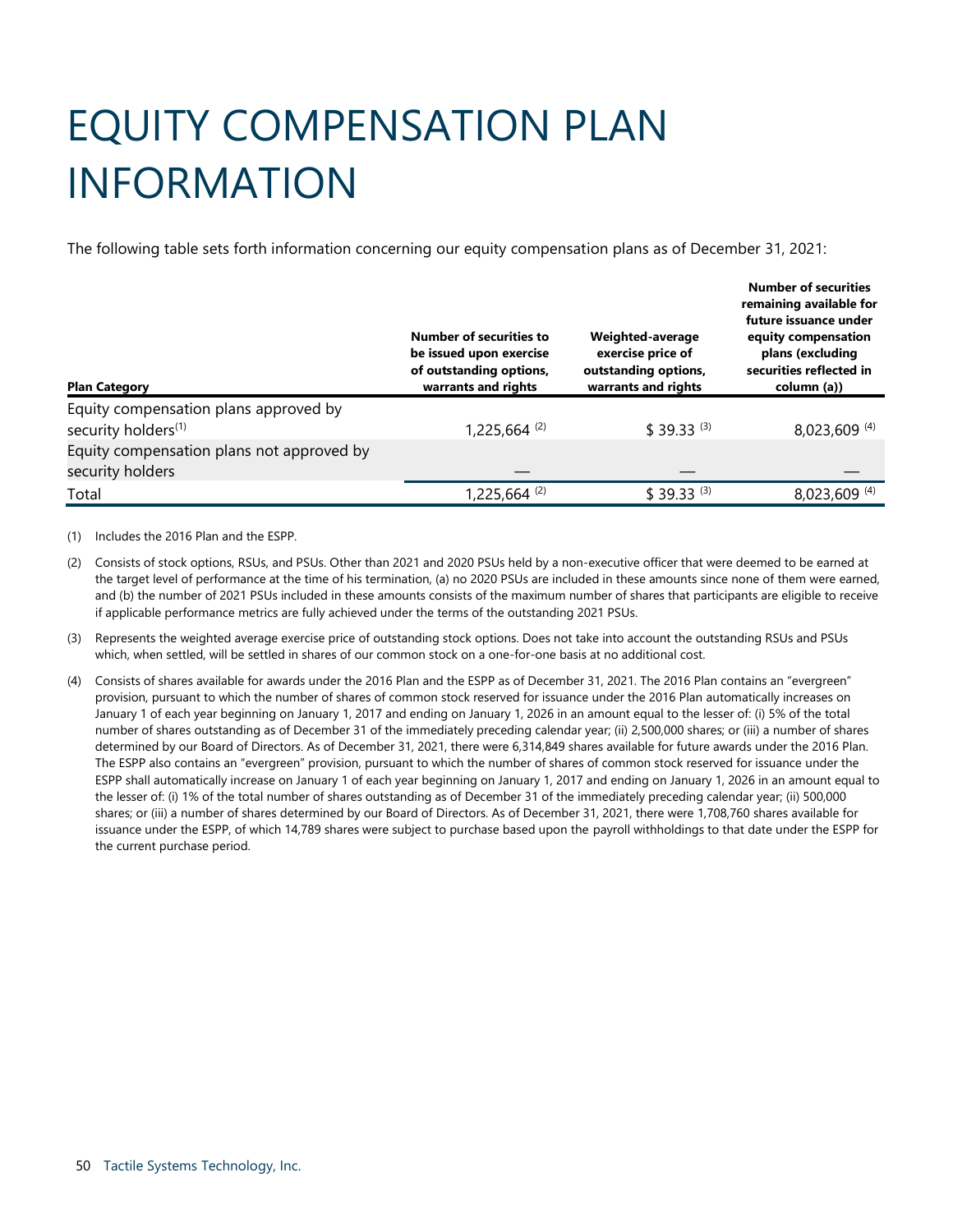# SECURITY OWNERSHIP OF CERTAIN BENEFICIAL OWNERS AND MANAGEMENT

<span id="page-50-0"></span>The following table sets forth certain information regarding beneficial ownership of our common stock as of March 14, 2022, for: each person known to the Company to be the beneficial owner of more than 5% of our outstanding common stock; each of our named executive officers; each of our directors and nominees; and all of our directors and executive officers as a group.

Beneficial ownership is determined in accordance with the rules of the SEC and generally includes voting or investment power with respect to securities. Except as noted by footnote, and subject to community property laws where applicable, we believe based on the information provided to the Company that the persons and entities named in the table below have sole voting and investment power with respect to all shares of our common stock shown as beneficially owned by them.

The table lists applicable percentage ownership based on 19,926,244 shares of our common stock outstanding as of March 14, 2022. The number of shares beneficially owned includes shares of our common stock that each person has the right to acquire within 60 days of March 14, 2022, including upon the exercise of stock options and the vesting of RSUs. These shares are deemed to be outstanding for the purpose of computing the percentage of outstanding shares of our common stock owned by such person but are not deemed to be outstanding for the purpose of computing the percentage of outstanding shares of our common stock owned by any other person.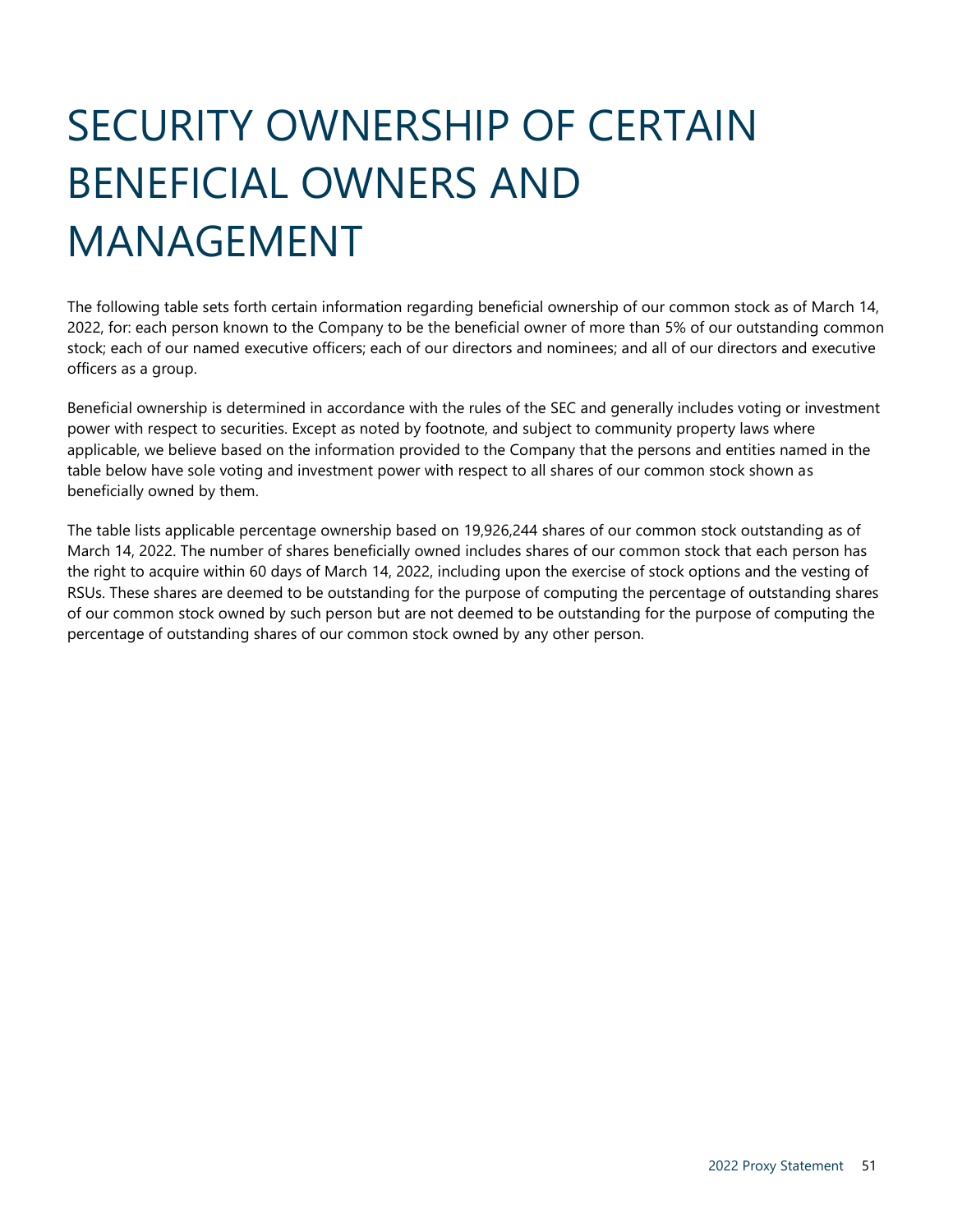| <b>Name of Beneficial Owner</b>                                      | <b>Amount and Nature of</b><br>Ownership | Percentage of<br><b>Class</b> |
|----------------------------------------------------------------------|------------------------------------------|-------------------------------|
| 5% or Greater Stockholders                                           |                                          |                               |
| BlackRock, Inc. (1)                                                  |                                          |                               |
| 55 East 52nd Street, New York, NY 10055                              | 3,734,897                                | 18.7%                         |
| Champlain Investment Partners, LLC <sup>(2)</sup>                    |                                          |                               |
| 180 Battery St., Burlington, VT 05401                                | 1,785,185                                | 9.0%                          |
| Morgan Stanley <sup>(3)</sup>                                        |                                          |                               |
| 1585 Broadway New York, NY 10036                                     | 1,731,409                                | 8.7%                          |
| Geneva Capital Management LLC <sup>(4)</sup>                         |                                          |                               |
| 100 E Wisconsin Ave., Suite 2550, Milwaukee, WI 53202                | 1,371,864                                | 6.9%                          |
| The Vanguard Group <sup>(5)</sup>                                    |                                          |                               |
| 100 Vanguard Blvd., Malvern, PA 19355                                | 1,220,074                                | 6.1%                          |
| Waddell & Reed Financial, Inc. (6)                                   |                                          |                               |
| 6300 Lamar Avenue, Overland Park, KS 66202                           | 1,202,852                                | 6.0%                          |
| State Street Corporation <sup>(7)</sup>                              |                                          |                               |
| 1 Lincoln Street, Boston, MA 02111                                   | 1,077,933                                | 5.4%                          |
| Thrivent Financial for Lutherans <sup>(8)</sup>                      |                                          |                               |
| 901 Marquette Avenue, Suite 2500, Minneapolis, MN 55402              | 1,016,262                                | 5.1%                          |
| <b>Named Executive Officers and Directors</b>                        |                                          |                               |
| Peter Soderberg <sup>(9)</sup>                                       | 350,523                                  | 1.8%                          |
| Richard Nigon (10)                                                   | 140,724                                  | $\star$                       |
| Kevin Roche <sup>(11)</sup>                                          | 69,941                                   | $\star$                       |
| Daniel Reuvers <sup>(12)</sup>                                       | 50,196                                   | $\star$                       |
| Brent Moen <sup>(13)</sup>                                           | 45,245                                   | $\star$                       |
| Raymond Huggenberger (14)                                            | 17,108                                   | $\star$                       |
| Bill Burke <sup>(15)</sup>                                           | 12,246                                   | $\star$                       |
| Kristie Burns <sup>(16)</sup>                                        | 3,957                                    | $\star$                       |
| Deepti Jain (17)                                                     | 3,345                                    | $\star$                       |
| Sheri Dodd <sup>(17)</sup>                                           | 3,345                                    | $\star$                       |
| Eric Pauls <sup>(18)</sup>                                           | 3,036                                    | $\star$                       |
| Valerie Asbury <sup>(19)</sup>                                       | 2,435                                    | $\star$                       |
| Brent Shafer <sup>(19)</sup>                                         | 2,435                                    | $\star$                       |
| All current executive officers and directors as a group (13 persons) | 704,536                                  | 3.5%                          |

#### \*Less than 1%.

- (1) Based on a Schedule 13G/A filed with the SEC on January 27, 2022 by BlackRock, Inc., that it has sole voting power with respect to 3,635,718 shares and sole dispositive power with respect to 3,734,897 shares of our common stock.
- (2) Based on a Schedule 13G/A filed with the SEC on February 11, 2022 by Champlain Investment Partners, LLC, that it has sole voting power with respect to 1,386,515 shares and sole dispositive power with respect to 1,785,185 shares of our common stock.
- (3) Based on a Schedule 13G filed with the SEC on February 9, 2022 by Morgan Stanley, that it has shared voting power with respect to 1,730,974 shares and shared dispositive power with respect to 1,731,409 shares of our common stock.
- (4) Based on a Schedule 13G/A filed with the SEC on February 11, 2022 by Geneva Capital Management LLC, that it has shared voting power with respect to 1,304,671 shares and shared dispositive power with respect to 1,371,864 shares of our common stock.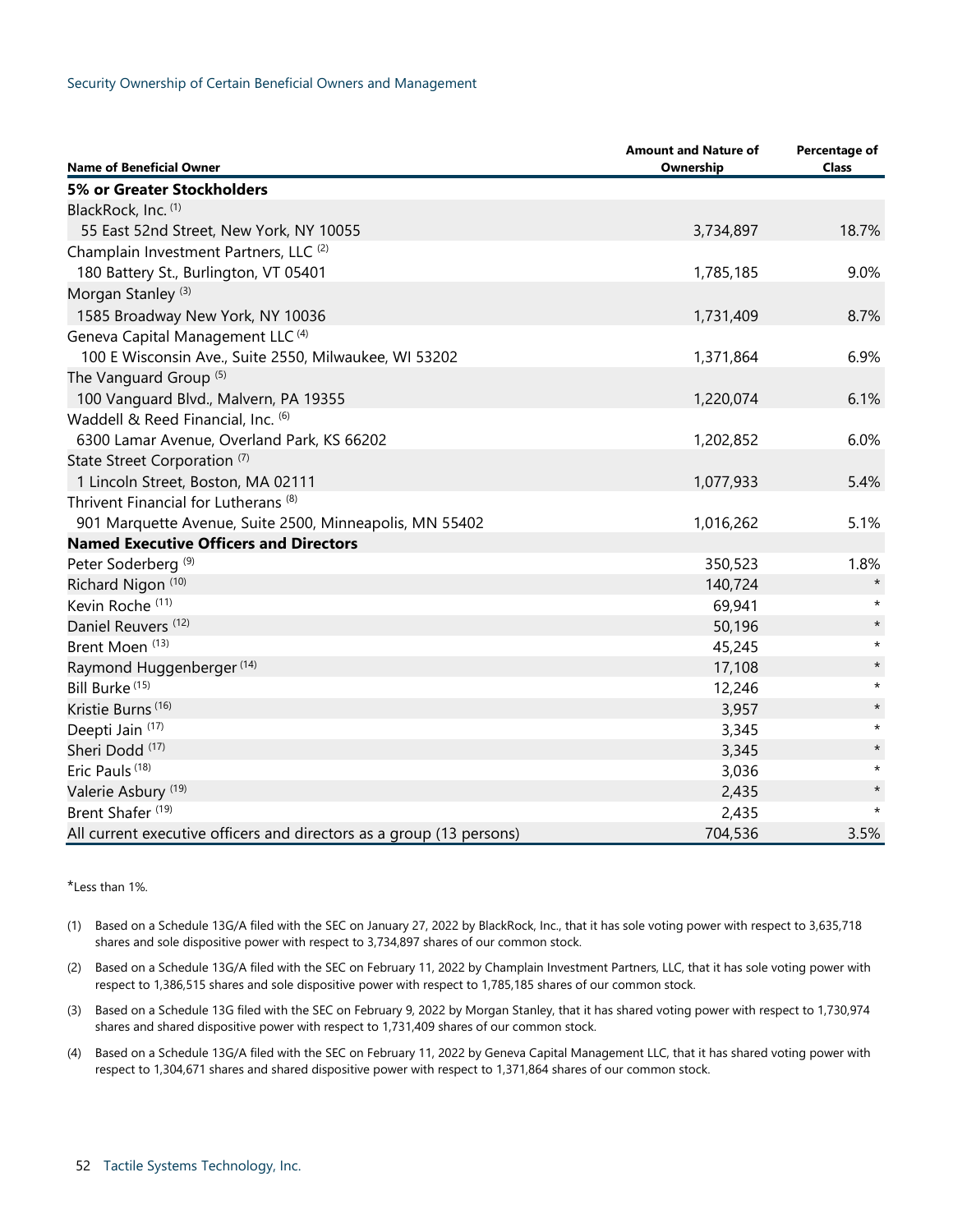#### Security Ownership of Certain Beneficial Owners and Management

- (5) Based on a Schedule 13G/A filed with the SEC on February 10, 2022 by The Vanguard Group, that it has shared voting power with respect to 36,262 shares, sole dispositive power with respect to 1,168,656 shares and shared dispositive power with respect to 51,418 shares of our common stock.
- (6) Based on a Schedule 13G/A filed with the SEC on February 12, 2021 by Waddell & Reed Financial, Inc. and its investment advisory subsidiary Ivy Investment Management Company, that they have sole voting power and sole dispositive power with respect to 1,202,852 shares of our common stock.
- (7) Based on a Schedule 13G filed with the SEC on February 11, 2022 by State Street Corporation that it has shared voting power with respect to 1,033,323 shares and shared dispositive power with respect to 1,077,933 of our common stock.
- (8) Based on a Schedule 13G filed with the SEC on February 17, 2021 by Thrivent Financial for Lutherans, that it has sole voting power with respect to 37,347 shares, shared voting power with respect to 978,915 shares, sole dispositive power with respect to 37,347 shares and shared dispositive power with respect to 978,915 shares of our common stock. Thrivent Financial for Lutherans disclaims beneficial ownership of certain of these shares.
- (9) Includes 95,394 shares subject to options that are exercisable as of, or will be exercisable within 60 days following, March 14, 2022, 2,682 RSUs that are vested as of March 14, 2022 but have not settled and 2,490 RSUs that are scheduled to vest within 60 days following March 14, 2022. Includes 136,452 shares held indirectly by Mr. Soderberg through Worthy Ventures Resources, LLC, of which Mr. Soderberg serves as manager, and 110,833 shares held indirectly in a trust for which Mr. Soderberg serves as trustee.
- (10) Includes 24,474 shares subject to options that are exercisable as of, or will be exercisable within 60 days following, March 14, 2022, 3,787 RSUs that are vested as of March 14, 2022 but have not settled, 2,490 RSUs that are scheduled to vest within 60 days following March 14, 2022, and 95,119 shares held indirectly by Mr. Nigon through various IRA accounts and a trust.
- (11) Includes 3,713 shares subject to options that are exercisable as of, or will be exercisable within 60 days following, March 14, 2022, and 2,490 RSUs that are scheduled to vest within 60 days following March 14, 2022.
- (12) Includes 40,037 shares subject to options that are exercisable as of, or will be exercisable within 60 days following, March 14, 2022.
- (13) Includes 30,326 shares subject to options that are exercisable as of, or will be exercisable within 60 days following, March 14, 2022.
- (14) Includes 7,175 shares subject to options that are exercisable as of, or will be exercisable within 60 days following, March 14, 2022, and 2,490 RSUs that are scheduled to vest within 60 days following March 14, 2022.
- (15) Includes 3,713 shares subject to options that are exercisable as of, or will be exercisable within 60 days following, March 14, 2022, and 2,490 RSUs that are scheduled to vest within 60 days following March 14, 2022.
- (16) Includes 1,698 shares subject to options that are exercisable as of, or will be exercisable within 60 days following, March 14, 2022, and 2,259 RSUs that are scheduled to vest within 60 days following March 14, 2022.
- (17) Includes 2,490 RSUs that are scheduled to vest within 60 days following March 14, 2022.
- (18) Includes 1,051 shares subject to options that are exercisable as of, or will be exercisable within 60 days following, March 14, 2022, and 1,985 RSUs that are scheduled to vest within 60 days following March 14, 2022.
- (19) Includes 2,435 RSUs that are scheduled to vest within 60 days following March 14, 2022.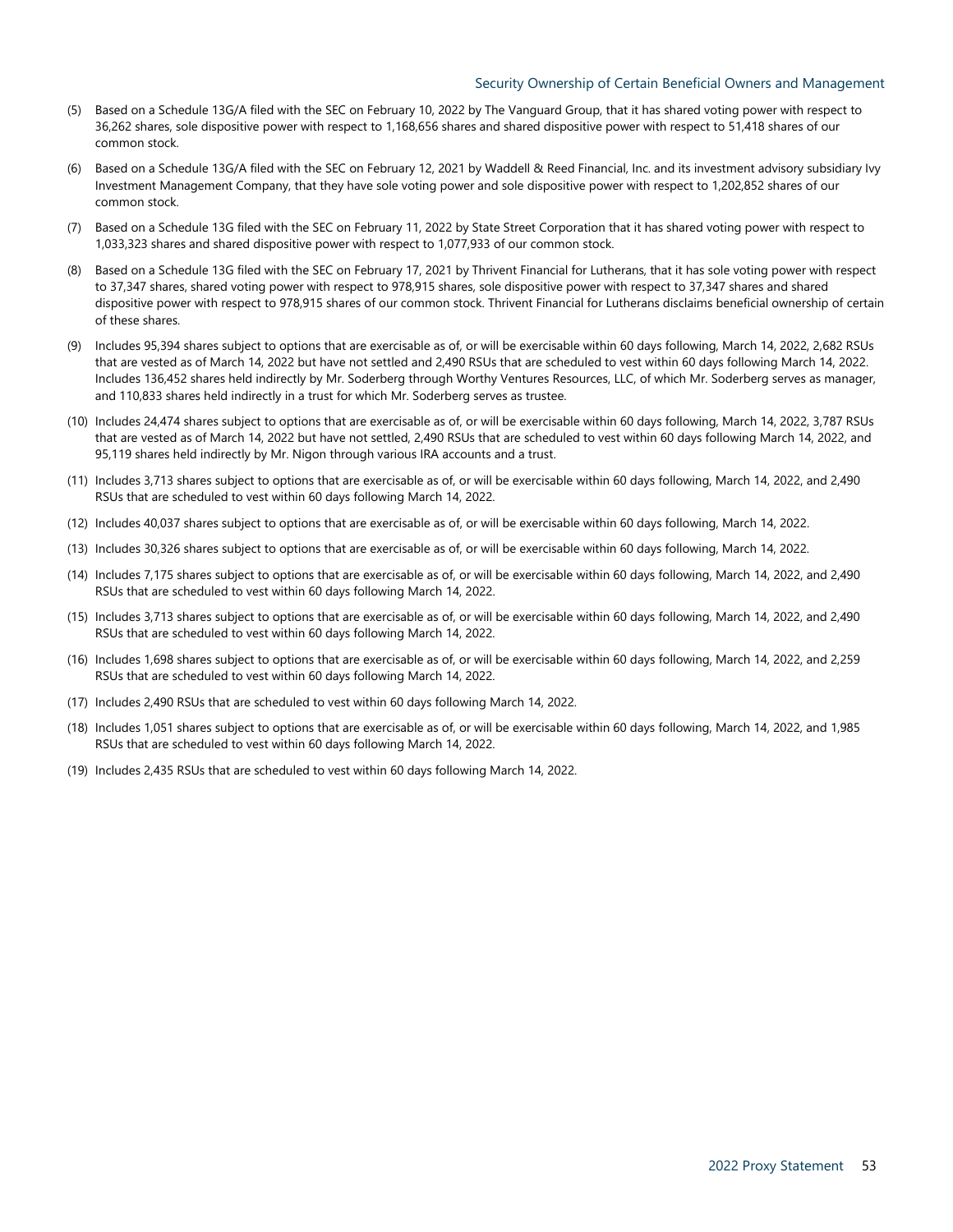# CERTAIN RELATIONSHIPS AND RELATED PERSON TRANSACTIONS

# <span id="page-53-1"></span><span id="page-53-0"></span>**COMPENSATION AND ORGANIZATION COMMITTEE INTERLOCKS AND INSIDER PARTICIPATION**

During 2021, the members of our Compensation and Organization Committee were Raymond Huggenberger, Richard Nigon and Sheri Dodd, none of whom is or has been our current or former officer or employee or was involved in a relationship requiring disclosure as an interlocking director or under Item 404 of Regulation S-K.

# **POLICY FOR APPROVAL OF RELATED PERSON TRANSACTIONS**

Our Board of Directors has adopted a written statement of policy regarding transactions with related persons, which we refer to as our related person policy. Our related person policy covers any transaction, arrangement or relationship, or any series of similar transactions, arrangements or relationships, in which we were or are to be a participant, the amount involved exceeds \$120,000 and a related person had or will have a direct or indirect material interest, including, without limitation, purchases of goods or services by or from the related person or entities in which the related person has a material interest, indebtedness, guarantees of indebtedness or employment by us of a related person. An executive officer is to present a transaction with a related party to the Audit Committee, which is then responsible for approving or denying the transaction. The Audit Committee bases its decision on factors including but not limited to the following:

- <span id="page-53-2"></span>• whether the terms are fair to our Company;
- the role the related person has played in arranging the transaction;
- the structure of the transaction; and
- <span id="page-53-3"></span>• the interests of all related persons in the transaction.

# **TRANSACTIONS WITH RELATED PERSONS**

Since January 1, 2021, we have not been a party to any, and there are no currently proposed, transactions in which the amount exceeded or will exceed \$120,000, and in which any director, executive officer or holder of more than 5% of any class of our voting stock, or any member of the immediate family of or entities affiliated with any of them, had or will have a material interest.

*Indemnification Agreements.* Our Certificate of Incorporation contains provisions limiting the liability of directors, and our Certificate of Incorporation and our By-Laws provide that we will indemnify each of our directors and officers to the fullest extent permitted under Delaware law. Our Certificate of Incorporation and By-Laws also provide our Board of Directors with discretion to indemnify our employees and agents when determined appropriate by the Board. In addition, we have entered into agreements to indemnify our directors and executive officers.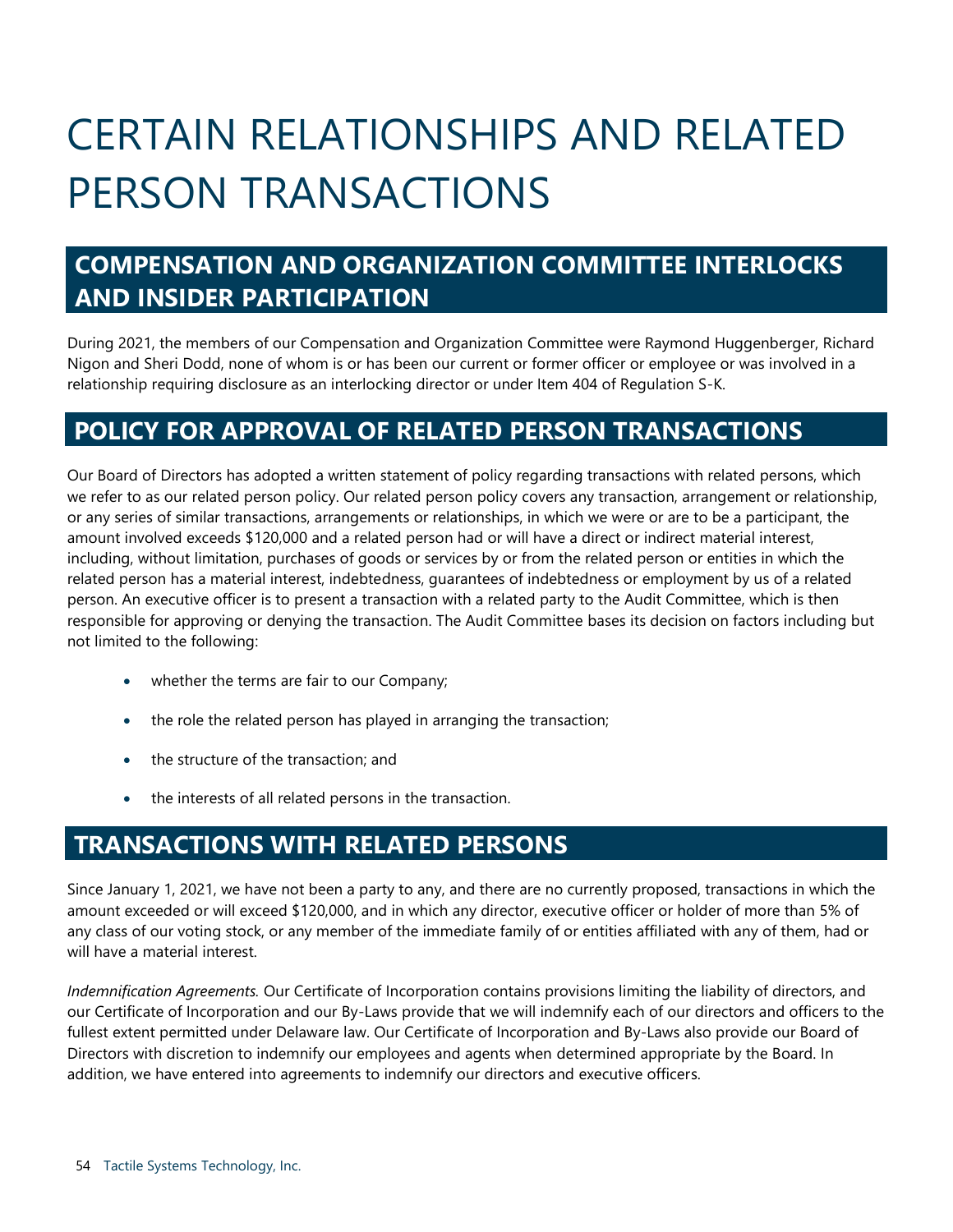# <span id="page-54-0"></span>QUESTIONS AND ANSWERS ABOUT THE ANNUAL MEETING

The following questions and answers are intended to address briefly some commonly asked questions regarding the Annual Meeting and the matters to be voted on at the Annual Meeting or at any adjournments or postponements thereof. We urge you to read the remainder of this Proxy Statement carefully because the information in this section does not provide all information that might be important to you. Please refer to the more detailed information contained elsewhere in this Proxy Statement and the documents referred to in this Proxy Statement, which you should read carefully.

# **WHAT IS THE PURPOSE OF THE ANNUAL MEETING?**

The Annual Meeting is being held for the purpose of considering and taking action with respect to the following:

- 1. to elect seven directors, Bill Burke, Valerie Asbury, Sheri Dodd, Raymond Huggenberger, Deepti Jain, Daniel Reuvers, and Brent Shafer, to serve until the 2023 Annual Meeting of Stockholders and until their successors are duly elected and qualified, subject to their earlier death, resignation or removal;
- 2. to ratify the appointment of Grant Thornton LLP as our independent registered public accounting firm for the year ending December 31, 2022;
- 3. to approve, on an advisory basis, the 2021 compensation of our named executive officers as disclosed in this Proxy Statement; and
- 4. to transact such other business as may properly come before the meeting or at any and all adjournments or postponements thereof.

# **WHO IS ENTITLED TO VOTE AT THE ANNUAL MEETING?**

As of the close of business on March 14, 2022, the record date for determination of stockholders entitled to vote at the Annual Meeting, there were outstanding 19,926,244 shares of our common stock, par value \$0.001 per share, all of which are entitled to vote with respect to all matters to be acted upon at the Annual Meeting. Each stockholder of record is entitled to one vote for each share of our common stock held by such stockholder.

# **WHAT CONSTITUTES A QUORUM FOR THE ANNUAL MEETING?**

Our Amended and Restated By-Laws (the "By-Laws") provide that a majority of the voting power of the shares of stock issued and outstanding and entitled to vote, present in person or represented by proxy, will constitute a quorum for the transaction of business at the Annual Meeting. Under the General Corporation Law of the State of Delaware (the "DGCL"), shares that are voted "abstain" or "withheld" and broker "non-votes" are counted as present for purposes of determining whether a quorum is present at the Annual Meeting.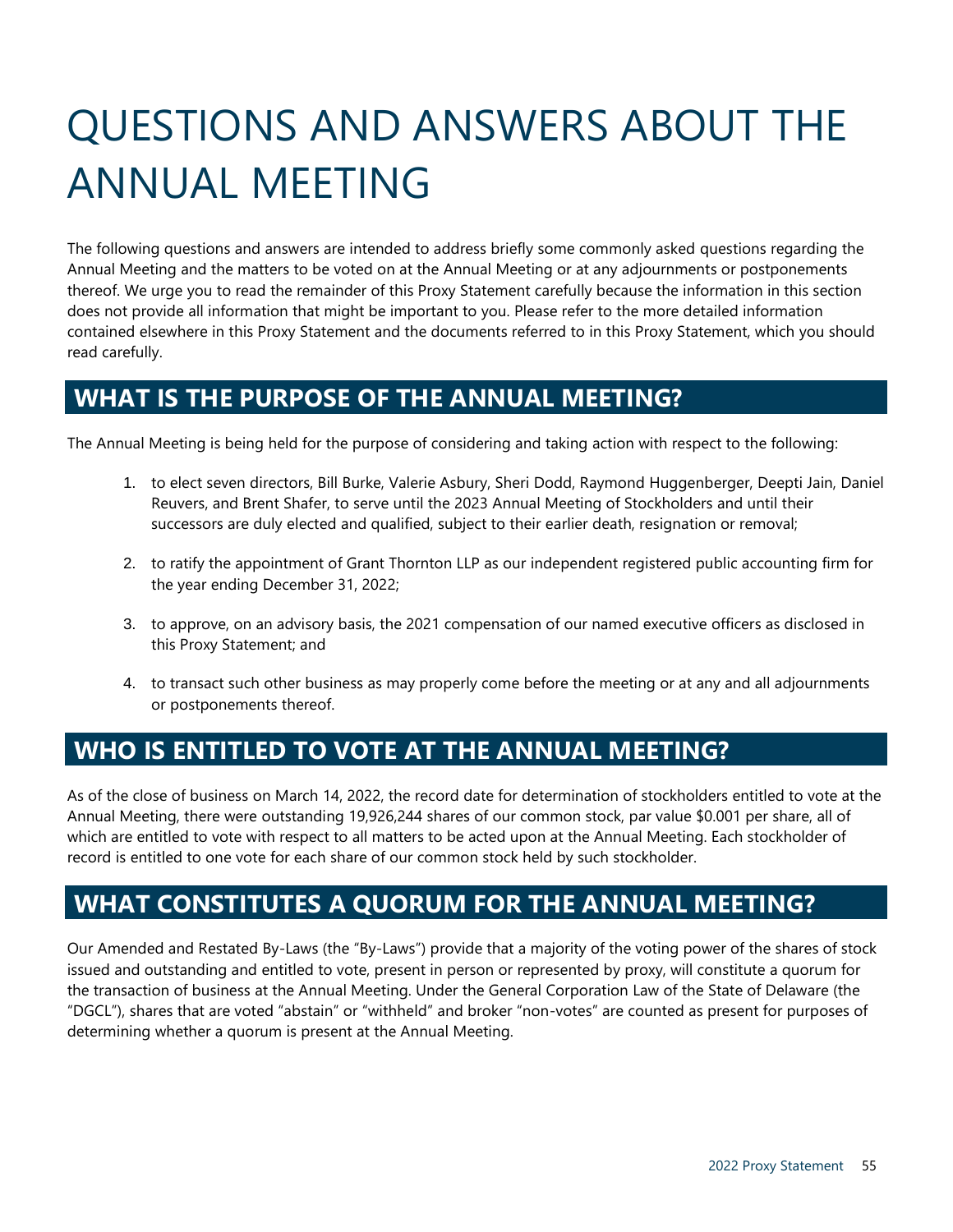# **WHAT IS THE DIFFERENCE BETWEEN A "STOCKHOLDER OF RECORD" AND A "STREET NAME" HOLDER?**

If your shares are registered directly in your name, you are considered the stockholder of record with respect to those shares. If your shares are held in a stock brokerage account or by a bank or other nominee, then the broker, bank or other nominee is considered to be the stockholder of record with respect to those shares, while you are considered the beneficial owner of those shares. In that case, your shares are said to be held in "street name."

# **WHAT ARE BROKER NON-VOTES?**

If your shares are held in "street name," your broker, bank or other nominee is required to vote your shares according to your instructions. If you do not give instructions to your broker, bank or other nominee, it will still be able to vote your shares with respect to certain "discretionary" items, but will not be allowed to vote your shares with respect to "non-discretionary" items. Proposals 1 and 3 are "non-discretionary" items. If you do not instruct your broker, bank or other nominee how to vote with respect to those proposals, it may not vote for those proposals, and those votes will be counted as broker "non-votes." Proposal 2 is considered to be a discretionary item, and your broker, bank or other nominee will be able to vote on this proposal even if it does not receive instructions from you.

# **WHAT VOTE IS REQUIRED TO APPROVE EACH PROPOSAL?**

The following sets forth the votes that are required from the holders of common stock to approve each of the proposals, and the impact of abstentions and broker non-votes:

| Proposal      |                                                                                    |                                                                                                                                                              | <b>Impact of Abstentions and</b>                                                                                                                |
|---------------|------------------------------------------------------------------------------------|--------------------------------------------------------------------------------------------------------------------------------------------------------------|-------------------------------------------------------------------------------------------------------------------------------------------------|
| <b>Number</b> | <b>Subject</b>                                                                     | <b>Vote Required</b>                                                                                                                                         | <b>Broker Non-Votes, if any</b>                                                                                                                 |
|               | Election of directors                                                              | Directors will be elected by a<br>plurality of the votes cast. The<br>nominees receiving the most FOR<br>votes will be elected.                              | Abstentions and broker non-votes<br>will not count as votes cast on the<br>proposal and will not affect the<br>outcome of the vote.             |
| 2             | Ratification of appointment<br>of independent registered<br>public accounting firm | The holders of a majority of the<br>shares present in person or by<br>proxy at the meeting and entitled<br>to vote must vote FOR to approve<br>the proposal. | Abstentions will have the same<br>effect as votes cast AGAINST the<br>proposal. Broker non-votes will<br>not affect the outcome of the<br>vote. |
| 3             | Advisory vote to approve<br>the compensation of our<br>named executive officers    | The holders of a majority of the<br>shares present in person or by<br>proxy at the meeting and entitled<br>to vote must vote FOR to approve<br>the proposal. | Abstentions will have the same<br>effect as votes cast AGAINST the<br>proposal. Broker non-votes will<br>not affect the outcome of the<br>vote. |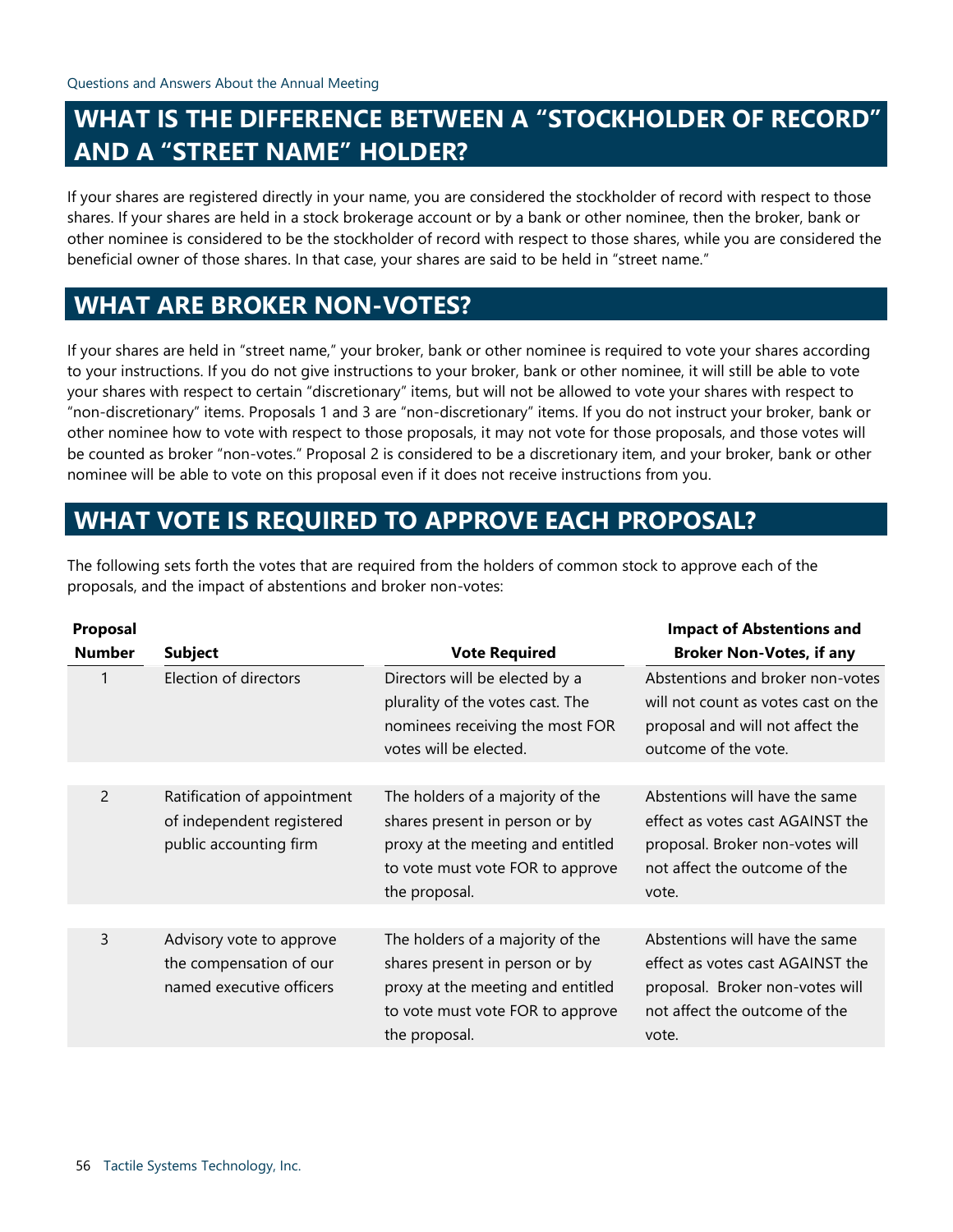# **WHAT ARE THE BOARD OF DIRECTORS' RECOMMENDATIONS ON HOW I SHOULD VOTE MY SHARES?**

- *Proposal 1*: **FOR** all nominees for election as directors.
- *Proposal 2*: **FOR** the ratification of the appointment of Grant Thornton LLP as our independent registered public accounting firm for the year ending December 31, 2022.
- *Proposal 3*: **FOR** the advisory vote to approve the compensation of our named executive officers.

# **HOW CAN I VOTE?**

## **During the Annual Meeting**

If you are a stockholder of record, you may vote online during the Annual Meeting through the link: *www.virtualshareholdermeeting.com/TCMD2022*. The 16-digit control number provided on your Notice of Internet Availability of Proxy Materials or proxy card is necessary to access this site.

## **By Proxy**

If you do not wish to vote in person or will not be attending the meeting, you may vote by proxy through the following means.

You can vote your shares by proxy:

- by mailing a proxy card;
- via the internet; or
- over the telephone.

Please refer to the specific instructions set forth on the Notice or printed proxy materials. For security reasons, our electronic voting system has been designed to authenticate your identity as a stockholder. If you hold your shares through a broker, bank or other nominee, the firm that holds your shares will provide you with materials and instructions for voting your shares.

If you complete and submit your proxy before the meeting, the persons named as proxies will vote the shares represented by your proxy in accordance with your instructions. If you submit a proxy without giving voting instructions, your shares will be voted in the manner recommended by the Board of Directors on all matters presented in this Proxy Statement, and as the persons named as proxies may determine in their discretion with respect to any other matters properly presented at the meeting.

# **CAN I CHANGE MY VOTE AFTER I HAVE SUBMITTED A PROXY?**

If you are a stockholder of record, you may revoke your proxy by (1) following the instructions on the Notice or proxy card, as applicable, and entering a new vote by mail, over the internet or by phone by the time specified on the Notice or proxy card, as applicable, (2) sending a written notice of revocation to Broadridge Financial Solutions, Inc., 51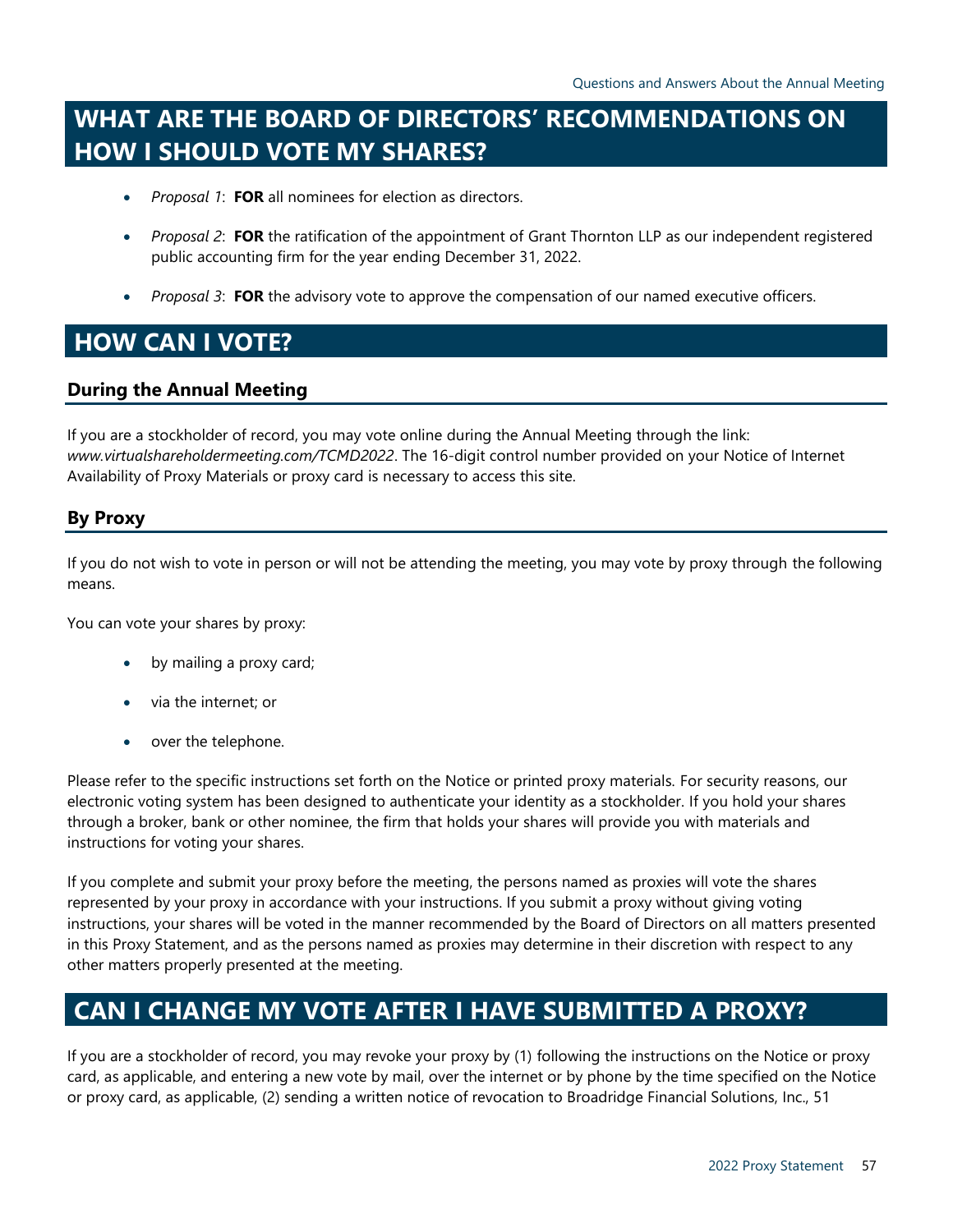### Questions and Answers About the Annual Meeting

Mercedes Way, Edgewood, New York 11717, or (3) virtually attending the Annual Meeting and voting (although attendance at the Annual Meeting will not in and of itself revoke a proxy).

If a broker, bank or other nominee holds your shares, you must contact them in order to find out how to revoke or change your vote.

# **WHAT HAPPENS IF ADDITIONAL MATTERS ARE PRESENTED AT THE ANNUAL MEETING?**

If any other matters are properly presented for consideration at the Annual Meeting, including, among other things, consideration of a motion to adjourn the Annual Meeting to another time or place (including, without limitation, for the purpose of soliciting additional proxies), the persons named as proxies will have discretion to vote on those matters in accordance with their best judgment. We do not currently anticipate that any other matters will be raised at the Annual Meeting.

# **WHO IS PAYING FOR THE COST OF THIS PROXY SOLICITATION?**

The Company is making this solicitation and will pay the entire cost of preparing and distributing the Notice and these proxy materials and soliciting votes. If you choose to access the proxy materials or vote over the internet, you are responsible for any internet access charges that you may incur. Our directors, officers and employees may, without compensation other than their regular compensation, solicit proxies through further mailings, personal conversations, facsimile transmissions, e-mails, or otherwise.

# **WHAT IS THE DEADLINE FOR SUBMITTING A STOCKHOLDER PROPOSAL FOR THE 2023 ANNUAL MEETING?**

Any stockholder proposal intended to be included in the Proxy Statement for the 2023 Annual Meeting of Stockholders must satisfy the SEC regulations under Rule 14a-8 of the Securities Exchange Act of 1934 (the "Exchange Act"), and be received no later than November 28, 2022.

In addition, our By-Laws contain advance notice provisions requiring a stockholder who wishes to present a proposal or nominate directors at our next Annual Meeting of Stockholders (whether or not to be included in the Proxy Statement) to comply with certain requirements, including providing timely written notice thereof in accordance with our By-Laws. To be timely for our 2023 Annual Meeting of Stockholders, any such proposal must be delivered in writing to our Corporate Secretary at our principal executive offices between the close of business on January 9, 2023 and the close of business on February 8, 2023. If the date of the next Annual Meeting of Stockholders is more than 30 days before or more than 60 days after the first anniversary of the 2022 Annual Meeting of Stockholders, then notice by the stockholder must be delivered no earlier than the close of business on the 120<sup>th</sup> day prior to the date of such Annual Meeting and not later than the close of business on the later of (1) the 90<sup>th</sup> day prior to the date of such Annual Meeting or (2) the 10<sup>th</sup> day following the day on which public announcement of the date of such meeting is first made.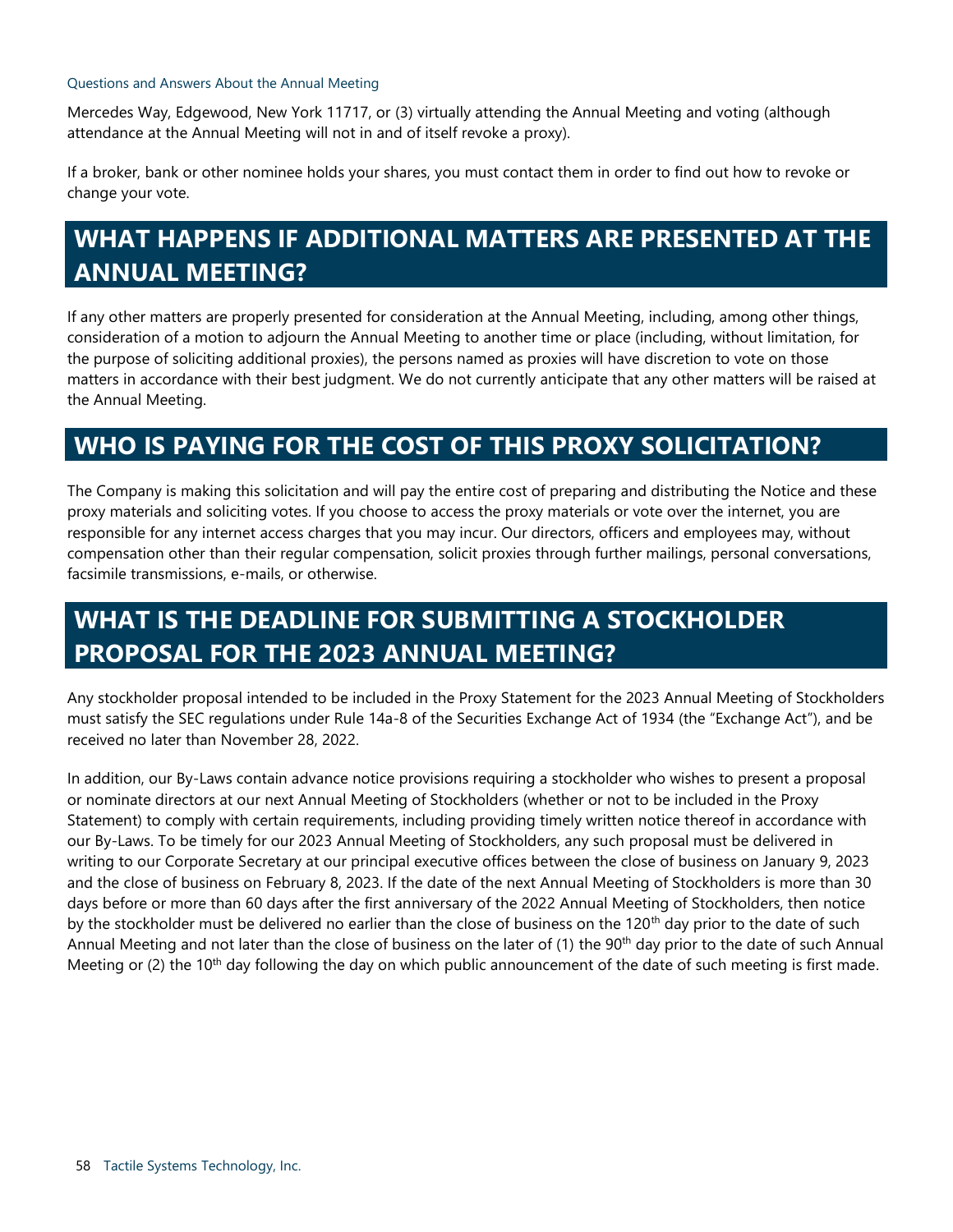# <span id="page-58-0"></span>HOUSEHOLDING OF PROXY MATERIALS

Some banks, brokers and other nominee record holders may be participating in the practice of "householding" proxy statements and annual reports. This means that only one copy of the Notice of Internet Availability of Proxy Materials, Proxy Statement and 2021 Annual Report to Stockholders, as applicable, is being delivered to multiple stockholders sharing an address unless we have received contrary instructions. We will promptly deliver a separate copy of any of these documents to you if you write to us at Tactile Systems Technology, Inc., 3701 Wayzata Boulevard, Suite 300, Minneapolis, Minnesota 55416, Attention: Corporate Secretary or call us at (612) 355-5100. If you want to receive separate copies of the Notice of Internet Availability of Proxy Materials, Proxy Statement, or 2021 Annual Report to Stockholders in the future, or if you are receiving multiple copies and would like to receive only one copy for your household, you should contact your broker, bank or other nominee record holder, or you may contact us at the above address or telephone number.

# <span id="page-58-1"></span>AVAILABILITY OF FORM 10-K

Stockholders may receive, without charge, a copy of our Annual Report on Form 10-K for the year ended December 31, 2021, as filed with the SEC, including financial statements (and excluding exhibits, which are available for a reasonable fee), by written request to our Corporate Secretary at Tactile Systems Technology, Inc., 3701 Wayzata Boulevard, Suite 300, Minneapolis, Minnesota 55416. Our Form 10-K is also available on our website in the "Investors—Annual Reports & SEC Filings" section of our website at *[www.tactilemedical.com](http://www.tactilemedical.com/)*.